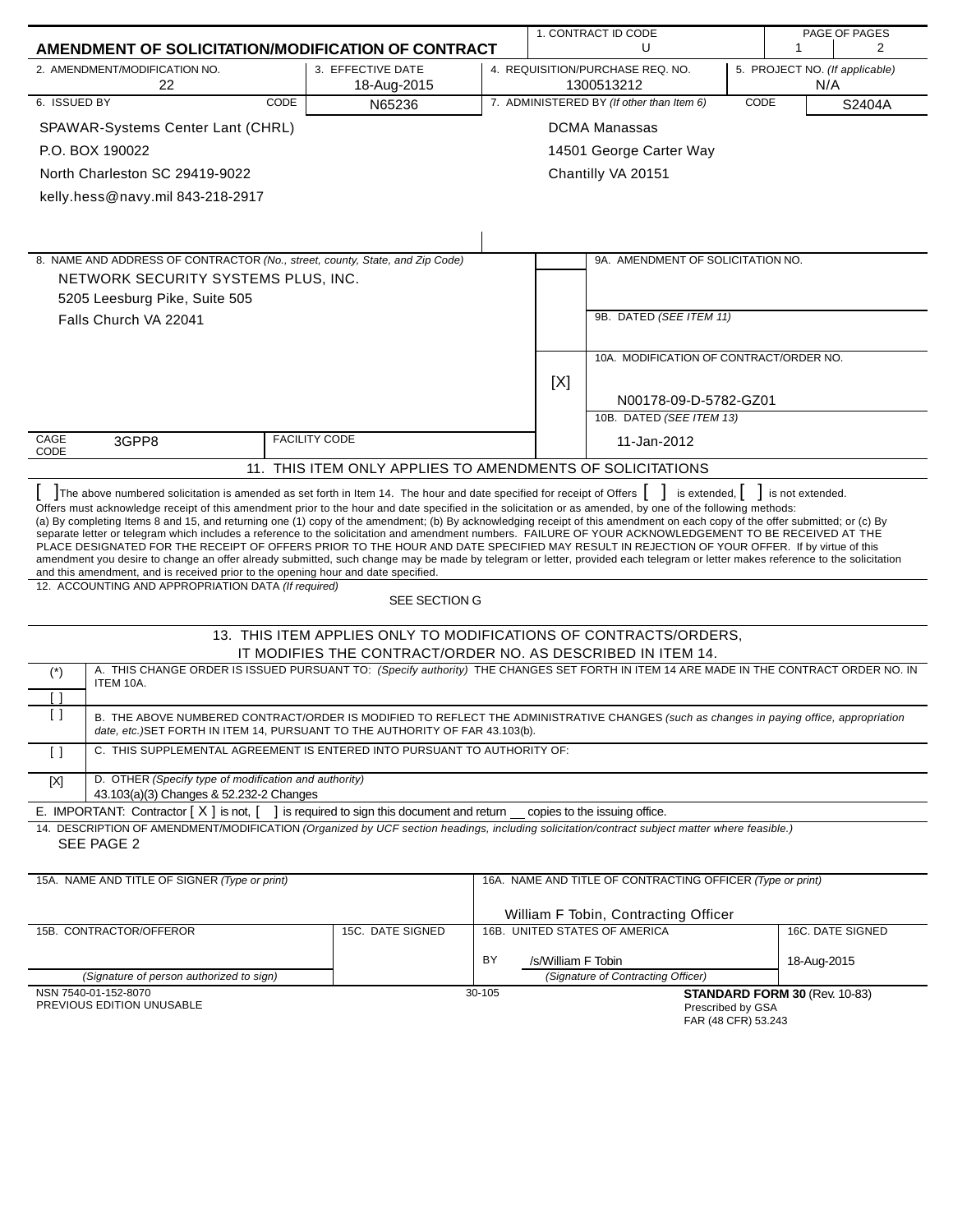| CONTRACT<br>°CT NO.                       | NO.<br>' ORDER<br><b>DELIVERY</b> | AMENDMENT/MODIFICATION NO. | <b>PAGE</b> | ' FINAL |
|-------------------------------------------|-----------------------------------|----------------------------|-------------|---------|
| N001<br>$-5782$<br>*78-09-D- <sub>~</sub> | GZ01                              | ∸                          | 2 of 2      |         |

# **GENERAL INFORMATION**

The purpose of this modification is to Realign SLIN 600403 ACRN BA to SLIN 400408 ACRN AY in the amount of \$5,000.00 and to incrementally fund Option Period 3 of this Task Order in the amount of \$405,000.00 with PR1300513212... Accordingly, said Task Order is modified as follows: A conformed copy of this Task Order is attached to this modification for informational purposes only.

The Line of Accounting information is hereby changed as follows:

The total amount of funds obligated to the task is hereby increased from \$10,692,027.70 by \$405,000.00 to \$11,097,027.70.

| <b>CLIN/SLIN</b> | Type Of Fund | From $(\$)$ | By()       | To $($ math) |
|------------------|--------------|-------------|------------|--------------|
| 400408           | O&MN,N       | 195,000.00  | 5,000.00   | 200,000.00   |
| 400416           | O&MN,N       | 0.00        | 275,000.00 | 275,000.00   |
| 400417           | O&MN,N       | 0.00        | 130,000.00 | 130,000.00   |
| 600403           | O&MN,N       | 5,000.00    | (5,000.00) | 0.00         |

The total value of the order is hereby increased from \$32,964,438.00 by \$0.00 to \$32,964,438.00.

The Period of Performance of the following line items is hereby changed as follows:

CLIN/SLIN From To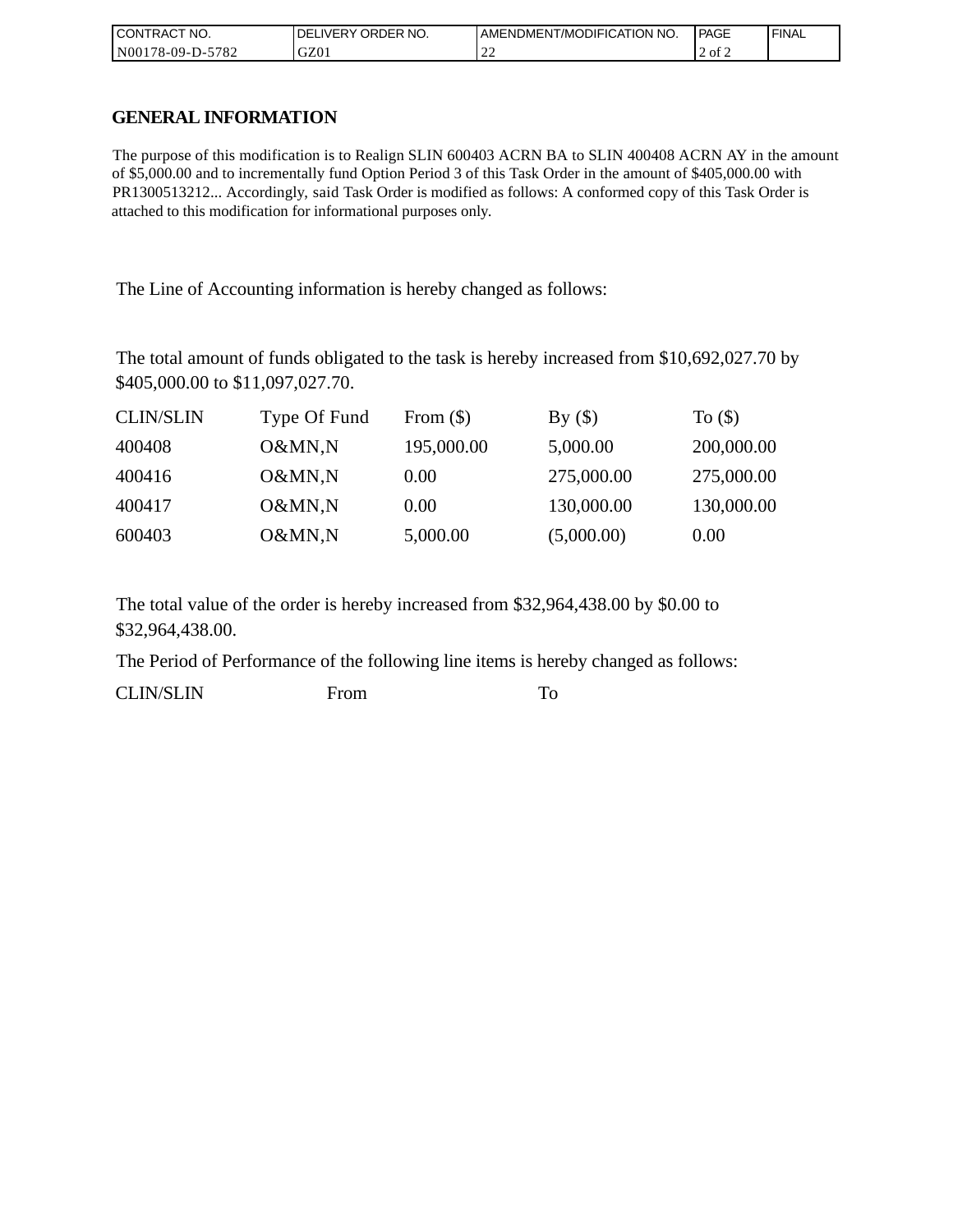| <b>CONTRACT NO.</b> | <b>IDELIVERY ORDER NO.</b> | AMENDMENT/MODIFICATION NO.         | <b>PAGE</b>                   | 'FINAL |
|---------------------|----------------------------|------------------------------------|-------------------------------|--------|
| N00178-09-D-5782    | GZ01                       | $\cap$<br>$\overline{\phantom{a}}$ | $\sim$ $\sim$ $\sim$<br>of 36 |        |

# **SECTION B SUPPLIES OR SERVICES AND PRICES**

CLIN - SUPPLIES OR SERVICES

```
For Cost Type Items:
```

| Item | PSC | Supplies/Services                                                                   |  | Qty Unit Est. Cost                                | Fixed Fee | CPFF |
|------|-----|-------------------------------------------------------------------------------------|--|---------------------------------------------------|-----------|------|
|      |     |                                                                                     |  |                                                   |           |      |
| 4001 |     | R425 IA Support (Fund Type - TBD)                                                   |  | 1.0 LO \$7,328,169.00 \$319,542.00 \$7,647,711.00 |           |      |
|      |     | 400101 R425 ACRN:AA PR 1300239279 (Fund Type -<br>OTHER)                            |  |                                                   |           |      |
|      |     | 400102 R425 ACRN:AB PR 1300286595 (Fund Type -<br>OTHER)                            |  |                                                   |           |      |
| 4002 |     | R425 IA Support (Fund Type - TBD) 1.0 LO \$7,498,166.00 \$366,636.00 \$7,864,802.00 |  |                                                   |           |      |
|      |     | 400201 R425 ACRN: AC PR: 1300298860 (Fund Type -<br>OTHER)                          |  |                                                   |           |      |
|      |     | 400202 R425 ACRN: AF PR: 1300319971 (Fund Type -<br>OTHER)                          |  |                                                   |           |      |
|      |     | 400203 R425 ACRN: AE PR: 1300332147 (Fund Type -<br>OTHER)                          |  |                                                   |           |      |
|      |     | 400204 R425 ACRN: AG PR: 1300354996 (Fund Type -<br>OTHER)                          |  |                                                   |           |      |
|      |     | 400205 R425 ACRN: AH PR: 1300354996 (Fund Type -<br>OTHER)                          |  |                                                   |           |      |
| 4003 |     | R425 IA Support (Fund Type - TBD) 1.0 LO \$7,672,265.00 \$333,893.00 \$8,006,158.00 |  |                                                   |           |      |
|      |     | 400301 R425 ACRN: AJ PR: 1300373150 (Fund Type -<br>OTHER)                          |  |                                                   |           |      |
|      |     | 400302 R425 ACRN: AK PR: 1300373150 (Fund Type -<br>OTHER)                          |  |                                                   |           |      |
|      |     | 400303 R425 ACRN: AJ PR: 1300373150 (Fund Type -<br>OTHER)                          |  |                                                   |           |      |
|      |     | 400304 R425 ACRN: AM PR: 1300394554 (Fund Type -<br>OTHER)                          |  |                                                   |           |      |
|      |     | 400305 R425 ACRN AN PR 1300415544 (O&MN, N)                                         |  |                                                   |           |      |
|      |     | 400306 R425 ACRN AP PR 1300436371 (O&MN, N)                                         |  |                                                   |           |      |
|      |     | 400307 R425 ACRN AQ PR 1300436371 (O&MN, N)                                         |  |                                                   |           |      |
| 4004 |     | R425 IA Support (Fund Type - TBD) 1.0 LO \$7,850,571.00 \$341,316.00 \$8,191,887.00 |  |                                                   |           |      |
|      |     | 400401 R425 ACRN AR PR1300443439 (O&MN, N)                                          |  |                                                   |           |      |
|      |     | 400402 R425 ACRN AS PR1300443439 (O&MN, N)                                          |  |                                                   |           |      |
|      |     | 400403 R425 ACRN AT PR1300443439 (O&MN, N)                                          |  |                                                   |           |      |
|      |     | 400404 R425 ACRN AU PR 1300447315 (O&MN, N)                                         |  |                                                   |           |      |
|      |     | 400405 R425 ACRN AV PR 1300447315 (O&MN, N)                                         |  |                                                   |           |      |
|      |     | 400406 R425 ACRN AW PR 1300447315 (O&MN, N)                                         |  |                                                   |           |      |
|      |     | 400407 R425 ACRN AX PR 1300481274 (O&MN, N)                                         |  |                                                   |           |      |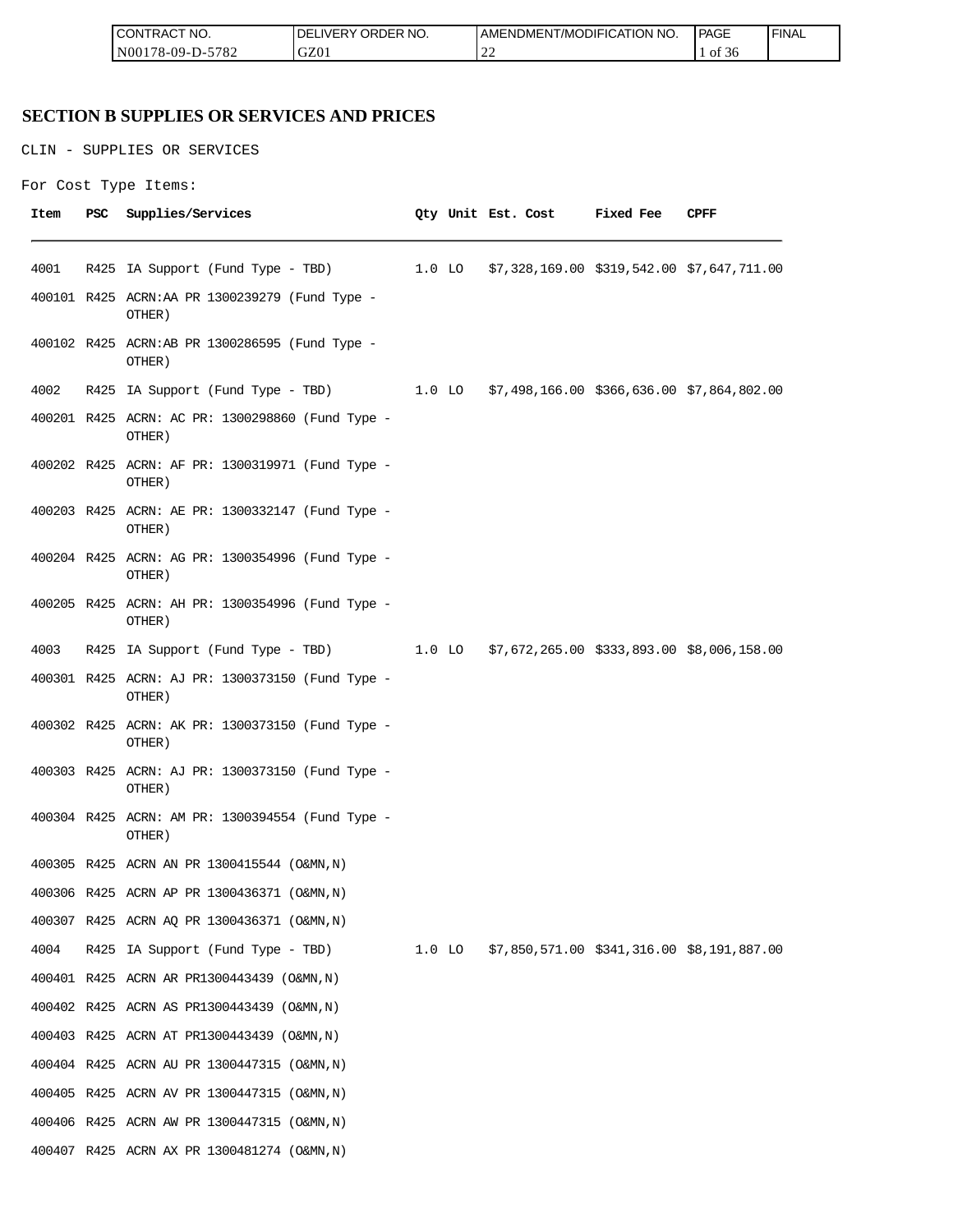| <b>ICONTRACT NO.</b> | I DELIVERY ORDER NO. | <b>I AMENDMENT/MODIFICATION NO.</b> | PAGE    | ' FINAL |
|----------------------|----------------------|-------------------------------------|---------|---------|
| N00178-09-D-5782     | GZ01                 | $\sim$<br>$\overline{\phantom{a}}$  | 2 of 36 |         |

| Item | <b>PSC</b> | Supplies/Services                                                                                                              | Oty Unit Est. Cost |  | Fixed Fee | <b>CPFF</b>                                |
|------|------------|--------------------------------------------------------------------------------------------------------------------------------|--------------------|--|-----------|--------------------------------------------|
|      |            | 400408 R425 ACRN AY PR 1300481274 (O&MN, N)                                                                                    |                    |  |           |                                            |
|      |            | 400409 R425 ACRN AZ PR 1300481274 (O&MN, N)                                                                                    |                    |  |           |                                            |
|      |            | 400410 R425 ACRN BB PR 1300493466 (O&MN, N)                                                                                    |                    |  |           |                                            |
|      |            | 400411 R425 ACRN BC PR 1300493466 (O&MN, N)                                                                                    |                    |  |           |                                            |
|      |            | 400412 R425 ACRN BD PR 1300493466 (O&MN, N)                                                                                    |                    |  |           |                                            |
|      |            | 400413 R425 ACRN BE PR 1300494766 (O&MN, N)                                                                                    |                    |  |           |                                            |
|      |            | 400414 R425 ACRN BF PR1300503112 FUNDING<br>DOC: PRM510760 NWA/BS: 100000986792<br>0060 EXPIRATION DATE: 9/30/2015<br>(0&MN,N) |                    |  |           |                                            |
|      |            | 400415 R425 ACRN BG PR1300503112 FUNDING<br>DOC: PRM510785 NWA/BS: 100001054404<br>0060 EXPIRATION DATE: 9/30/2015<br>(0&MN,N) |                    |  |           |                                            |
|      |            | 400416 R425 ACRN: BH PR1300513212 FUNDING DOC:<br>PRM510771 FUNDS EXPIRATION: 9/30/2015<br>NWA/BS: 100000989184 0060 (O&MN, N) |                    |  |           |                                            |
|      |            | 400417 R425 ACRN:BF PR1300513212 FUNDING DOC:<br>PRM510760 FUNDS EXPIRATION: 9/30/2015<br>NWA/BS: 100000986792 0060 (O&MN, N)  |                    |  |           |                                            |
| 4005 |            | R425 IA Support (Fund Type - TBD)                                                                                              | $1.0$ LO           |  |           | \$8,033,188.00 \$348,911.00 \$8,382,099.00 |
|      |            | Option                                                                                                                         |                    |  |           |                                            |

For ODC Items:

| Item   | <b>PSC</b> | Supplies/Services                                       |                   |          | Oty Unit Est. Cost |
|--------|------------|---------------------------------------------------------|-------------------|----------|--------------------|
| 6001   | R425       | IA Support (Fund Type - TBD)                            | 1.0 <sub>LO</sub> |          | \$313,470.00       |
| 600101 | R425       | ACRN: AB PR 1300286595 (Fund Type - OTHER)              |                   |          |                    |
| 6002   | R425       | IA Support (Fund Type - TBD)                            | 1.0               | LO       | \$313,470.00       |
| 600201 | R425       | ACRN: AC PR: 1300298860 (Fund Type - OTHER)             |                   |          |                    |
| 600202 | R425       | ACRN: AH PR: 1300354996 (Fund Type - OTHER)             |                   |          |                    |
| 6003   | R425       | IA Support (Fund Type - TBD)                            |                   | $1.0$ LO | \$313,470.00       |
| 600301 | R425       | ACRN: AJ PR: 1300373150 (Fund Type - TBD)               |                   |          |                    |
| 600302 | R425       | ACRN: AP PR:1300436371 (O&MN, N)                        |                   |          |                    |
| 6004   | R425       | IA Support (Fund Type - TBD)                            | 1.0               | LO       | \$313,470.00       |
| 600401 | R425       | ACRN AS PR 1300443439 (O&MN, N)                         |                   |          |                    |
| 600402 | R425       | ACRN AW PR 1300447315 (O&MN, N)                         |                   |          |                    |
| 600403 | R425       | ACRN BA PR 1300481274- Realigned to 400408 AY (O&MN, N) |                   |          |                    |
| 600404 | R425       | ACRN BE PR 1300494766 (O&MN, N)                         |                   |          |                    |
| 6005   | R425       | IA Support (Fund Type - TBD)                            | 1.0               | LO       | \$313,470.00       |
|        |            | Option                                                  |                   |          |                    |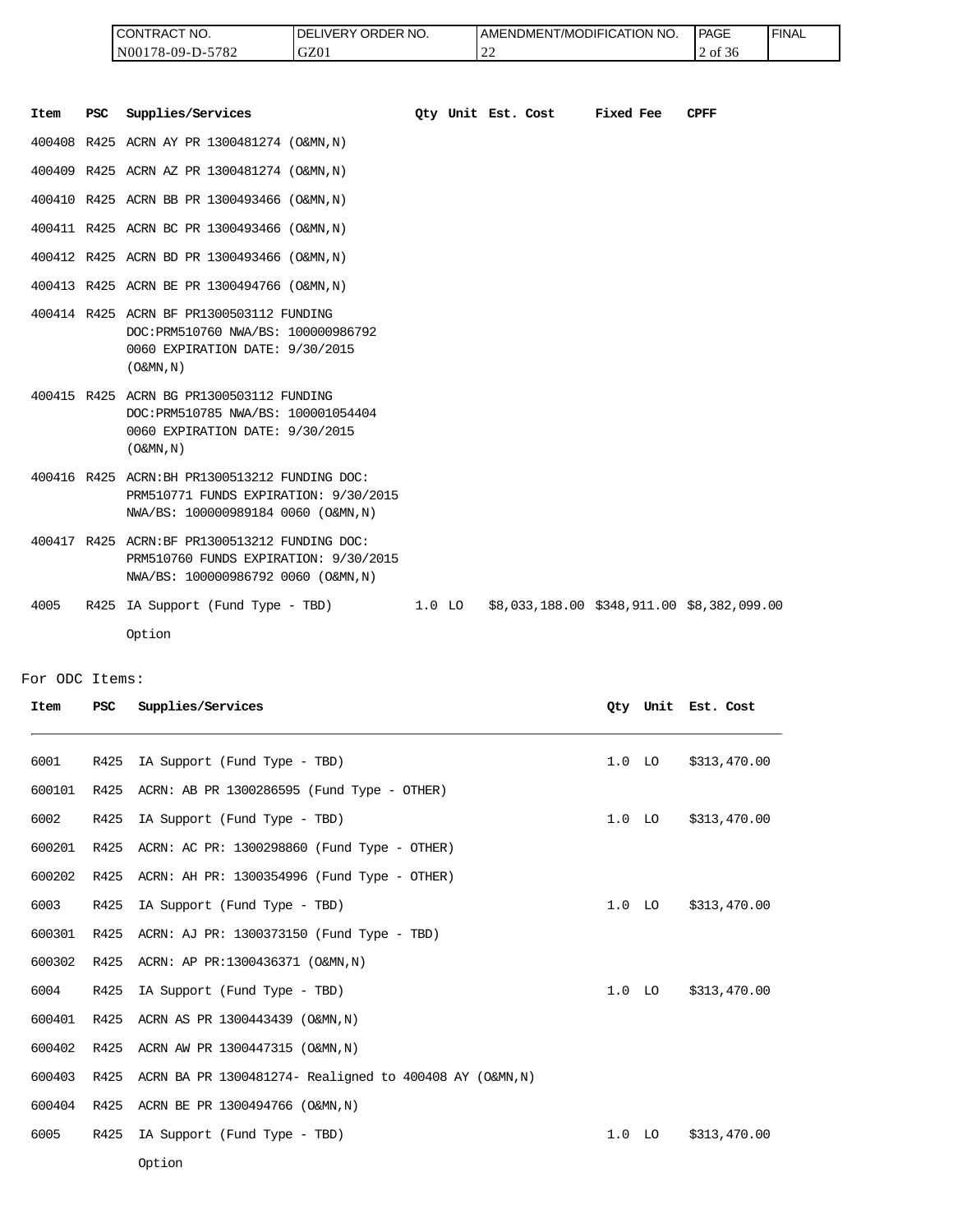| I CONTRACT NO.         | ' ORDER NO.<br><b>DELIVERY</b> | <b>AMENDMENT/MODIFICATION NO.</b>  | PAGE                                | <b>I FINAL</b> |
|------------------------|--------------------------------|------------------------------------|-------------------------------------|----------------|
| N00178-09-D-5<br>-5782 | GZ01                           | $\sim$<br>$\overline{\phantom{a}}$ | $\sim$ $\sim$ $\sim$<br>- of<br>-36 |                |

#### 5252.216-9204 LEVEL OF EFFORT--FEE ADJUSTMENT FORMULA (MAR 1994)

(a) Subject to the provisions of the "Limitation of Cost" or "Limitation of Funds" clause (whichever is applicable to this contract), it is hereby understood and agreed that the fixed fee is based upon the Contractor providing the following number of staff-hours of direct labor, hereinafter referred to as X, at the estimated cost and during the term of this contract specified elsewhere herein:

[Contractor shall insert number of estimated direct labor staff hours]

Total Staff-Hours (X)\* Total Prime Staff-Hours Fixed Fee\*\* \*(inclusive of Prime and any proposed Subcontractor(s))

| Base Period<br>Option 1                                     |  |  |  |  |                  |  |                   |
|-------------------------------------------------------------|--|--|--|--|------------------|--|-------------------|
| Option 2                                                    |  |  |  |  |                  |  |                   |
| Option 3                                                    |  |  |  |  |                  |  |                   |
| Option 4                                                    |  |  |  |  |                  |  |                   |
| **Contractor is to identify basis for fixed fee amount: ___ |  |  |  |  | Prime Hours Only |  | Total Staff-Hours |

The Contractor agrees to provide the total level of effort specified above in performance of work described in Sections "B" and "C" of this contract.

(b) Of the total staff-hours of direct labor set forth above, it is estimated that \_\_ staff-hours are competitive time (uncompensated overtime). Competitive time (uncompensated overtime) is defined as hours provided by personnel in excess of 40 hours per week without additional compensation for such excess work. All other effort is defined as compensated effort. If no amount is indicated in the first sentence of this paragraph, competitive time (uncompensated overtime) effort performed by the contractor shall not be counted in fulfillment of the level of effort obligations under this contract.

(c) Effort performed in fulfilling the total level of effort obligations specified above shall only include effort performed in direct support of this contract and shall not include time and effort expended on such things as local travel from an employee's residence to their usual work location, uncompensated effort while on travel status, truncated lunch periods, or other time and effort which does not have a specific and direct contribution to the tasks described in Section B.

(d) It is understood and agreed that various conditions may exist prior to or upon expiration of the term of the contract, with regard to the expenditure of labor staff-hours and/or costs thereunder which may require adjustment to the aggregate fixed fee. The following actions shall be dictated by the existence of said conditions:

(1) If the Contractor has provided not more than 105% of X or not less than 95% of X, within the estimated cost, and at the term of the contract, then the fee shall remain as set forth in Section B.

(2) If the Contractor has provided X-staff-hours, within the term, and has not exceeded the estimated cost then the Contracting Officer may require the Contractor to continue performance until the expiration of the term, or until the expenditure of the estimated cost of the contract except that, in the case of any items or tasks funded with O&MN funds, performance shall not extend beyond 30 September. In no event shall the Contractor be required to provide more than 105% of X within the term and estimated cost of this contract. The fee shall remain as set forth in Section B.

(3) If the Contractor expends the estimated cost of the contract, during the term of the contract and has provided less than X staff-hours, the Government may require the Contractor to continue performance, by providing cost growth funding, without adjusting the fixed fee, until such time as the Contractor has provided X staff-hours.

(4) If the Contracting Officer does not elect to exercise the Government's rights as set forth in paragraph  $(d)(2)$  and  $(d)(3)$  above, and the Contractor has not expended more than 95% of X staff-hours, the fixed fee shall be equitably adjusted downward to reflect the diminution of work. The total fee due the contractor shall be adjusted so as to be in direct proportion to the number of direct hours utilized in the same ration of fee to the estimated total hours then set forth in the contract.

(5) Nothing herein contained shall, in any way, abrogate the Contractor's responsibilities, and/or the Government's rights within the terms of the contract provision entitled "Limitation of Cost" or "Limitation of Funds" as they shall apply throughout the term of the contract, based upon the total amount of funding allotted to the contract during its specified term.

(e) Within 45 days after completion of the work under each separately identified period of performance hereunder, the Contractor shall submit the following information in writing to the Contracting Officer with copies to the cognizant Contract Administration Office and DCAA office to which vouchers are submitted: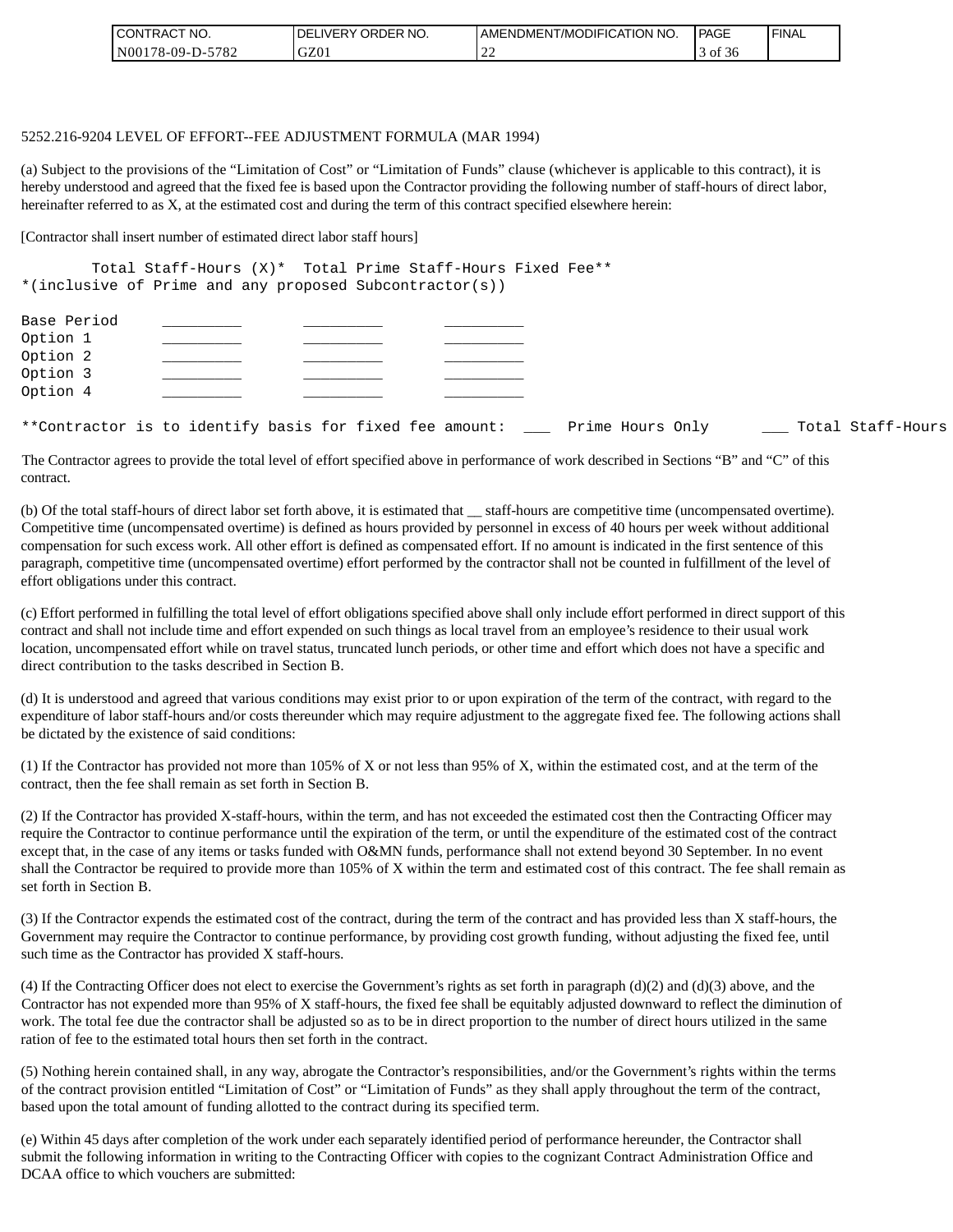| <b>ICONTRACT</b><br>`NO.          | ORDER NO.<br>DELIVERY O | AMENDMENT/MODIFICATION NO. | PAGE                             | <sup>I</sup> FINAL |
|-----------------------------------|-------------------------|----------------------------|----------------------------------|--------------------|
| 0178-09-D-5782<br>N <sub>00</sub> | GZ01                    | $\sim$<br>ے بے             | $\sim$ $\sim$<br>Оİ<br>4<br>- 50 |                    |

(1) The total number of staff-hours of direct labor expended during the applicable period.

(2) A breakdown of this total showing the number of staff-hours expended in each direct labor classification and associated direct and indirect costs.

(3) A breakdown of other costs incurred.

(4) The Contractor's estimate of the total allowable cost incurred under the contract for the period.

In the case of a cost under-run, the Contractor shall submit the following information in addition to that required above:

(5) The amount by which the estimated cost of this contract may be reduced to recover excess funds and the total amount of staff-hours not expended, if any.

(6) A calculation of the appropriate fee reduction in accordance with this clause.

All submissions required by this paragraph shall separately identify subcontractor information, if any.

#### ADDITIONAL SLINS

Additional SLINs will be unilaterally created by the Contracting Officer during performance of this Task Order to accommodate the multiple types of funds that will be used under this order.

#### LIMITATION OF LIABILITY – INCREMENTAL FUNDING

CLINs 4001 & 6001 are incrementally funded and the amount currently available for payment hereunder is limited to \$305,000.00. It is estimated that these funds will cover the cost of performance through 10 January 2013. Subject to the provisions of the clause entitled "Limitation of Funds" (APR 94) (FAR 52.232-22) of the general provisions of this contract, no legal liability on the part of the Government for payment in excess of \$305,000.00 shall arise unless additional funds are made available and are incorporated as a modification to the delivery order.

| <b>CLIN</b>  | <b>CPFF</b>  | THIS ACTION     | <b>CUMULATIVE</b> | <b>BALANCE</b> |
|--------------|--------------|-----------------|-------------------|----------------|
| 4001         | 7,647,711.00 | 270,000.00      | 295,000.00        | \$7,352,711.00 |
| 6001         | 313,470.00   | 10,000.00<br>\$ | 10,000.00         | 303,470.00     |
| <b>TOTAL</b> | 7,961,181.00 | 280,000.00      | 305,000.00        | \$7,656,181.00 |

CLINs 4002 & 6002 are incrementally funded and the amount currently available for payment hereunder is limited to \$2,622,844.34. It is estimated that these funds will cover the cost of performance through 10 September 2013. Subject to the provisions of the clause entitled "Limitation of Funds" (APR 94) (FAR 52.232-22) of the general provisions of this contract, no legal liability on the part of the Government for payment in excess of \$2,622,844.34 shall arise unless additional funds are made available and are incorporated as a modification to the delivery order.

| <b>CLIN</b>  | <b>CPFF</b>       | THIS ACTION    | <b>CUMULATIVE</b> | <b>BALANCE</b>                          |
|--------------|-------------------|----------------|-------------------|-----------------------------------------|
| 4002         | 7,864,802.00<br>Φ | ¢<br>0.00<br>Φ | 2,597,844.34      | \$<br>5,266,957.66                      |
| 6002         | 313,470.00        | S<br>0.00      | 25,000.00<br>S    | $\boldsymbol{\mathsf{S}}$<br>288,470.00 |
| <b>TOTAL</b> | 8,178,272.00<br>J | 0.00<br>D      | 2,622,844.34      | \$<br>5,555,427.66                      |

CLINs 4003 & 6003 are incrementally funded and the amount currently available for payment hereunder is limited to \$3,072,215.99. It is estimated that these funds will cover the cost of performance through 10 September 2014. Subject to the provisions of the clause entitled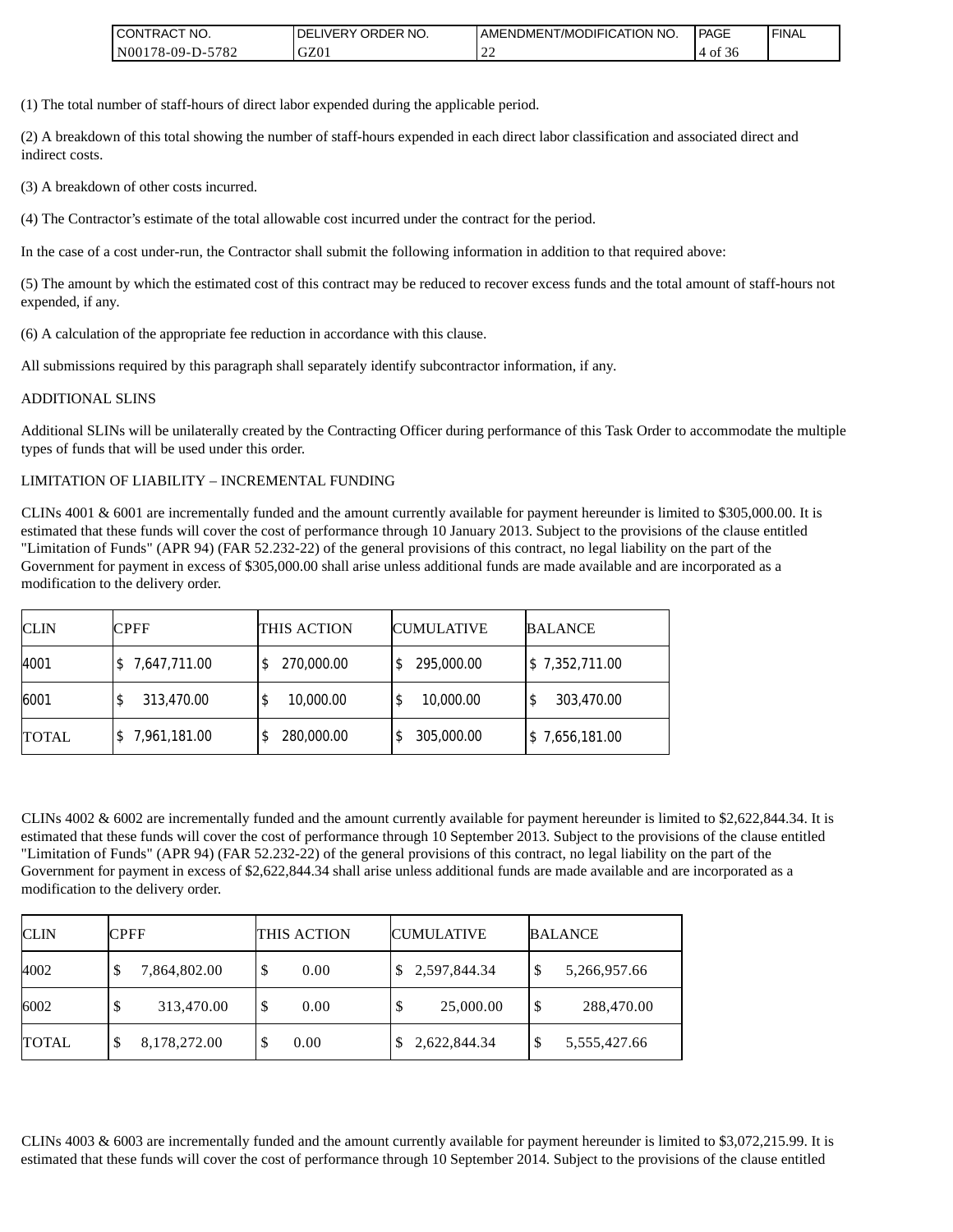| 'NO.<br>NTRACT<br>CON.                          | ORDER NO.<br><b>NERY</b><br>DF | I AMENDMENT/MODIFICATION NO.  | PAGE                       | <b>FINAL</b> |
|-------------------------------------------------|--------------------------------|-------------------------------|----------------------------|--------------|
| 5701<br>N00 <sup>1</sup><br>$78-09-D$ -<br>7/84 | $\sim$ 701<br>QZ01             | $\overline{\phantom{a}}$<br>∸ | $\sim$ $\sim$<br>ΟĪ<br>.36 |              |

"Limitation of Funds" (APR 94) (FAR 52.232-22) of the general provisions of this contract, no legal liability on the part of the Government for payment in excess of \$3,072,215.99 shall arise unless additional funds are made available and are incorporated as a modification to the delivery order.

| <b>CLIN</b> | <b>CPFF</b>       | THIS ACTION | <b>CUMULATIVE</b>   | <b>BALANCE</b> |
|-------------|-------------------|-------------|---------------------|----------------|
| 4003        | 8,006,158.00<br>S | 532,000.00  | 3,062,000.00<br>S   | 4,944,158.00   |
| 6003        | 313,470.00<br>\$  | 1,000.00    | 10,215.99<br>S      | 303,254.01     |
| TOTAL       | 8,319,628.00<br>Φ | 533,000.00  | 3,072,215.99<br>-42 | 5,247,412.01   |

CLINs 4004 & 6004 are incrementally funded and the amount currently available for payment hereunder is limited to **\$5,096,967.37**. It is estimated that these funds will cover the cost of performance through 10 September 2015. Subject to the provisions of the clause entitled "Limitation of Funds" (APR 94) (FAR 52.232-22) of the general provisions of this contract, no legal liability on the part of the Government for payment in excess of **\$5,096,967.37** shall arise unless additional funds are made available and are incorporated as a modification to the delivery order.

| <b>CLIN</b> |              | CPFF NTE* PREVIOUSLY FUNDED THIS ACTION TOTAL FUNDED UNFUNDED BALANCE |                |                           |                |
|-------------|--------------|-----------------------------------------------------------------------|----------------|---------------------------|----------------|
| 4004        |              | \$8,191,887.00 \$4,671,967.37                                         | \$410,000.00   | \$5,081,967.37            | \$3,109,919.63 |
| 6004        | \$313,470.00 | \$20,000.00                                                           | $-$ \$5,000.00 | $\frac{1}{2}$ \$15,000.00 | \$298,470.00   |
|             |              | $\vert$ TOTAL \\$8,505,357.00 \\$4,691,967.37                         | \$405,000.00   | \$5,096,967.37            | \$3,408,389.63 |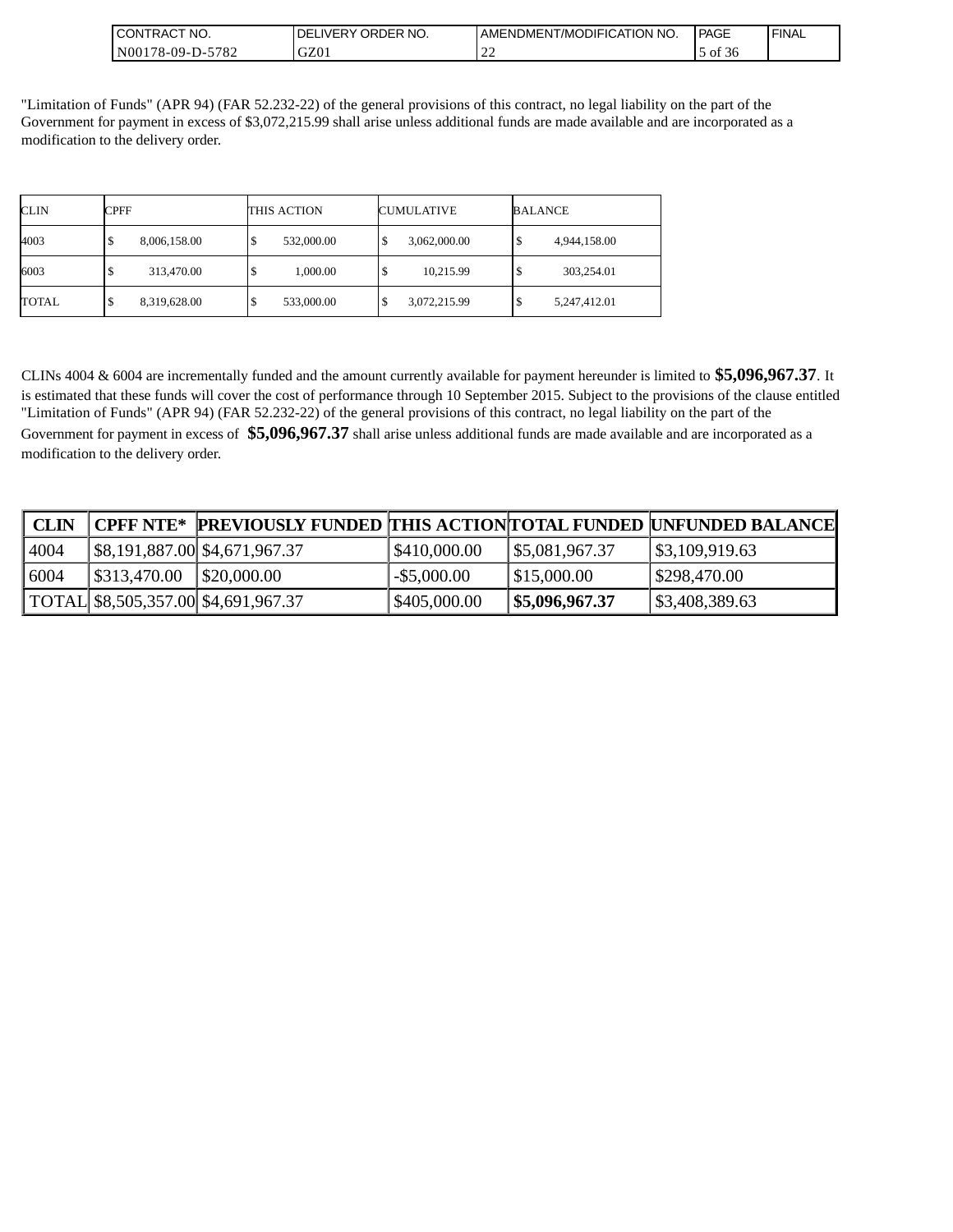| CONTRACT<br>CT NO.                       | NO.<br>' ORDER<br><b>DELIVERY</b> | AMENDMENT/MODIFICATION NO. | <b>PAGE</b> | 'FINAL |
|------------------------------------------|-----------------------------------|----------------------------|-------------|--------|
| 5782<br>N <sub>001</sub><br>$178-09-D$ - | GZ01                              | ∸                          | 6 of 36     |        |

# **SECTION C DESCRIPTIONS AND SPECIFICATIONS**

C-302 SPECIFICATIONS/STATEMENT OF WORK (DEC 1998)

Work under this contract shall be performed in accordance with the following Performance Work Statement (PWS):

### **Section C - Performance Work Statement (PWS)**

SPAWARSYSCEN-CHARLESTON, Code 582V0, Information Assurance (IA), IA Mitigation, Certification and Accreditation (C&A), and Information Assurance Vulnerability Management (IAVM)

## **1.0 INTRODUCTION**

The Space and Naval Warfare Systems Center (SPAWARSYSCEN) Atlantic; Network Security Implementation Branch, Code 582V0, is providing Network Security Engineering Support Services in support of Navy Medicine and Federal Health Systems as it pertains to information assurance for Navy Medicine's Military Treatment Facilities (MTF), Dental clinics worldwide, and Federal Health agencies.

## **2.0 BACKGROUND**

The task will support the continued Information Assurance initiatives within Navy Medicine and Federal Health agencies, and provide support to the Information Management and Information Technology (IM/IT) execution agent. SSC Atlantic will execute all aspects of Information Assurance for Navy Medicine and Federal Health agencies to ensure compliance with Federal, Department of Defense (DoD), and Department of Navy (DoN) regulations and policies.

## **3.0 SCOPE**

The objective of this Task Order is to provide support in the conduct of Information Assurance (IA), IA Mitigation, Certification and Accreditation (C&A), and Information Assurance Vulnerability Management (IAVM) to support the mission of Navy Medical and Federal Health systems at locations throughout the CONUS and OCONUS areas as well as incorporate the evaluation of the current IA and security posture of Navy Medical and Federal Health Systems facilities. The range of this support would span subject matter expertise to administrative support/graphic services with skill sets and experience that match Code 582V0's need to comply with and respond to requirements including current, updated program plans and documentation, current and accurate requirements definition, alternative approaches for fielding, migrating, staging and supporting systems, site management, adherence to standards, specifications and best practices, mitigation of risks, addressing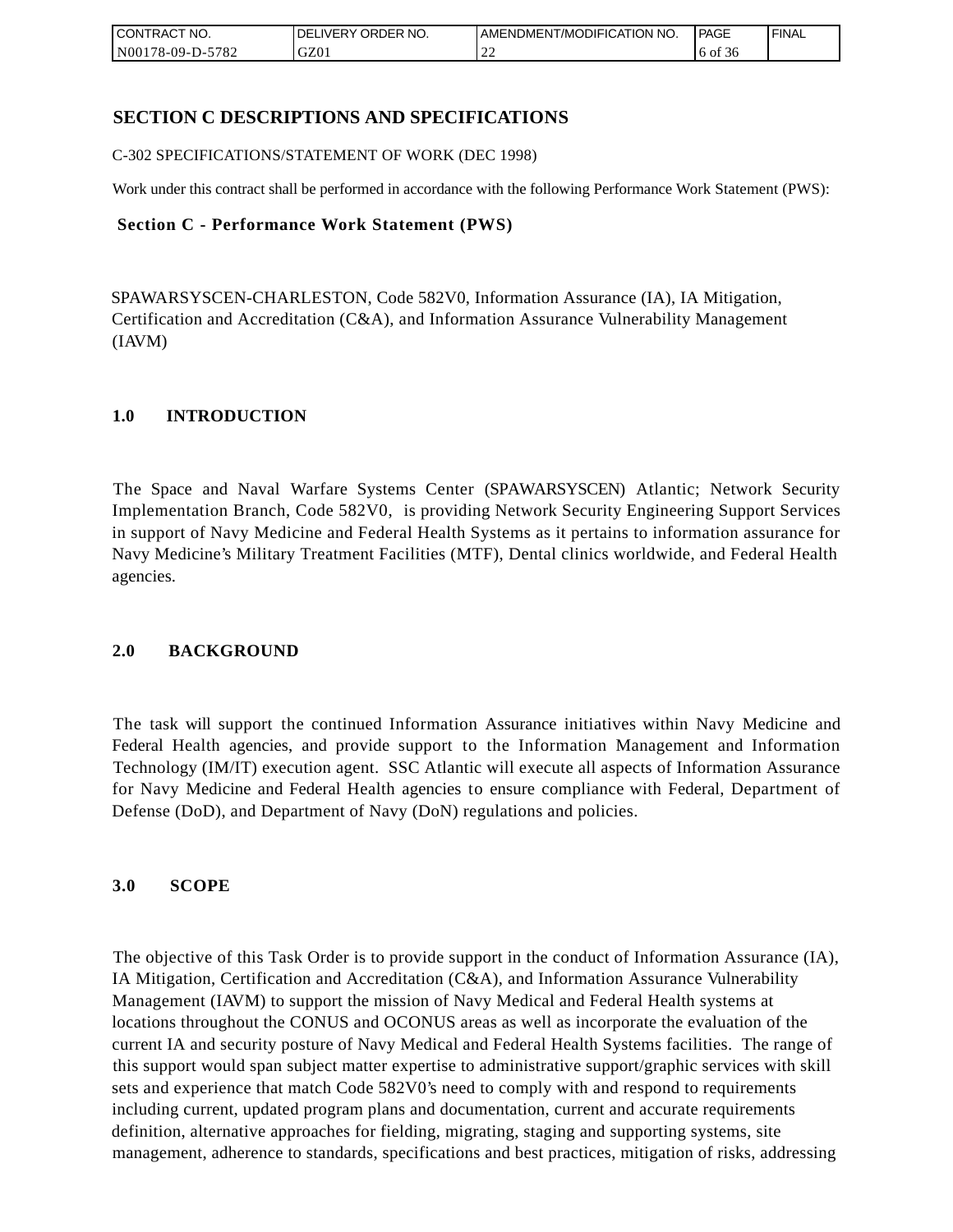| I CONTRACT NO.        | ORDER NO.<br>DEL<br><b>IVERY</b> | AMENDMENT/MODIFICATION NO. | PAGE     | <b>FINAL</b> |
|-----------------------|----------------------------------|----------------------------|----------|--------------|
| 178-09-D-5782<br>N001 | GZ01                             | $\bigcap$<br>∸             | οt<br>зc |              |

issues and performing all Program and Project functions necessary to achieve the strategic goalds and objectives of SPAWAR's customers.

# **4.0 PLACE OF PERFORMANCE**

Work shall be performed at the SPAWARSYSCEN, Atlantic and in each of the following location(s):

- a. Contractor's Facility
- b. Bethesda, MD
- c. San Diego, CA
- d. New Orleans, LA
- e. NH Camp Pendleton, Ocean Side, CA
- f. NH Oak Harbor, WA
- g. NH Corpus Christi, TX
- h. NH Rota, Spain
- i. NH Guam
- j. NH Guantanamo Bay (Cuba)
- k. NH Cherry Point, NC
- l. NH Bremeerton, (Washington)
- m. NH Lemoore, CA
- n. NH Sigonella, Italy
- o. NH Napes, Italy
- p. NH Okinawa, Japan
- q. NH Pensacola, FL
- r. NH 29 Palms, CA
- s. NNMC Bethesda, Maryland
- t. NH Yokosuka, Japan
- u. NAMRU Jakarta (Indonesia)
- v. NAMR:U Cairo (Egypt)
- w. NH Pearl Harbor (Honolulu)
- x. NAMRU Lima (Peru)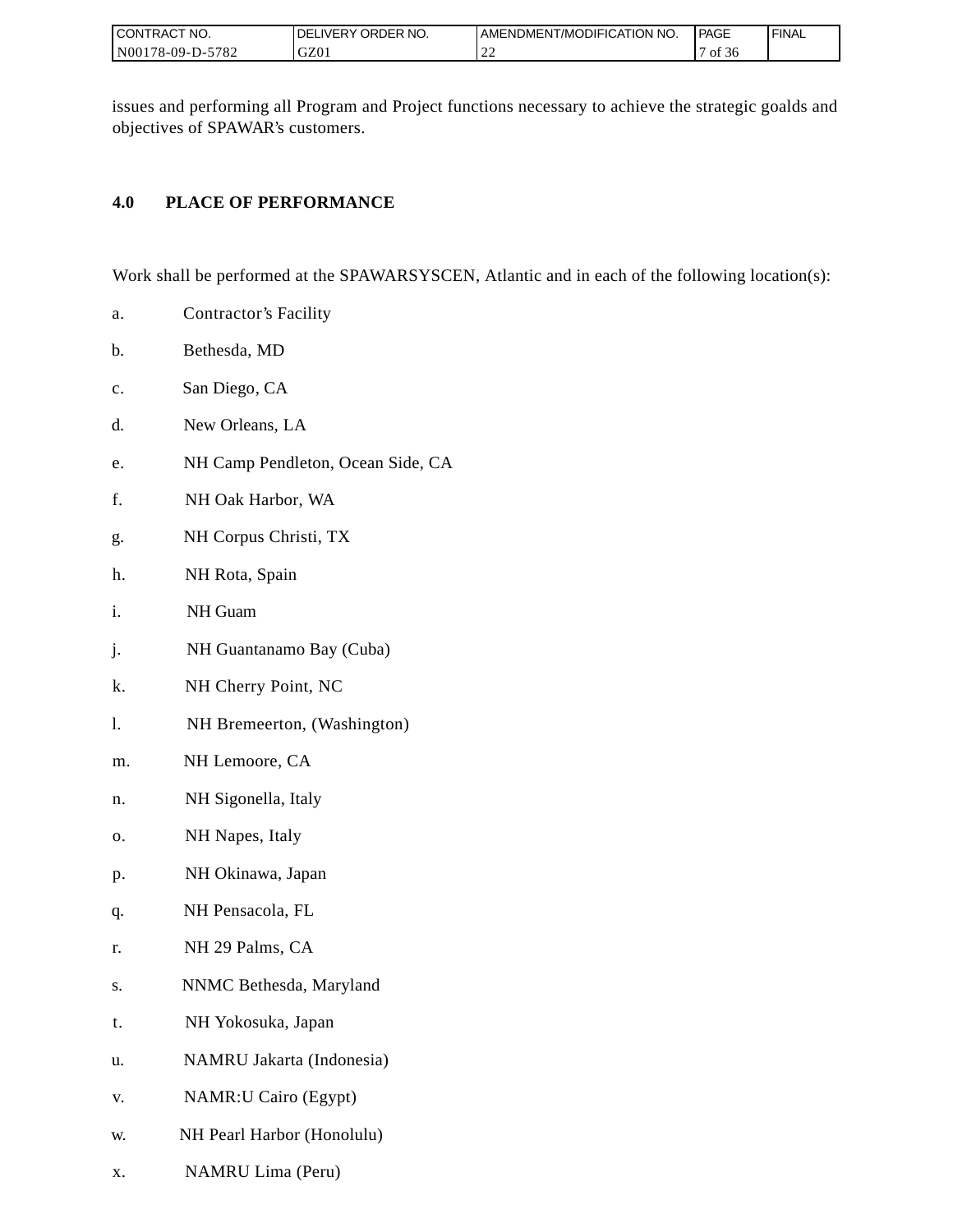| CONTRACT<br>°CT NO.      | ' ORDER NO.<br><b>DELIVERY</b> | AMENDMENT/MODIFICATION NO. | PAGE         | 'FINAL |
|--------------------------|--------------------------------|----------------------------|--------------|--------|
| N00<br>5782<br>78-09-D-J | GZ01                           | .                          | 8 of<br>- 20 |        |

## **5.0 APPLICABLE DIRECTIVES / REFERENCES**

The Contractor shall adhere to the following documents in accordance with paragraph 8.0, Performance Requirements.

| <b>Document Type</b> | No./Version | <b>Title</b>                  | Date           |
|----------------------|-------------|-------------------------------|----------------|
| DoD Directive        |             | <b>Information Assurance</b>  | $10-24-2002$   |
| 8500.1               |             | (IA)                          |                |
| DoD Instruction      |             | <b>Information Assurance</b>  | $2 - 6 - 2003$ |
| 8500.2               |             | (IA) Implementation for       |                |
|                      |             | Automated                     |                |
|                      |             | Information<br><b>Systems</b> |                |
| DoD Regulation       |             | DoD Personnel Security        | 1-1987         |
| 5200.2-R             |             | Program                       |                |
| <b>SECNAVINST</b>    |             | Department of the Navy        | 3/10/1999      |
| 5510.30A             |             | <b>Personnel Security</b>     |                |
|                      |             | Program                       |                |
| <b>SECNAVINST</b>    |             | Department of the Navy        | 3/17/1999      |
| 5510.36              |             | <b>Information Security</b>   |                |
|                      |             | Program (ISP)                 |                |

# **6.0 SECURITY and TRAINING SUPPORT**

SSC-A contractor personnel will have the appropriate clearances required for access to classified data as required. Prior to starting work on the task, SSC-A contractor personnel will have a minimum of an interim Secret Security Clearance granted by the Defense Industrial Security Clearance Office (DISCO) and will comply with IT access authorization requirements. In addition, SSC-A contractor personnel will possess the appropriate IT level of access for the required task and position assignment. SSC-A contractor personnel shall handle and safeguard any unclassified but sensitive and classified information in accordance with appropriate Department of Defense security regulations.

The Project Engineer shall determine if the appropriate IT Position Category has been assigned to the respective contractor personnel and inform the contractor of that determination based on the following criteria:

IT-1 Position - Positions in which the incumbent is responsible for the planning, direction, and implementation of a computer security program; major responsibility for the direction, planning and design of a computer system, including the hardware and software; or, can access a system during the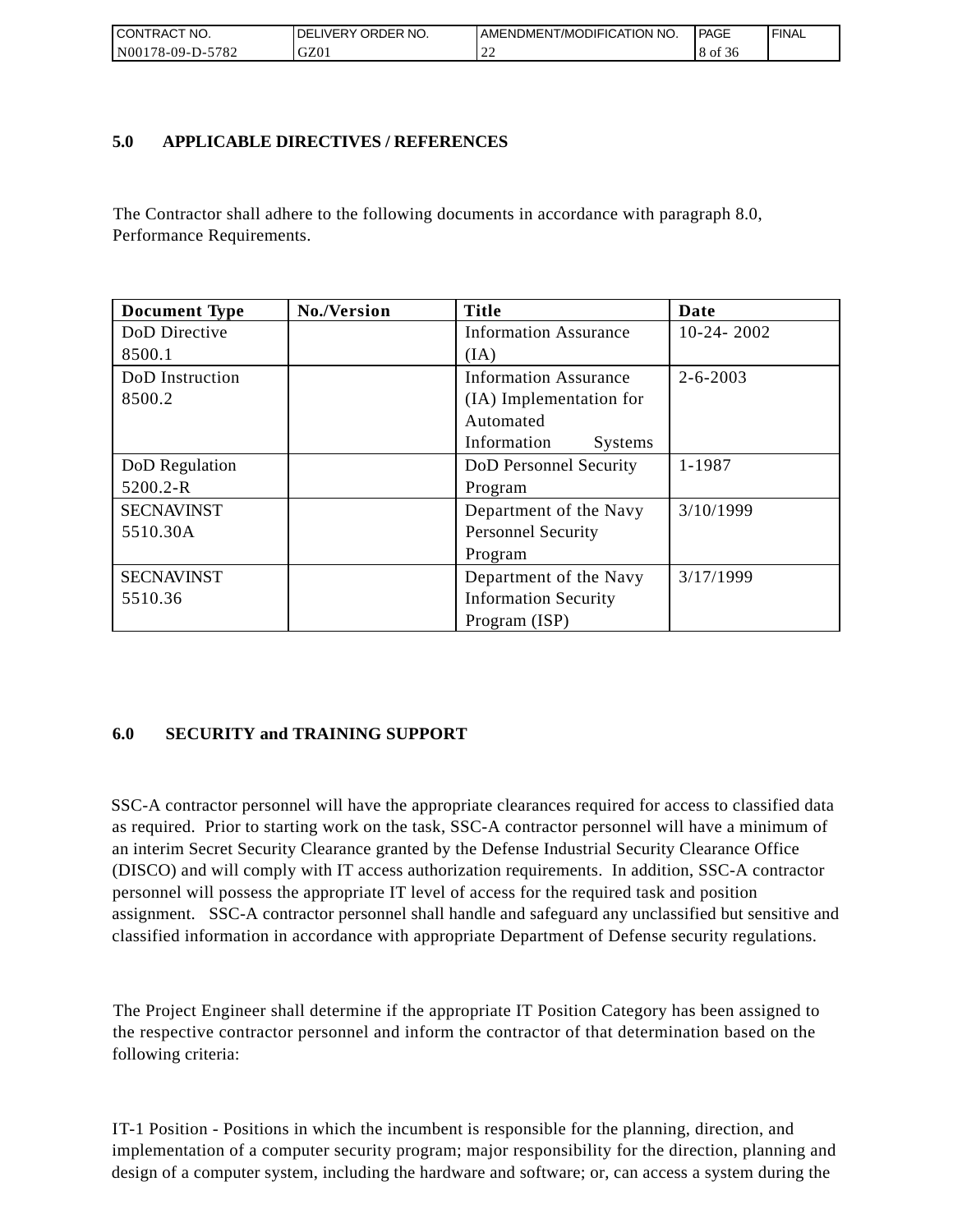| <b>CONTRACT NO.</b>            | NO.<br>' ORDER<br><b>DELIVERY</b> | AMENDMENT/MODIFICATION NO. | PAGE       | <b>I FINAL</b> |
|--------------------------------|-----------------------------------|----------------------------|------------|----------------|
| 5782<br>N001<br>'8-09-I<br>ב-⊂ | GZ01                              | ∸                          | -of<br>.36 |                |

operation or maintenance in such a way, and with a relatively high risk for causing grave damage, or realize a significant personal gain. Personnel whose duties meet the criteria for IT-1 Position designation require a favorably adjudicated Single Scope Background Investigation (SSBI) or SSBI Periodic Reinvestigation (SSBI-PR). The SSBI or SSBI-PR shall be updated a minimum of every 5 years.

IT-II Position - Positions in which the incumbent is responsible for the direction, planning, design, operation, or maintenance of a computer system, and whose work is technically reviewed by a higher authority at the IT-II Position level to insure the integrity of the system. Personnel whose duties meet the criteria for an IT-II Position require a favorably adjudicated National Agency Check (NAC).

IT-III Position - All other positions involved in computer activities. Incumbent in this position has non-privileged access to one or more DoD information systems/applications or database to which they are authorized access. Personnel whose duties meet the criteria for an IT-III Position designation require a favorably adjudicated NAC.

Contractor's request for visit authorization shall be submitted in the appropriate format and coordinated with the SSC-C Project Office.

# **6.1 Personnel Common Access Card (CAC) and PKI Requirements**

SSC-A contractor personnel are required to obtain a Common Access Card (CAC) with PKI for access to Department of Defense facilities (CONUS and OCONUS) and websites. In addition, a hardware solution to securely read the card via a personal computer, and approved software for reading the CAC (ex. ActiveGold) is required.

# **6.2 Personnel Supporting Information Assurance (IA) functions**

In accordance with clause 252.239-7001, Contractor personnel supporting Information Assurance (IA) functions shall be appropriately trained and certified prior to being engaged in IA related work. IA Personnel shall be in full compliance with DoD 8570.01-M, Information Assurance Workforce Improvement Program (PWS ref 2.1.\$) and DoDD 8570.1, IA Training, Certification, and Workforce Management (PWS ref 2.1.\$). This includes personnel training being certified/accredited at the appropriate levels of IAT I-III and IAM I-III. This will be verified by the contracting officer who will ensure that contractor personnel are entered in to the Defense Eligibility Enrollment System (DEERS) or other appropriate database. The contractor shall also provide the requested mix of labor categories pertaining to IA applicable tasks as directed by the PCO or Task Order in support of IA training requirements. Contractor personnel not certified within 6 months of assignment of IA duties or who fails to maintain their certified status will not be permitted to carry out the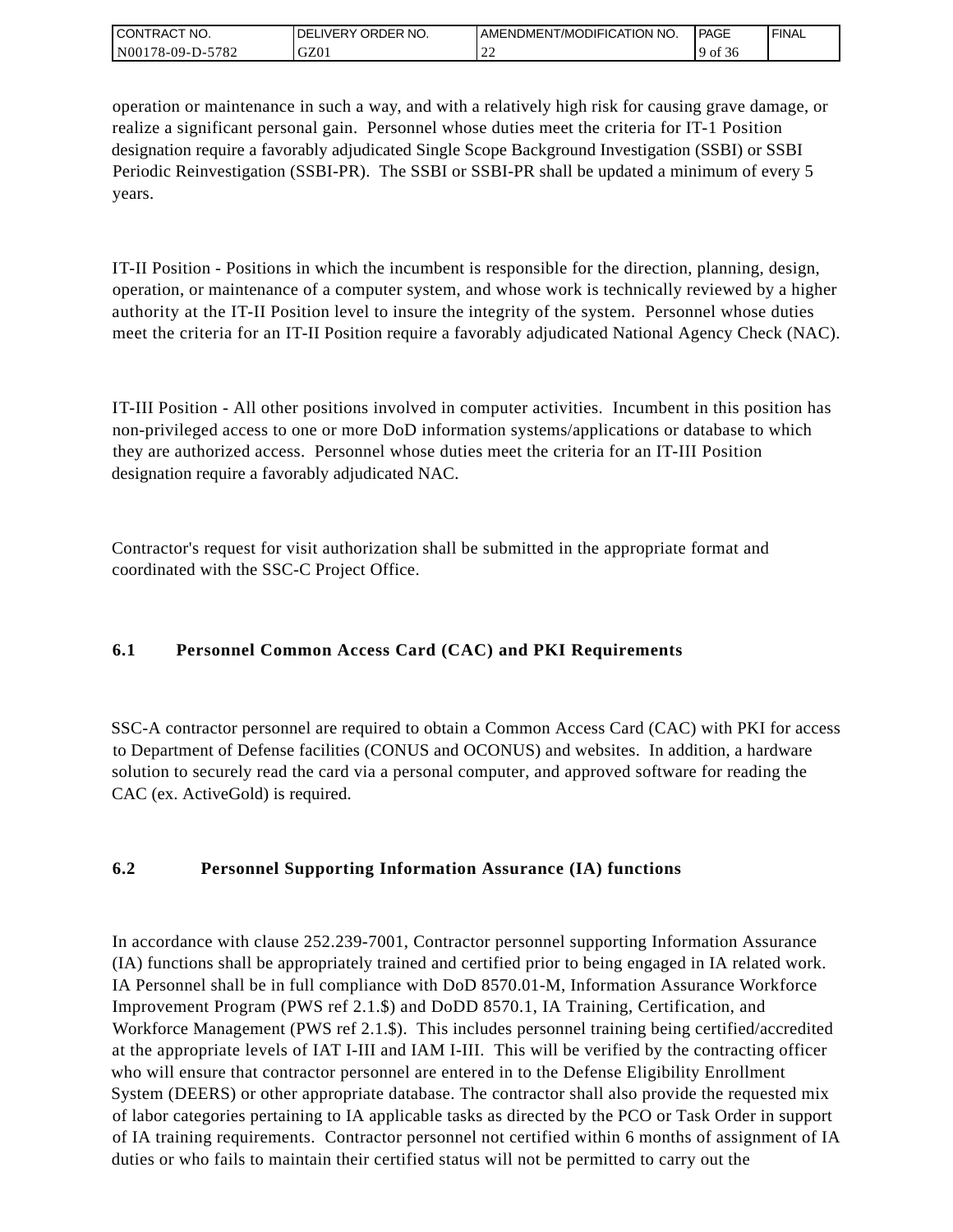| CONTRACT<br>°CT NO.      | NO.<br>' ORDER<br><b>DELIVERY</b> | AMENDMENT/MODIFICATION NO. | <b>PAGE</b>    | ' FINAL |
|--------------------------|-----------------------------------|----------------------------|----------------|---------|
| $-5782$<br>N00178-09-D-5 | GZ01                              | ∸                          | $10$ of<br>-50 |         |

responsibilities of the position, and shall be replaced with personnel that meet the minimum certification requirements as mandated above.

# **7.0 CONTRACTING OFFICER'S REPRESENTATIVE (COR)**

The COR for this task order is Philip A. Middleton, Code 58210, [philip.a.middleton@navy.mil](mailto:cphilip.a.middleton@navy.mil), (843) 218-3331.

# **8.0 PERFORMANCE REQUIREMENTS**

The contractor shall provide support to SPAWARSYSCEN Atlantic in conducting Information Assurance (IA), IA Mitigation, Certification and Accreditation (C&A), and Information Assurance Vulnerability Management (IAVM) to support the mission of Navy Medical and Federal Health agencies at locations throughout the CONUS and OCONUS areas as well as incorporate the evaluation of the current IA and security posture of Navy Medical and Federal Health facilities in accordance with DoD 8500.1 and 8500.2. The contractor shall provide support to SPAWAR Atlantic in the conduct of Certification and Accreditation (C&A) efforts to support the mission of Navy Medical and Federal Health systems. The contractor shall also assist in prioritizing short and long term initiatives considering strategic planning alignment, budget, and available funding.

In the performance of this work, the contractor will be required to utilize a government provided XenClient computing platform image [\(http://www.citrix.com/products/xenclient/how-it-works/specifications.html\)](http://www.citrix.com/products/xenclient/how-it-works/specifications.html).

# **8.1 Sub-Task 1. Project Management Support**

8.1.1 The contractor shall provide support to SPAWAR Atlantic in the conduct of Information Assurance (IA), IA Mitigation, Certification and Accreditation (C&A), Navy Medicine Network Operations Center (NOC) and Information Assurance Vulnerability Management (IAVM).

8.1.2 The contractor shall appoint a program manager specifically charted with the responsibility of interfacing with the Government on all matters pertaining to this Performance Work Statement. The Program Manager shall direct the contractor's effort through the company's internal management system that shall provide project progress visibility to assure on-time completion of contract requirements. The contractor shall also use best industry practices including ISO/IEC 15288 for System life cycle processes and ISO/IEC 12207 for Software life cycle processes. This shall include providing technical program and project management support that will mitigate the risks to successful program and compliance with SSC Atlantic's Capability Maturity Model Integration (CMMI) Engineering Process Office (EPO) program. The contractor as part of a team will support projects at SPAWAR Atlantic at CMMI Level III. The contractor will be required to utilize the processes and procedures already established for the project and the CMMI program, and deliver products that are compliant with the aforementioned processes and procedures. These tasks require the contractor to research and analyze technical and management information and data, costs, performance trends, and project progress based on earned value management (EVM). The contractor shall participate in design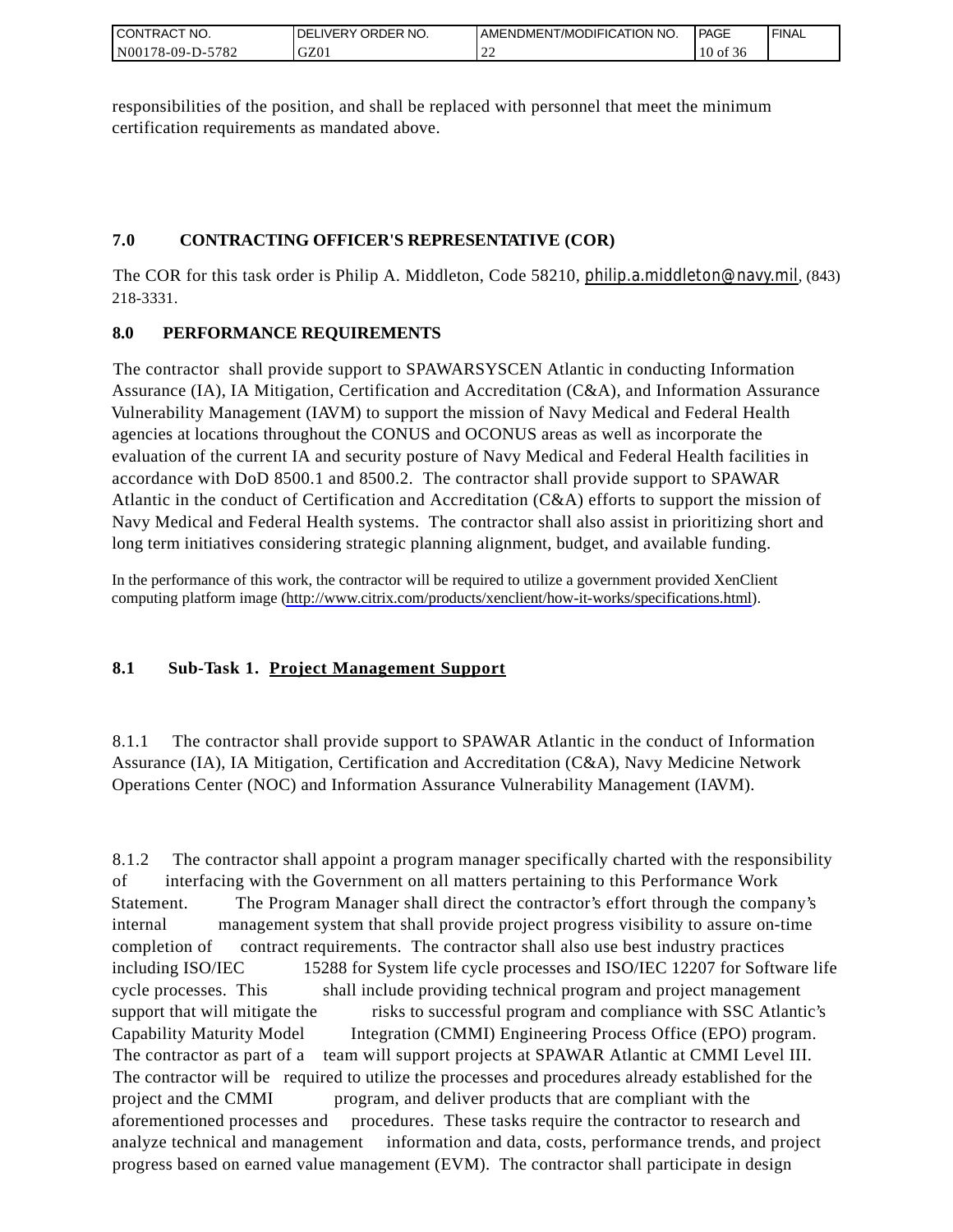| <b>I CONTRACT NO.</b> | ' ORDER NO.<br><b>DELIVERY</b> | I AMENDMENT/MODIFICATION NO.       | PAGE    | <b>FINAL</b> |
|-----------------------|--------------------------------|------------------------------------|---------|--------------|
| N00178-09-D-5782      | GZ0.                           | $\sim$<br>$\overline{\phantom{a}}$ | of $56$ |              |

reviews, technical reviews, audits and discussions, and shall provide SPAWAR Atlantic with management status reports that will be updated and delivered on a weekly/monthly basis, or as required.

# **8.2 Sub-Task 2. Facilitation**

8.2.1 The contractor shall assist in planning, coordinating, and facilitating meetings with the principals, develop material to support the meetings, and ensure all action items are tracked through completion. Meetings shall be held weekly unless otherwise directed.

# **8.3 Sub-Task 3. SCTS Deployment Support**

8.3.1 The contractor shall conduct the installation of the JTF/GNO mandated SCTS system to support the IAVM program at locations throughout the CONUS and OCONUS areas.

# **8.4 Sub-Task 4. Network Device Hardening Analysis**

8.4.1 The contractor shall provide assistance in the management of the network perimeter improvement by ensuring that approved policies are implemented and controlled at the Outside Security Screening Router (OSSR) ACL, Firewall ruleset, and IPSs. This will ensure that only approved Ports, Protocols, Services (PPS) necessary to do business are opened.

# **8.5 Sub-Task 5. Site Network IA Assessment Support**

8.5.1 The contractor shall provide support to SPAWAR Atlantic in the conduct of IA Tiger Team efforts at locations throughout the CONUS and OCONUS areas. These Tiger Team efforts would incorporate the evaluation of the current IA and security posture of these facilities. Final reports would be generated and delivered to SPAWAR Atlantic to support mitigation efforts and the development of an overall IA strategy.

# **8.6 Sub-Task 6. Site Network Remediation and Mitigation support**

8.6.1 The contractor shall conduct the mitigation efforts at locations throughout the CONUS and OCONUS areas. These efforts will incorporate the evaluation of the current IA and security posture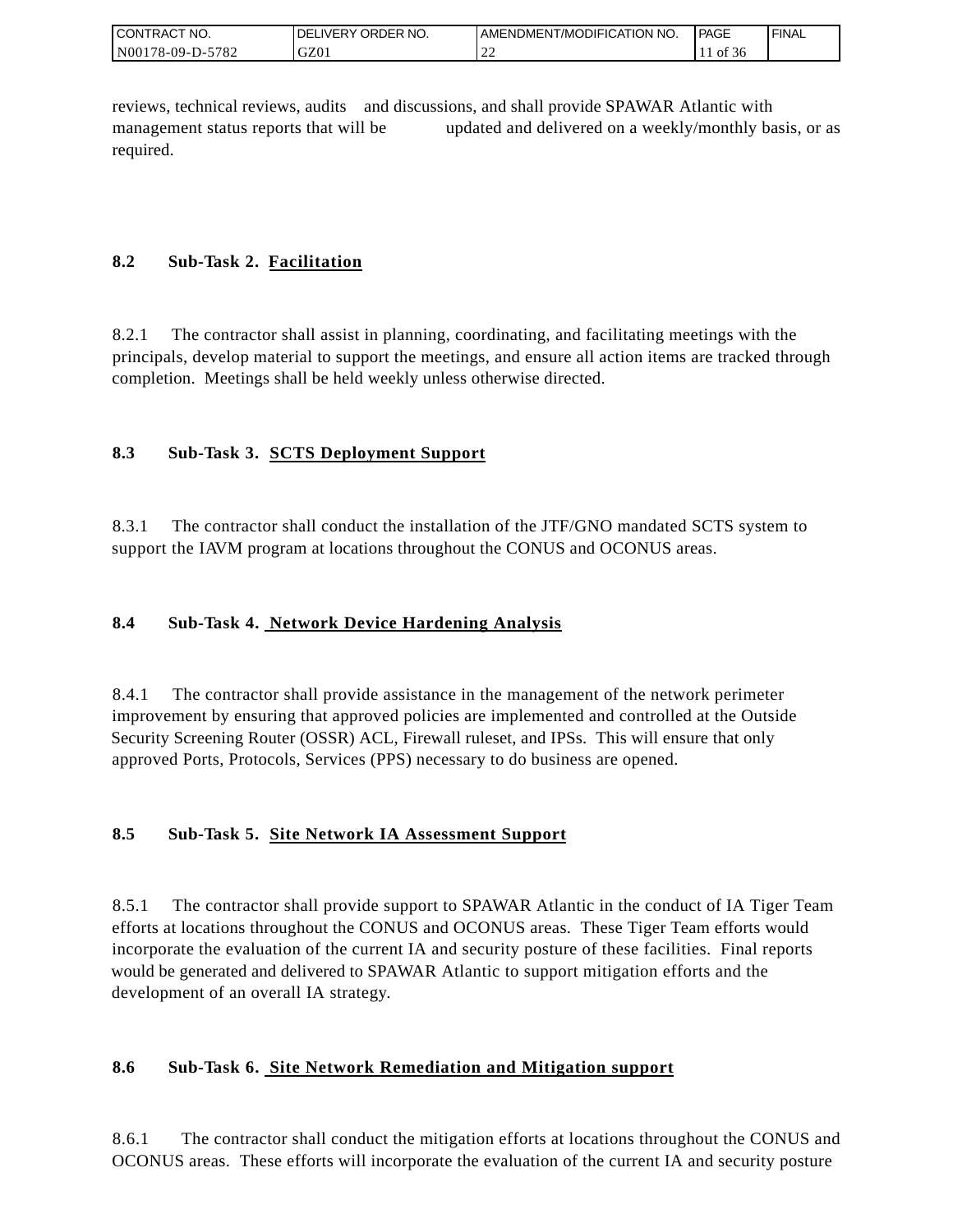| I CONTRACT NO.   | <b>DELIVERY ORDER NO.</b> | I AMENDMENT/MODIFICATION NO. | PAGE  | 'FINAL |
|------------------|---------------------------|------------------------------|-------|--------|
| N00178-09-D-5782 | GZ01                      | $\sim$<br>∸                  | of 36 |        |

of these facilities in accordance with 8500.1 and 8500.2. Also provide final reports to SPAWAR Atlantic that can assist in the development of an overall Enterprise mitigation strategy.

## **8.7 Sub-Task 7. Program of Record and Site Certification and Accreditation Packages**

8.7.1 The contractor shall provide support to SPAWAR Atlantic in the conduct of Certification and Accreditation (C&A) efforts. These efforts would be in accordance with Navy Medical and Federal Health systems IA documentation at various locations throughout the CONUS and OCONUS areas, as required.

# **8.8 Sub-Task 8. Navy Medicine Network Operations Center Support**

8.8.1 The contractor shall provide support to SPAWAR Atlantic in the 24 x 7 x 365 operations of the Navy Medicine Operations Center. These efforts will incorporate IA, router analysis, firewall analysis, and IAVA compliance.

## **9.0 GOVERNMENT FURNISHED INFORMATION**

The government will furnish a XenClient software image for contractor use when working on government networks

## **10.0 GOVERNMENT FURNISHED MATERIAL**

Not Applicable

## **11.0 GOVERNMENT FURNISHED EQUIPMENT**

Not Applicable

## **12.0 CONTRACTOR FURNISHED MATERIAL**

Miscellaneous Other Direct Costs (ODCs) such as FedEx shipping.

## **13.0 CONTRACTOR FURNISHED EQUIPMENT**

Not Applicable

## **14.0 TRAVEL REQUIREMENTS**

CONTRACT NO.<br>
NO0178-09-D-5<br>
CONTRACT NO.<br>
NO0178-09-D-5<br>
Of these facili<br>
Atlantic that of<br>
8.7 Sub-1<br>
8.7 Sub-1<br>
8.7 Sub-1<br>
8.8 Sub-1<br>
8.8 Sub-1<br>
8.8 Sub-1<br>
8.8.1 The of the Navy M<br>
8.8.1 The of the Navy M<br>
analysis, and When it becomes necessary for the contractor to travel, the contractor shall submit a request, via email, to the SPAWARSYSCEN Atlantic Task Order Manager seeking approval to travel before initiating any travel plans. All travel claims shall make reference to the e-mail, letter or phone call that granted approval. Failure to gain prior approval may result in disallowance of invoiced travel claims. Emergent travel as directed by the Project Engineer for upgrade support and engineering solutions provided efforts are fair and reasonable and in accordance with the Joint Travel Regulations.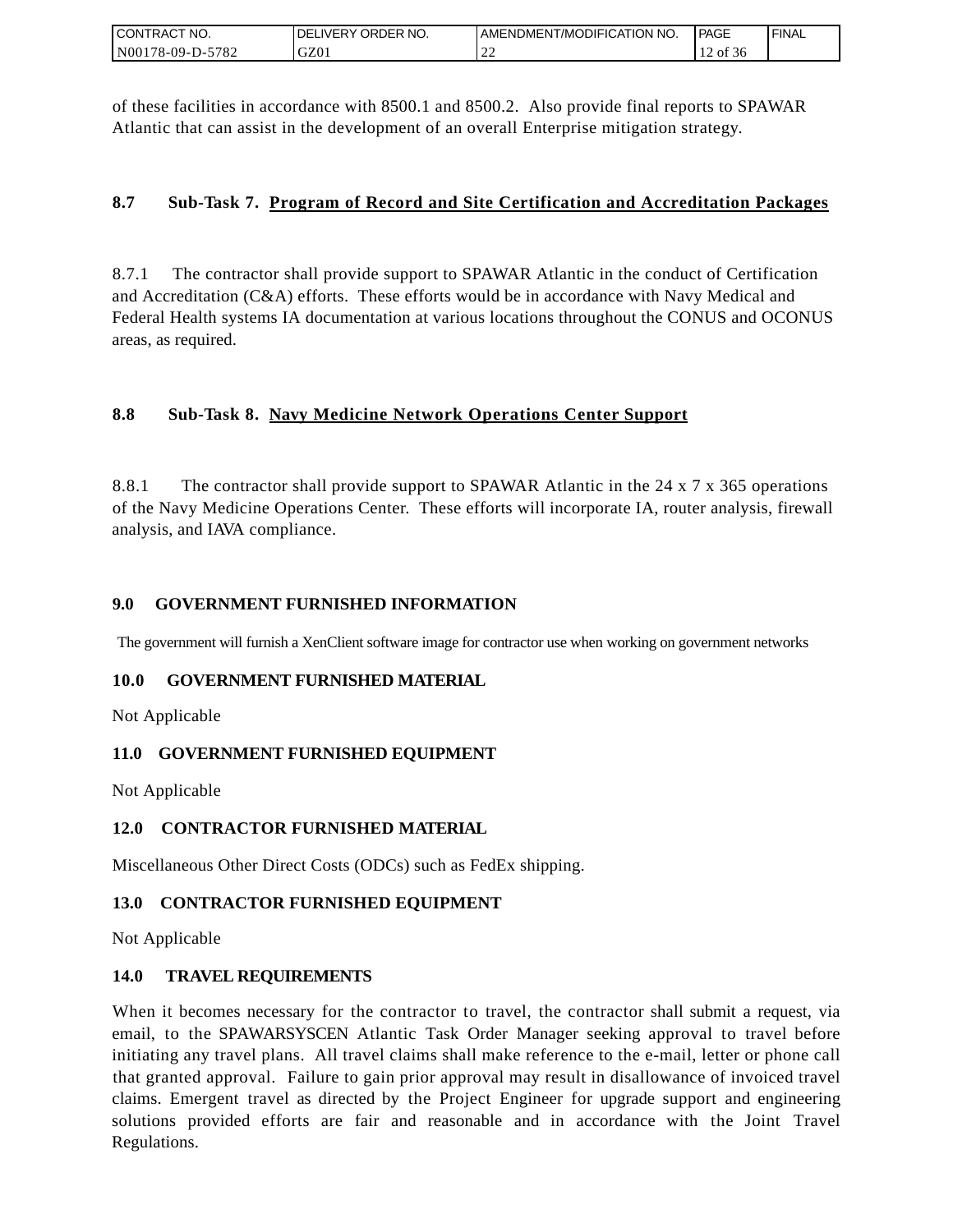| <b>CONTRACT NO.</b> | NO.<br><b>DELIVERY ORDER</b> | AMENDMENT/MODIFICATION NO. | <b>I PAGE</b> | ' FINAL |
|---------------------|------------------------------|----------------------------|---------------|---------|
| N00178-09-D-5782    | GZ01                         | --                         | of 36         |         |

Estimated travel locations are as follows. The following trips are per annum.

| <b>To</b>                    | # of Trips     | # of people    |
|------------------------------|----------------|----------------|
| San Diego, CA                | $\overline{2}$ | 2              |
| Ocean Side, CA               | $\overline{2}$ | $\overline{2}$ |
| New Orleans, LA              | $\overline{2}$ | $\overline{2}$ |
| Oak Harbor, WA               | $\overline{2}$ | $\overline{2}$ |
| Corpus Christi,<br><b>TX</b> | $\overline{2}$ | $\overline{2}$ |
| Rota Spain                   | $\overline{2}$ | $\overline{2}$ |
| Guam                         | $\overline{2}$ | $\overline{2}$ |
| Guantanamo Bay,<br>Cuba      | $\overline{2}$ | $\overline{2}$ |
| Cherry Point, NC             | $\overline{2}$ | $\overline{2}$ |
| Brenerton,<br>Washington     | 3              | $\overline{2}$ |
| LeMoore,<br>California       | $\overline{2}$ | $\overline{2}$ |
| Sigonella, Italy             | $\overline{2}$ | $\overline{2}$ |
| Naples, Italy                | $\overline{2}$ | $\overline{2}$ |
| Okinawa, Japan               | $\overline{2}$ | $\overline{2}$ |
| Pensacola, FL                | 3              | $\overline{2}$ |
| 29 Palms, CA                 | 3              | $\overline{c}$ |
| Bethesda,<br>Maryland        | 6              | $\overline{2}$ |
| Yokosuka, Japan              | $\overline{2}$ | $\overline{2}$ |
| Jakarta, Indonesia           | $\overline{2}$ | $\overline{2}$ |
| Cairo, Egypt                 | $\overline{2}$ | $\overline{2}$ |
| Pearl Harbor, HI             | $\overline{2}$ | $\overline{2}$ |
| Lima, Peru                   | $\overline{2}$ | $\overline{2}$ |

## **15.0 DELIVERABLES**

- a. Conference, Meeting Minutes and Presentation Reports as required CDRL A001
- b. Technical Reports as required CDRL A002
- c. Monthly Status Reports CDRL A003
- d. Monthly Financial Reports CDRL A004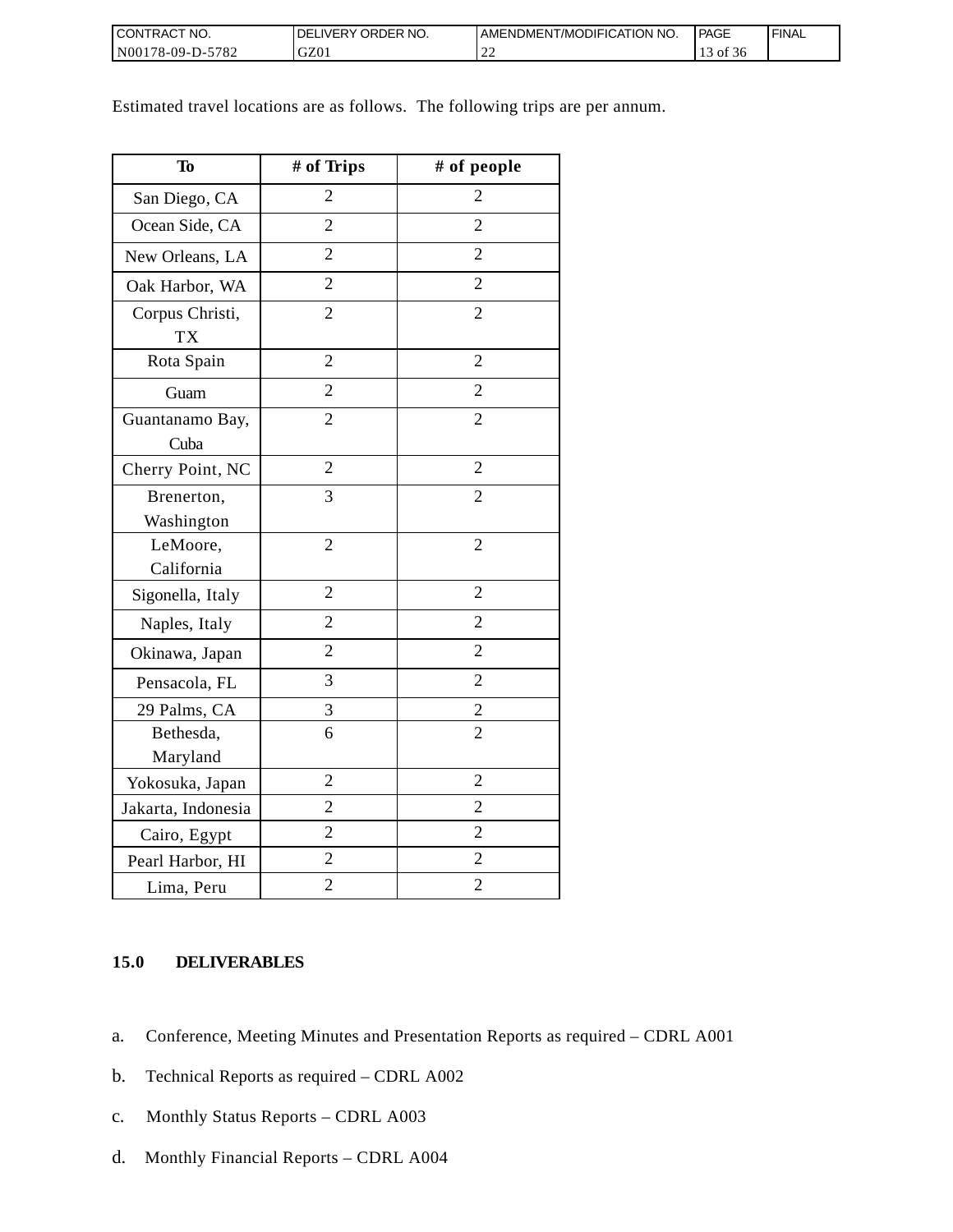| <b>CONTRAC</b><br>'NO.          | NO.<br><b>ORDER</b><br><b>DELIVERY</b> | AMENDMENT/MODIFICATION NO. | <b>PAGE</b> | 'FINAL |
|---------------------------------|----------------------------------------|----------------------------|-------------|--------|
| 5700<br>N00<br>78-09-D-.<br>104 | $\sim$<br>UZU.                         | ∸                          | - OI<br>.30 |        |

- e. Weekly Activity Reports (WAR) CDRL A005
- f. White Papers CDRL A006
- g. NOC Operations CDRL A007
- h. Network Architecture Analysis Design as required CDRL A008

| Type of Technical Reports $-$ A002   |
|--------------------------------------|
| <b>NOC</b> Operations                |
| Network Architecture Analysis Design |
| <b>Mitigation Reports</b>            |
| <b>SSAA Gap Analysis</b>             |

## **16.0 WORKLOAD ESTIMATE**

The following workload data is provided for informational purposes only to assist you in estimating the price of this Contract.

Number of man-hours: 121,408 per year

Other Direct Costs: \$300,000 per year

C-313 SECURITY REQUIREMENTS (DEC 1999)

The work to be performed under this contract as delineated in the DD Form 254, Attachment No. 2 [Contracting officer insert attachment number] involves access to and handling of classified material up to and including Secret.

In addition to the requirements of the FAR 52.204-2 "Security Requirements" clause, the Contractor shall appoint a Security Officer, who shall (1) be responsible for all security aspects of the work performed under this contract, (2) assure compliance with the National Industry Security Program Operating Manual (DODINST 5220.22M), and (3) assure compliance with any written instructions from the Security Officer Code OA1, SPAWAR Systems Center Charleston, P.O. Box 190022, North Charleston, SC 29419-9022.

C-315 WORKWEEK (DEC 1999)

(a) All or a portion of the effort under this contract will be performed on a Government installation. The normal workweek for Government employees at SPAWAR Systems Center Charleston and its Detachments is Monday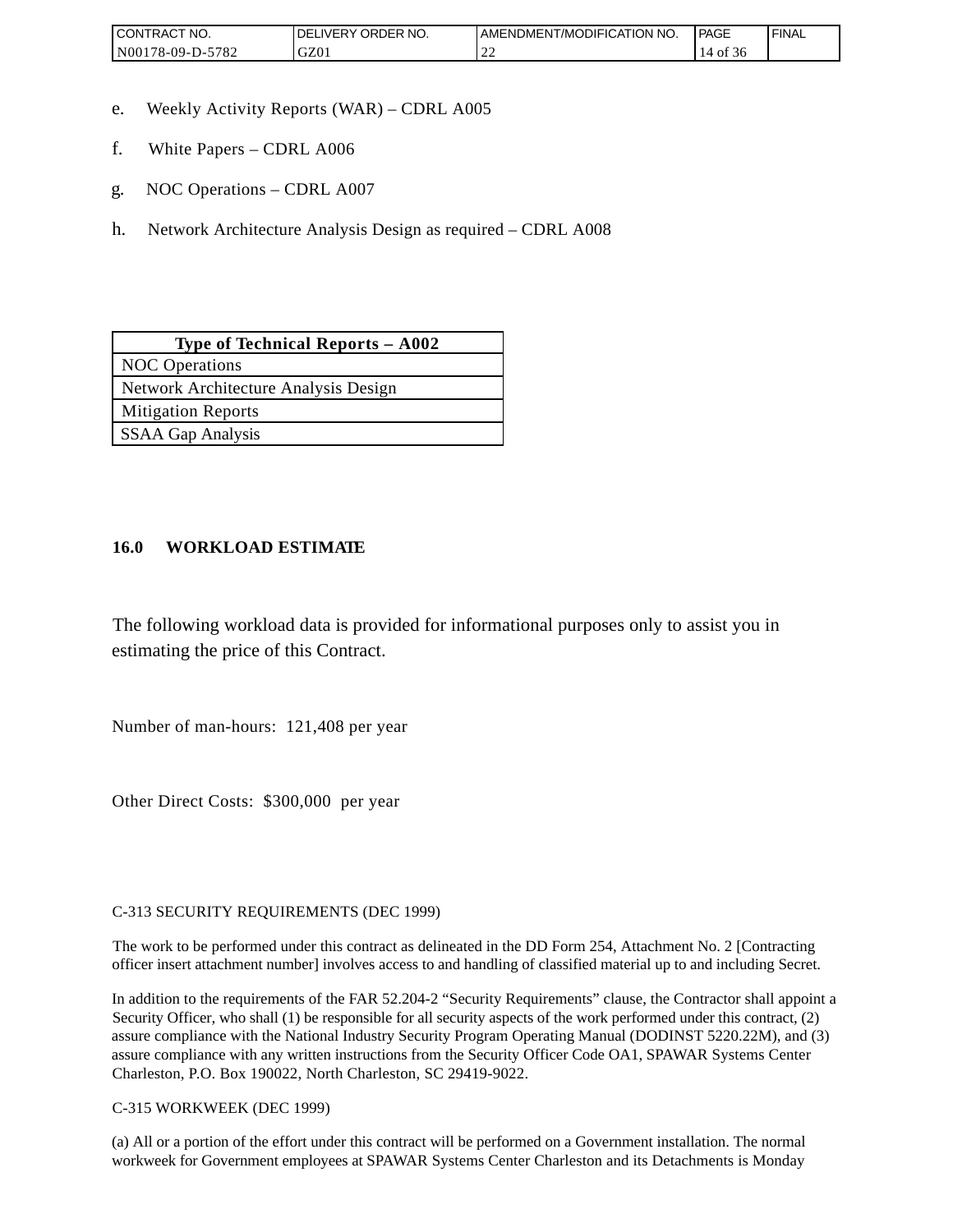| <b>I CONTRACT NO.</b> | ' ORDER NO.<br><b>DELIVERY</b> | I AMENDMENT/MODIFICATION NO.       | PAGE  | <b>FINAL</b> |
|-----------------------|--------------------------------|------------------------------------|-------|--------------|
| N00178-09-D-5782      | GZ0                            | $\sim$<br>$\overline{\phantom{a}}$ | 01 50 |              |

through Friday 0730 to 1600. Work at this Government installation, shall be performed by the contractor within the normal workweek unless differing hours are specified on the individual task orders. Following is a list of holidays observed by the Government:

Name of Holiday Time of Observance

New Year's Day 1 January

Martin Luther King Jr. Day Third Monday in January

President's Day Third Monday in February

Memorial Day Last Monday in May

Independence Day 4 July

Labor Day First Monday in September

Columbus Day Second Monday in October

Veteran's Day 11 November

Thanksgiving Day Fourth Thursday in November

Christmas Day 25 December

(b) If any of the above holidays occur on a Saturday or a Sunday, then such holiday shall be observed by the Contractor in accordance with the practice as observed by the assigned Government employees at the using activity.

(c) If the Contractor is prevented from performance as the result of an Executive Order or an administrative leave determination applying to the using activity, such time may be charged to the contract as direct cost provided such charges are consistent with the Contractor's accounting practices.

(d) This contract does not allow for payment of overtime during the normal workweek for employees who are not exempted from the Fair Labor Standards Act unless expressly authorized by the Ordering Officer. Under Federal regulations the payment of overtime is required only when an employee works more than 40 hours in a normal week period.

### C-317 NOTICE TO CONTRACTOR OF CERTAIN DRUG DETECTION PROCEDURES (DEC 1999)

(a) Pursuant to Navy policy applicable to both Government and contractor personnel, measures will be taken to prevent the introduction and utilization of illegal drugs and related paraphernalia into Government Work areas.

(b) In furtherance of the Navy's drug control program, unannounced periodic inspections of the following nature may be conducted by installation security authorities:

(1) Routine inspection of contractor occupied work spaces.

(2) Random inspections of vehicles on entry or exit, with drug detection dog teams as available, to eliminate them as a safe haven for storage of or trafficking in illegal drugs.

(3) Random inspections of personnel possessions on entry or exit from the installation.

(c) When there is probable cause to believe that a contractor employee on board a naval installation has been engaged in use, possession or trafficking of drugs, the installation authorities may detain said employee until the employee can be removed from the installation, or can be released to the local authorities having jurisdiction.

(d) Trafficking in illegal drug and drug paraphernalia by contract employees while on a military vessel/installation may lead to possible withdrawal or downgrading of security clearance, and/or referral for prosecution by appropriate law enforcement authorities.

(e) The contractor is responsible for the conduct of employees performing work under this contract and is, therefore,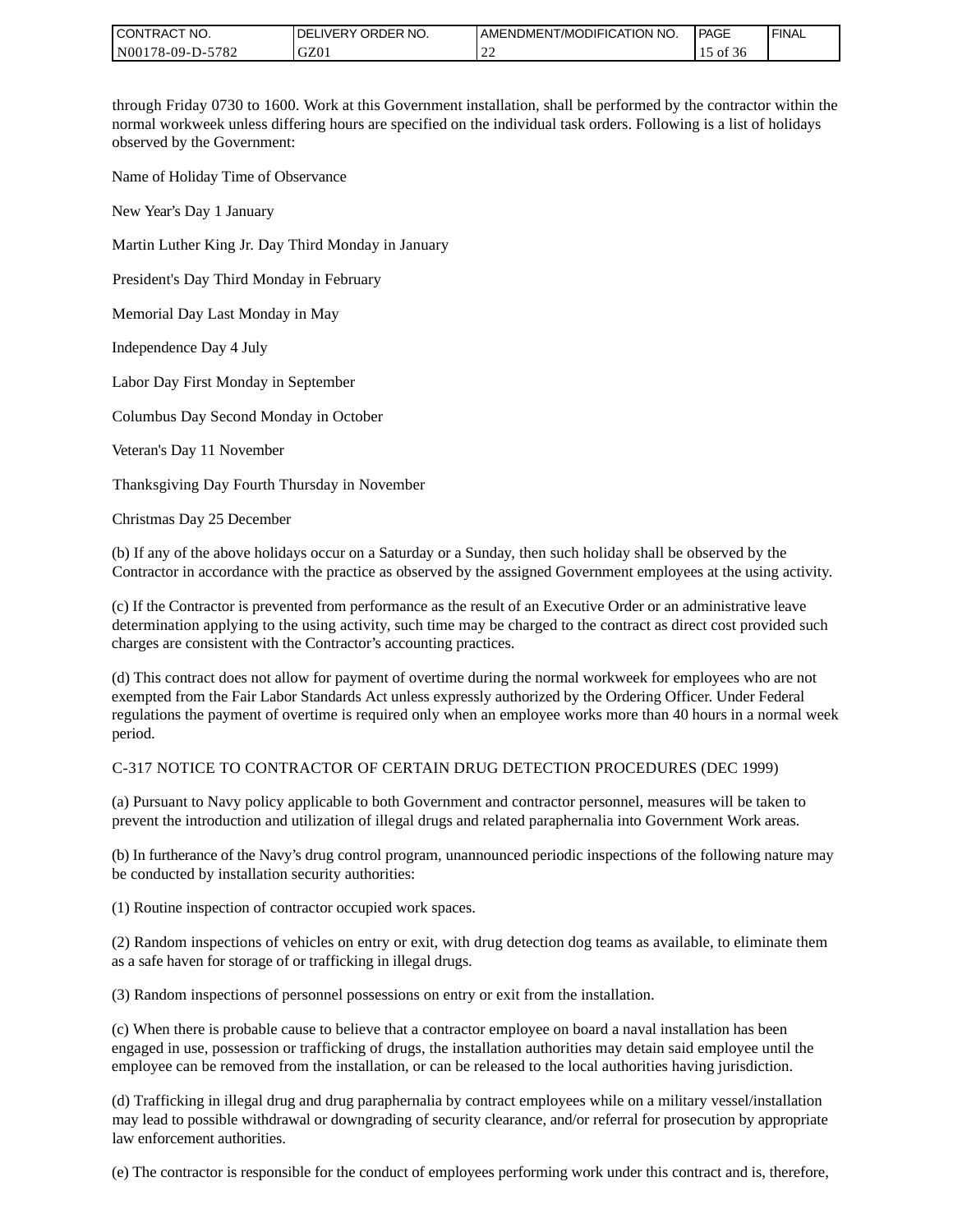| CONTRACT<br>°CT NO.      | NO.<br>' ORDER<br><b>DELIVERY</b> | AMENDMENT/MODIFICATION NO. | <b>PAGE</b>  | ' FINAL |
|--------------------------|-----------------------------------|----------------------------|--------------|---------|
| $-5782$<br>N00178-09-D-5 | GZ01                              | ∸                          | 16 of<br>-50 |         |

responsible to assure that employees are notified of these provisions prior to assignment.

(f) The removal of contractor personnel from a Government vessel or installation as a result of the drug offenses shall not be cause for excusable delay, nor shall such action be deemed a basis for an equitable adjustment to price, delivery or other provisions of this contract.

C-718 ACCESSIBILITY OF ELECTRONIC AND INFORMATION TECHNOLOGY (JUN 2001)

(a) Each Electronic and Information Technology (EIT) supply or service provided under this contract shall comply with the EIT Accessibility Standards listed below:

[The Contracting Officer shall consult with the program office to determine which standards listed in subsection (a) apply and shall check all applicable standards prior to issuing the solicitation.]

\_\_36 C.F.R. § 1194.21 (Software Applications and operating systems

\_\_36 C.F.R. § 1194.22 (Web-based and internet information and applications)

\_\_36 C.F.R. § 1194.23 (Telecommunications products)

\_\_36 C.F.R. § 1194.24 (Video and multimedia products)

\_\_36 C.F.R. § 1194.25 (Self contained, closed products)

\_\_36 C.F.R. § 1194.26 (Desktop and portable computers)

In addition, each EIT supply or service provided under this contract shall comply with 36 C.F.R. § 1194.31 (Functional performance criteria) and 36 C.F.R. § 1194.41 (Information, documentation, and support).

(b) If the Contracting Officer determines that any supply or service delivered under this contract does not comply with the EIT Accessibility Standards, the Contracting Officer will notify the Contractor in writing accordingly. If the Contractor fails to promptly correct or replace the nonconforming products or services with conforming products or services within the delivery schedule contained in the contract, the Government will have the rights and remedies contained in the contract.

(End of specification)

### C-719 EXEMPTION FROM ELECTRONIC AND INFORMATION TECHNOLOGY ACCESSIBILITY REQUIREMENTS (JUN 2001)

(a) The Government has determined that the following exemption(s) to the Electronic and Information Technology (EIT) Accessibility Standards (36 C.F.R. § 1194) are applicable to this procurement:

The EIT to be provided under this contract has been designated as a National Security System.

\_\_\_\_ The EIT acquired by the contractor is incidental to this contract.

\_\_\_\_ The EIT to be provided under this contract would require a fundamental alteration in the nature of the product or its components in order to comply with the EIT Accessibility Standards.

The EIT to be provided under this contract will be located in spaces frequented only by service personnel for maintenance, repair, or occasional monitoring of equipment.

\_\_\_\_ Compliance with the EIT Accessibility Standards would impose an undue burden on the agency.

\_\_\_\_ The EIT to be provided under this contract is purchased in accordance with FAR Subpart 13.2 prior to January 1, 2003.

(b) Notwithstanding that an exemption exists, the Contractor may furnish supplies or services provided under this contract that comply with the EIT Accessibility Standards (36 C.F.R. § 1194).

### C-720 PERFORMANCE BASED REVIEW AND ACCEPTANCE PROCEDURES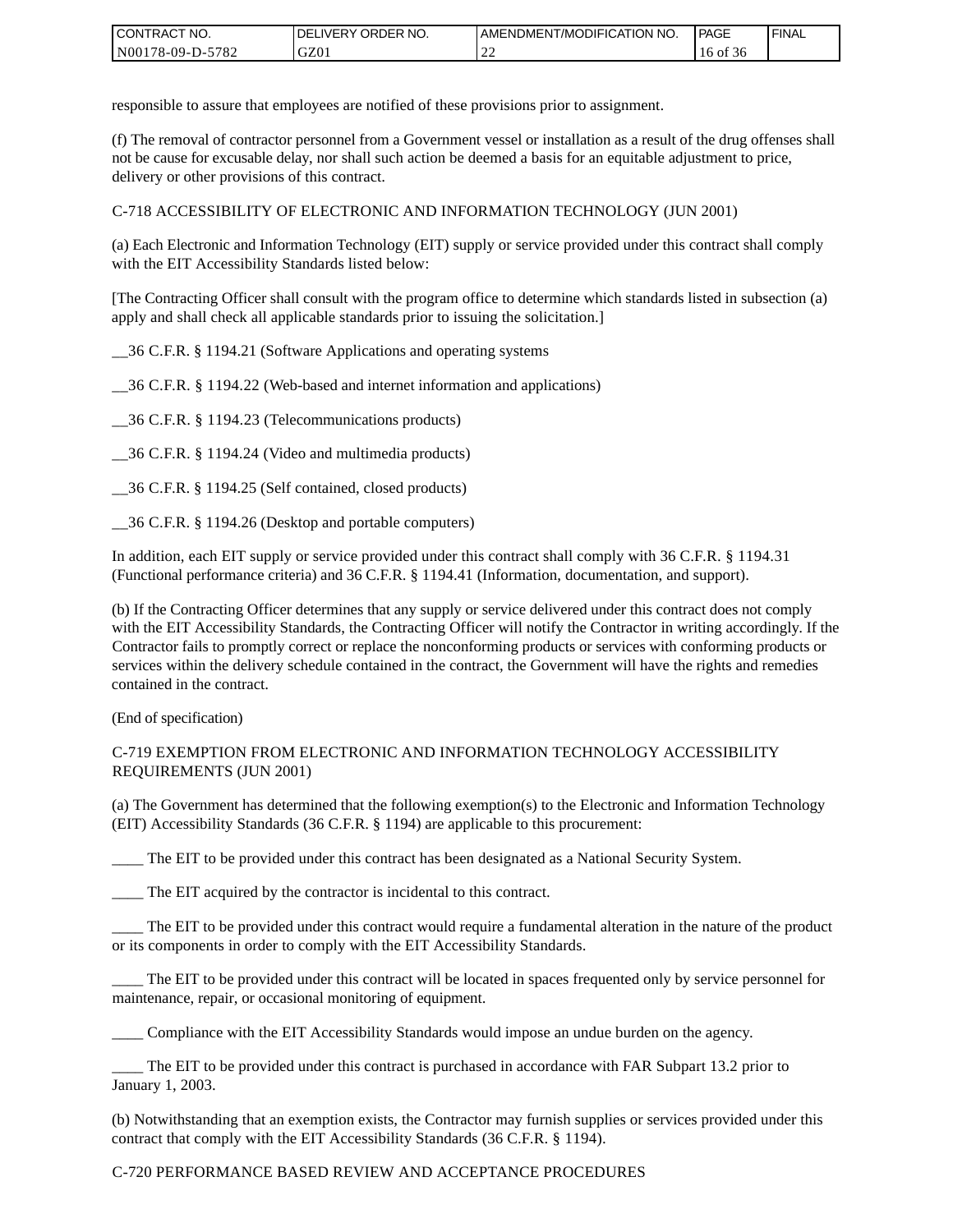| CONTRACT<br>°CT NO. | `NO.<br><b>DELIVERY ORDER</b> | AMENDMENT/MODIFICATION NO. | <b>PAGE</b> | ' FINAL |
|---------------------|-------------------------------|----------------------------|-------------|---------|
| N00178-09-D-5782    | GZ01                          | ∸                          | ΟĪ<br>20    |         |

This is a performance based order, as defined in FAR Part 37.6. Contractor performance will be reviewed in accordance with the Quality Assurance Plan as follows:

#### QUALITY ASSURANCE PLAN

(1) Objective: The purpose of this plan is to provide a quality assurance plan for the services contracted under this Task Order. This plan provides a basis for the Task Order Manager (TOM) to evaluate the quality of the contractor's performance. The oversight provided for in this plan, and the remedy established, will help ensure that service levels are of high quality throughout the task order term.

(2) Performance Standards:

a. The deliverables under this task order will be consistently technically accurate.

b. The services delivered under this task order will be consistently of high quality.

c. The contractor's cost control efforts under this task order will be consistently effective (applicable to cost reimbursement task orders).

d. The contractor will be consistently responsive to Government customers in its performance of this task order.

e. For the purposes of this plan, "consistently" is defined as "generally holding true", "persistently over time", and/or "overall uniformly".

(3) Evaluation Methods: The TOM will conduct performance evaluations based on the standards in paragraph 2 above using the following technique:

a. During the performance period of the task order, the TOM will continually and proactively monitor contractor efforts and obtain input from other Government personnel with performance oversight functions to ascertain the level of compliance with the Performance Standards.

b. Every 12 months after the effective date of the task order, the TOM will prepare a Task Order Performance Evaluation (TOPE) documenting the results of the efforts performed under paragraph 3.a. above.

c. The TOM will upload the TOPE to the SeaPort Portal.

(4) Remedy

a. If the annual Performance Evaluation indicates that the contractor has not met one or more of the Performance Standards, the following negative remedy becomes effective: the TOM will submit a negative TOPE on the SeaPort Portal for the applicable Performance Standard.

b. This is a significant negative remedy as the TOPE is a key part of the Performance Monitoring process which:

i. Provides input to the annual Contractor Performance Assessment Report (CPAR); and

ii. Determines the contractor's ability to earn term extensions to its basic SeaPort-e contract in accordance with the Award Term provisions contained therein.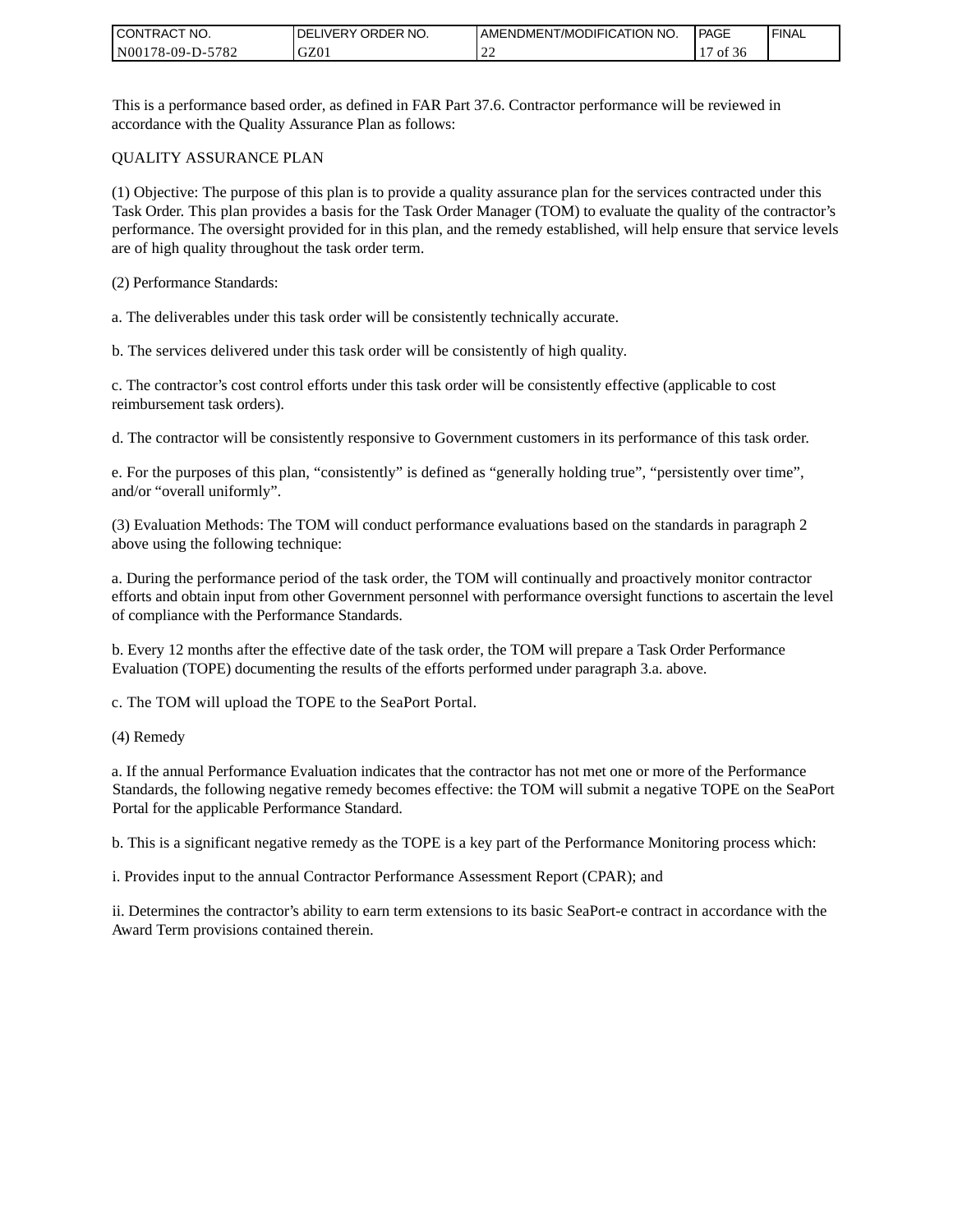| I CONTRACT NO.           | `NO.<br>ORDER<br>.IVERY<br>DELI | AMENDMENT/MODIFICATION NO. | <b>PAGE</b>  | 'FINAL |
|--------------------------|---------------------------------|----------------------------|--------------|--------|
| -5782<br>  N00178-09-D-5 | GZ0 <sub>1</sub>                | ∸                          | 18 of<br>-20 |        |

# **SECTION D PACKAGING AND MARKING**

SHIP TO INFORMATION:

See Section G - Task Order Manager

Packaging and Marking shall be in accordance with Section D of the SeaPort-e Multiple Award IDIQ contract.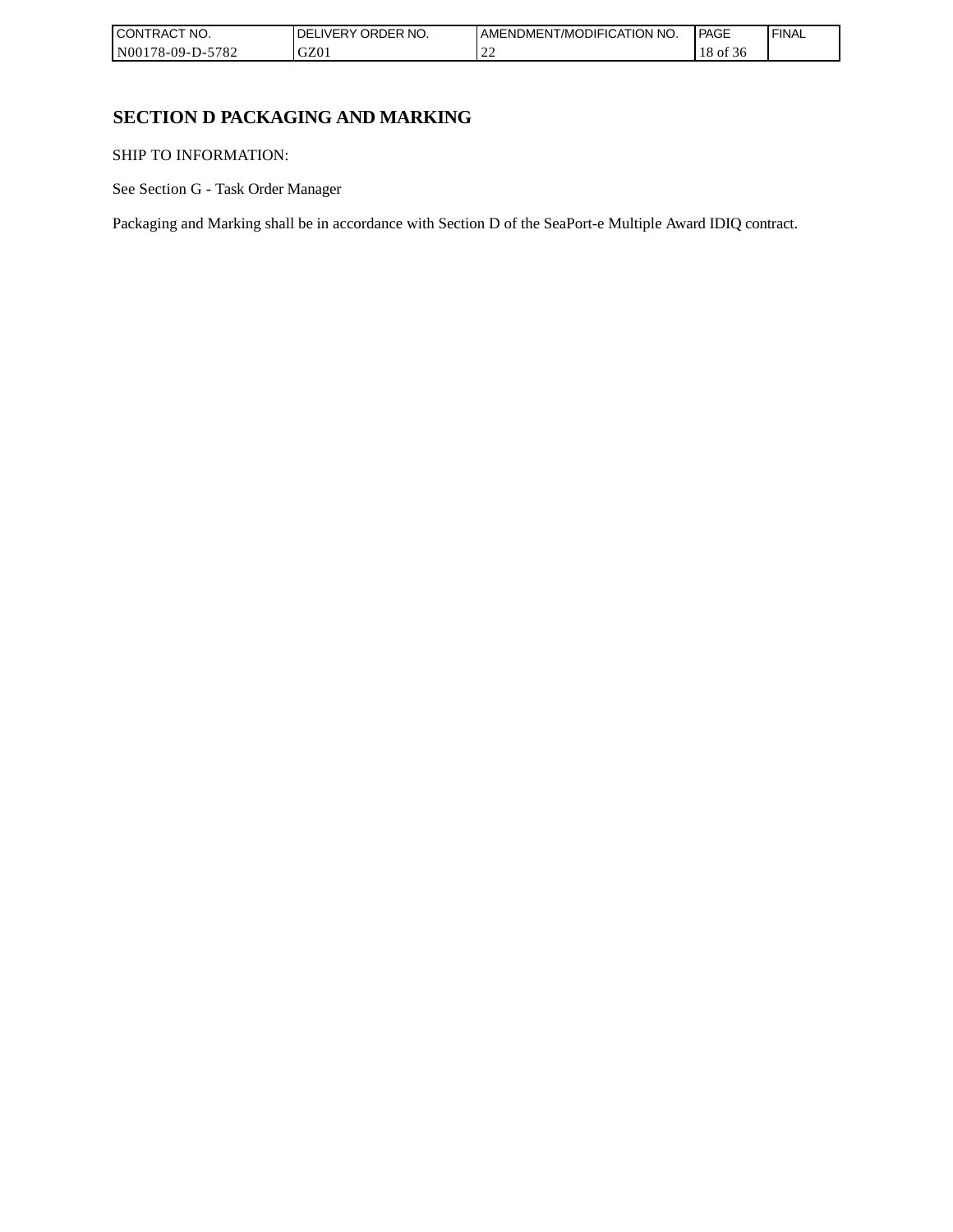| CONTRACT<br>`CT NO.      | `NO.<br>' ORDER<br><b>DELIVERY</b> | I AMENDMENT/MODIFICATION NO. | l PAGE     | 'FINAL |
|--------------------------|------------------------------------|------------------------------|------------|--------|
| $-5782$<br>N00178-09-D-5 | GZ01                               | ∸                            | ` OI<br>50 |        |

# **SECTION E INSPECTION AND ACCEPTANCE**

E-303 INSPECTION AND ACCEPTANCE- - DESTINATION (JAN 2002)

Inspection and acceptance of the services to be furnished hereunder shall be made at destination by the Task Order Manager or his duly authorized representative.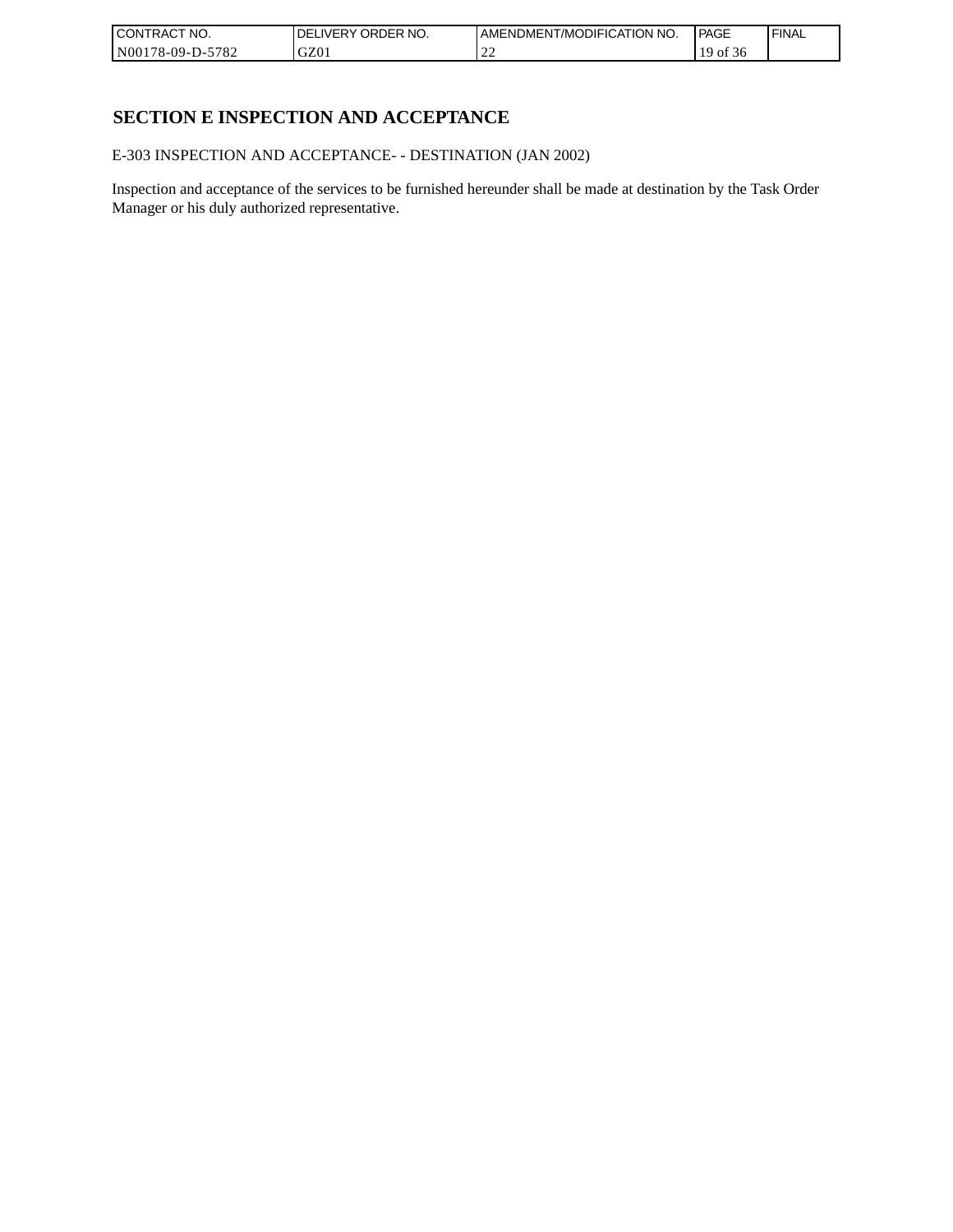| CON <sub>1</sub><br>TRACT NO. | NO.<br>' ORDER<br><b>DELIVERY</b> | I AMENDMENT/MODIFICATION NO. | <b>PAGE</b> | ' FINAL |
|-------------------------------|-----------------------------------|------------------------------|-------------|---------|
| N00178-09-D-5782              | GZ01                              | $\sim$<br>∸                  | 20 of 36    |         |

## **SECTION F DELIVERABLES OR PERFORMANCE**

The periods of performance for the following Items are as follows:

| 4001 | $1/11/2012 - 1/10/2013$ |
|------|-------------------------|
| 4002 | $9/11/2012 - 9/10/2013$ |
| 4003 | $9/11/2013 - 9/10/2014$ |
| 4004 | $9/11/2014 - 9/10/2015$ |
| 6001 | $1/11/2012 - 1/10/2013$ |
| 6002 | $9/11/2012 - 9/10/2013$ |
| 6003 | $9/11/2013 - 9/10/2014$ |
| 6004 | $9/11/2014 - 9/10/2015$ |

CLIN - DELIVERIES OR PERFORMANCE

The periods of performance for the following Items are as follows:

| $1/11/2012 - 1/10/2013$ |
|-------------------------|
| $9/11/2012 - 9/10/2013$ |
| $9/11/2013 - 9/10/2014$ |
| $9/11/2014 - 9/10/2015$ |
| $1/11/2012 - 1/10/2013$ |
| $9/11/2012 - 9/10/2013$ |
| $9/11/2013 - 9/10/2014$ |
| $9/11/2014 - 9/10/2015$ |
|                         |

The periods of performance for the following Option Items are as follows:

| 4005 | $9/11/2015 - 9/12/2016$ |
|------|-------------------------|
| 6005 | $9/11/2015 - 9/10/2016$ |

Services to be performed hereunder will be provided at (insert specific address and building etc.)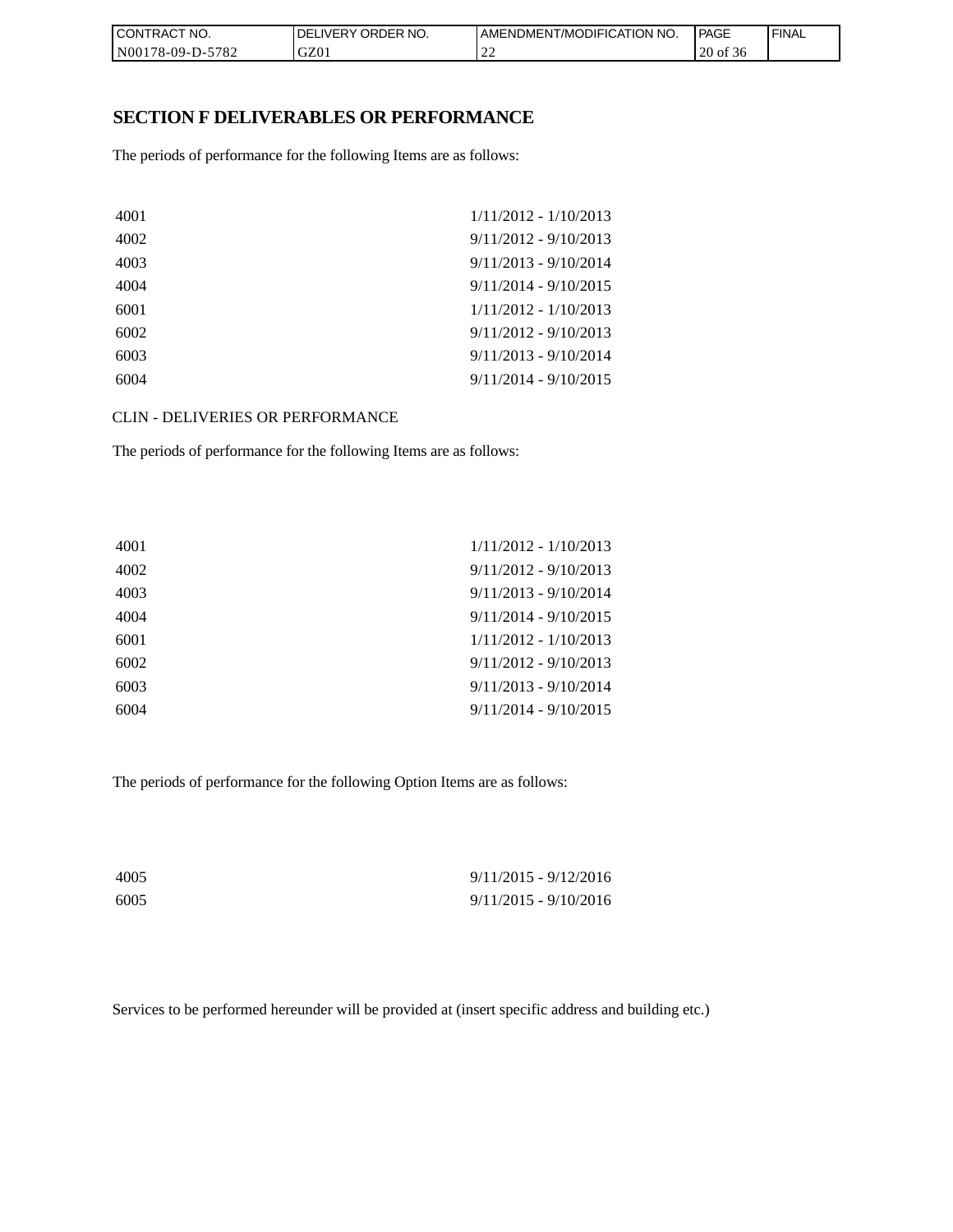| CONTRACT<br>°CT NO. | `NO.<br><b>DELIVERY ORDER</b> | AMENDMENT/MODIFICATION NO. | <b>PAGE</b>            | ' FINAL |
|---------------------|-------------------------------|----------------------------|------------------------|---------|
| N00178-09-D-5782    | GZ01                          | ∸                          | 0Ť<br>- 20<br>$\sim$ 1 |         |

# **SECTION G CONTRACT ADMINISTRATION DATA**

Task Order Manager

Philip A. Middleton, Code 58210, P. O. Box 19022 North Charleston, SC 29419-9022 [philip.a.middleton@navy.mil,](mailto:cphilip.a.middleton@navy.mil) 843-218-3331

G-314 TYPE OF CONTRACT (DEC 1999)

This is a CPFF task order.

G-317 INVOICING INSTRUCTIONS FOR SERVICES USING WIDE AREA WORK FLOW (WAWF) (JAN 2007)

(a) Invoices for services rendered under this task order shall be submitted electronically through the Wide Area Work Flow-Receipt and Acceptance (WAWF). The contractor shall submit invoices for payment per contract terms. The Government shall process invoices for payment per contract terms.

(b) The vendor shall have their CAGE Code activated by calling 1-866-618-5988. Once activated, the vendor shall self-register at the WAWF website at [https://wawf.eb.mil.](https://wawf.eb.mil/) Vendor training is available on the internet at [https://wawftraining.eb.mil.](https://wawftraining.eb.mil/) Additional support can be accessed by calling the Navy WAWF Assistance Line at 1-800-559-9293.

(c) Back-up documentation can be included and attached to the invoice in WAWF. Attachments created with any Microsoft Office product, or Adobe (.pdf files), is attachable to the invoice in WAWF.

(d) A separate invoice will be prepared no more frequently than every two weeks. Do not combine the payment claims for services provided under this contract.

(e) The following information is provided for completion of the invoice in WAWF:

| Invoice Type        | <b>Cost Vouchers</b>             |
|---------------------|----------------------------------|
| Issued by           | N65236                           |
| Admin by            | Code S2404A DCMA MANASSAS        |
| <b>DCAA</b> Auditor | Code DCAA Branch Office          |
| Service Approver    | Code S2404A DCMA MANASSAS        |
| Pay by              | Code HQ0338 DFAS COLUMBUS CENTER |

Pursuant to the requirement at DFARS PGI 204.7108, Payment Instructions (d) (12) none of the standard payment instructions identified in paragraphs (d)(1) through (11) of this section are appropriate, the Payment instructions below provide a significantly better reflection of how funds will be expended in support of contract performance.

INVOICING AND PAYMENT INSTRUCTIONS FOR MULTIPLE ACCOUNTING CLASSIFICATION CITATIONS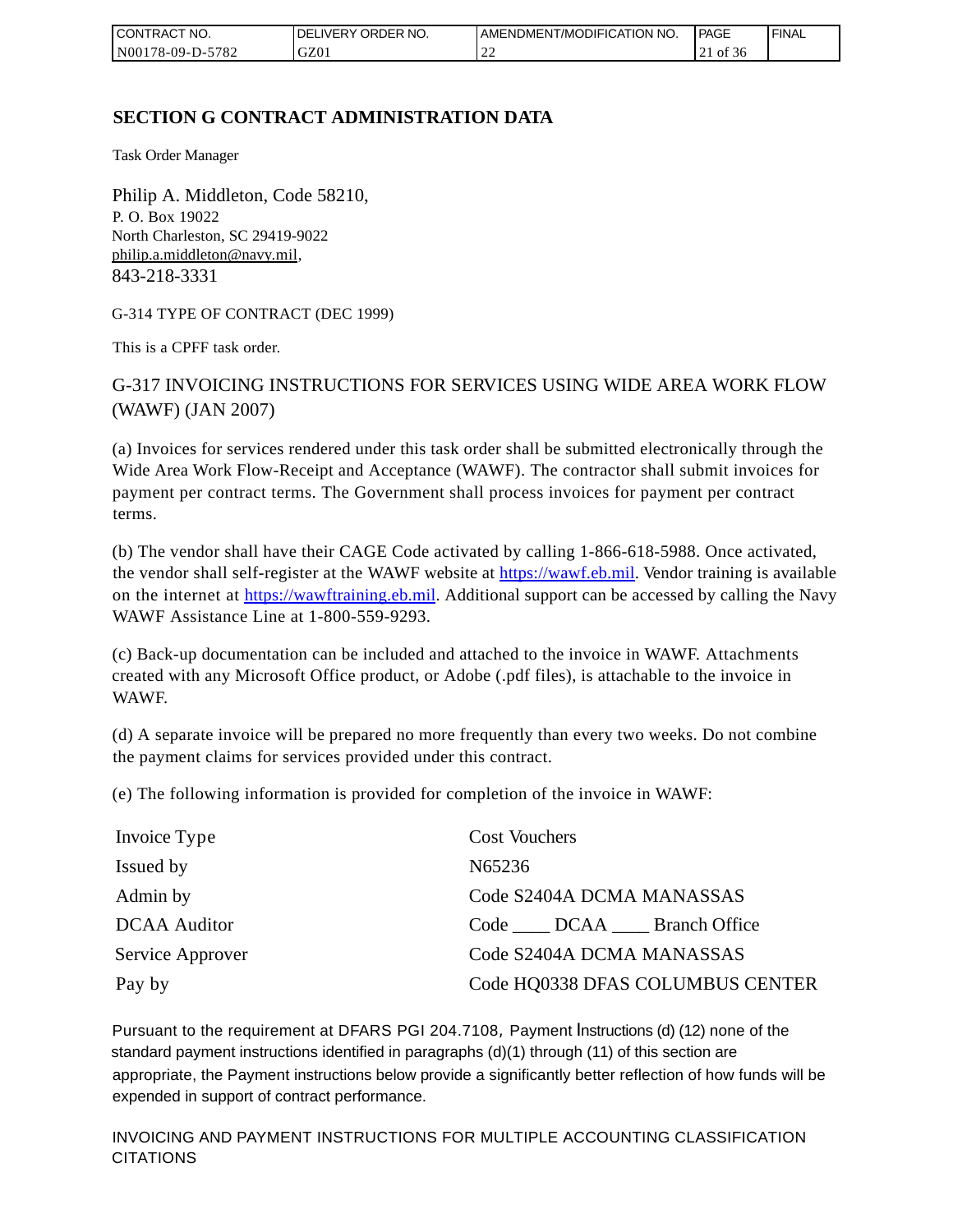| CONTRACT NO.     | DELIVERY ORDER NO. | AMENDMENT/MODIFICATION NO. | PAGE  | ' FINAL |
|------------------|--------------------|----------------------------|-------|---------|
| N00178-09-D-5782 | GZ01               | ∸∸                         | of 36 |         |

Consistent with task order clause 5252.232-9206, Segregation of Costs, the contractor shall segregate and accumulate costs for the performance of this task order by the appropriate Accounting Classification Reference Number (ACRN). The contractor's invoice shall identify the appropriate Contract and Task Order numbers. For the work performed, invoiced costs shall be associated to the Contract Line Item Number (CLIN), the Contract Subline Item (SLIN), and the specific ACRN. Invoices submitted to the paying office that do not comply with this requirement will be returned to the contractor for resubmission. The contractor shall provide an electronic copy of each invoice to the Task Order Manager at the time of submission to DCAA/DFAS. The paying office will disburse funds in strict compliance with the amounts invoiced by CLIN/SLIN/ACRN.

#### ACTIVITY OMBUDSMAN

The SPAWAR Ombudsman for this Task Order is:

Name: Code: 8.6.2 Address: PO Box 190022, N. Charleston, SC 29419 Phone: (843) 218-5115 Email: Accounting Data SLINID PR Number **Amount** -------- -------------------------------------------------- --------------------- 400101 1300239279 25000.00 LLA : AA 970130.1212D 2012 010 1 010400807793-1 884 257.22 DRAM 26316 044226 Standard Number: DRAM 26316/AA NWA: 100000579665 0060 ALL TASKS IN THE PWS BASE Funding 25000.00 Cumulative Funding 25000.00 MOD 01 400102 1300286595 270000.00 LLA : AB 9720130 1212 201 2 010 1 010100 80 7700-1 884 257.31 P RM 22085 Standard Number: PRM 22085/AA NWA: 100000579674 0060 ALL TASKS 600101 1300286595 10000.00 LLA : AB 9720130 1212 201 2 010 1 010100 80 7700-1 884 257.31 P RM 22085 Standard Number: PRM 22085/AA NWA: 100000579674 0060 ODCS MOD 01 Funding 280000.00 Cumulative Funding 305000.00 MOD 02 400201 1300298860 1865000.00  $T.T.A$  : AC 9720130.18P2 252 46896 0 068688 2D JTF42 468962 1H303Q Standard Number: N4689612MPJTF42/AA NWA: 100000742221 0060 TASK MCIS CNDSP 600201 1300298860 20000.00 LLA : AC 9720130.18P2 252 46896 0 068688 2D JTF42 468962 1H303Q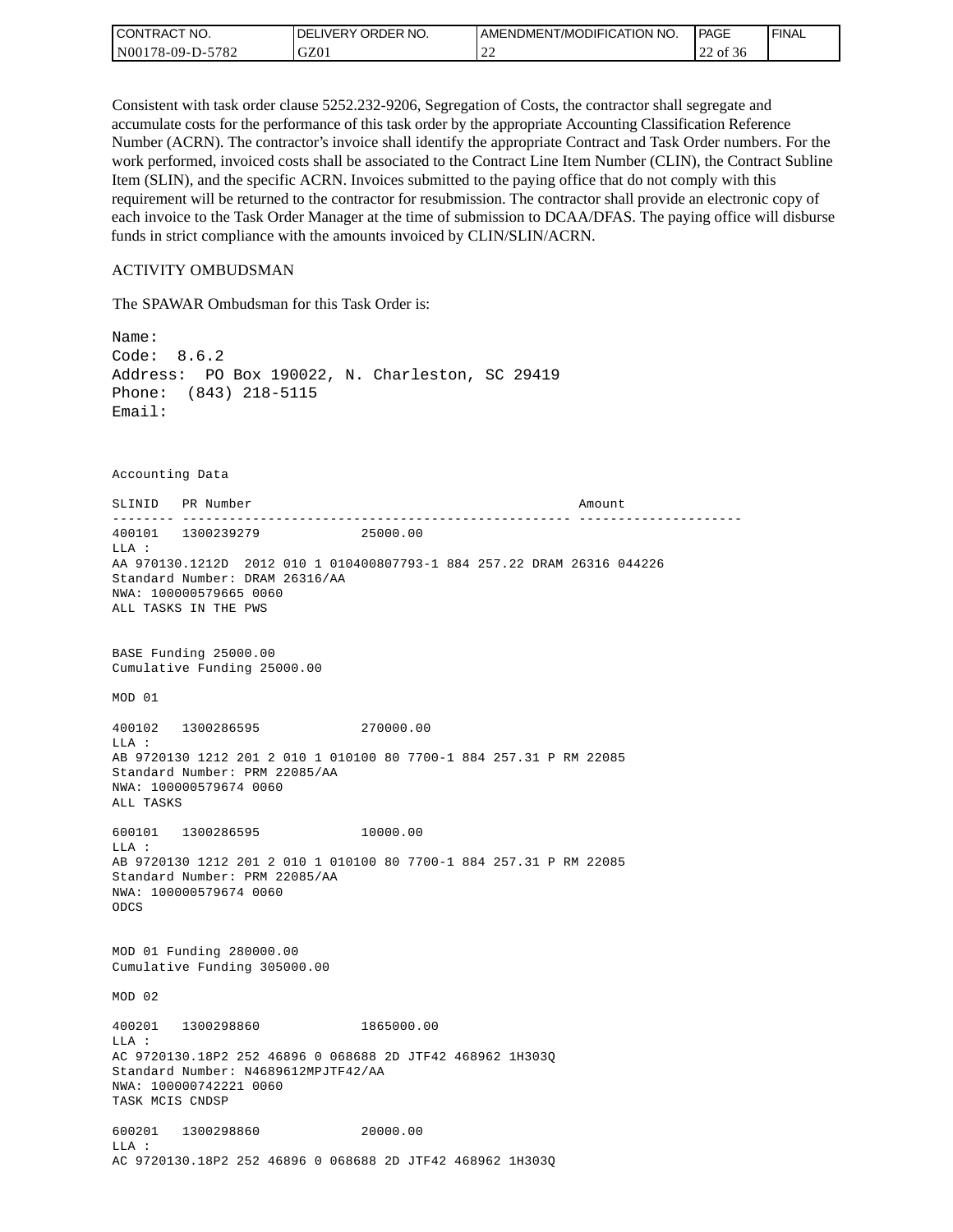CONTRACT NO. DELIVERY ORDER NO. AMENDMENT/MODIFICATION NO. **PAGE**  FINALCONTRACT NO.<br>NO0178-09-D-5<br>Standard Numb<br>NMA: 10000074<br>ODCS TASK MCI<br>ODCS TASK MCI<br>NMA: 10000074<br>ODCS TASK MCI<br>Cumulative Fu<br>MOD 03<br>400202 1300<br>LLA:<br>AD 970130.131<br>Standard Numb<br>NMA: 10000080<br>TASK MCIS NET<br>NMA: 10000808<br>TAS N00178-09-D-5782 GZ01 22 23 of 36 Standard Number: N4689612MPJTF42/AA NWA: 100000742221 0060 ODCS TASK MCIS CNDSP MOD 02 Funding 1885000.00 Cumulative Funding 2190000.00 MOD 03 400202 1300319971 272477.34  $T.T.A$  : AD 970130.1313D 2013 0101010400807793-1884 257.31 PRM 3347 044226 Standard Number: PRM 33474 NWA: 100000773020 0060 MOD 03 Funding 272477.34 Cumulative Funding 2462477.34 MOD 04 400203 1300332147 185367.00 LLA : AE 9730130 1884 201 3 010 1 010400 80 7793-1 884 257.31 P RM 34293 044226 Standard Number: PRM 34293 NWA: 100000809878 0060 TASK MCIS NETTOPS MOD 04 Funding 185367.00 Cumulative Funding 2647844.34 MOD 05 Funding 0.00 Cumulative Funding 2647844.34 MOD 06 400204 1300354996 150000.00  $T.T.A$  : AG 970130.1313D 2013 0101010400807793-1884 275.31 PRM35086 044226 Standard Number: PMR 35086 NWA:100000832927-0060 TASK MCIS NETTOPS 400205 1300354996 125000.00 LLA : AH 970130.1313D 2013 0101010400807793-1884 275.31 PRM35050 044226 Standard Number: PRM 35050 NWA: 100000832928-0060 TASK MCIS NETTOPS 600202 1300354996 5000.00 LLA : AH 970130.1313D 2013 0101010400807793-1884 275.31 PRM35050 044226 Standard Number: PRM 35050 NWA: 100000832928-0060 ODCS MCIS NETTOPS MOD 06 Funding 280000.00 Cumulative Funding 2927844.34 MOD 07 Funding 0.00 Cumulative Funding 2927844.34 MOD 08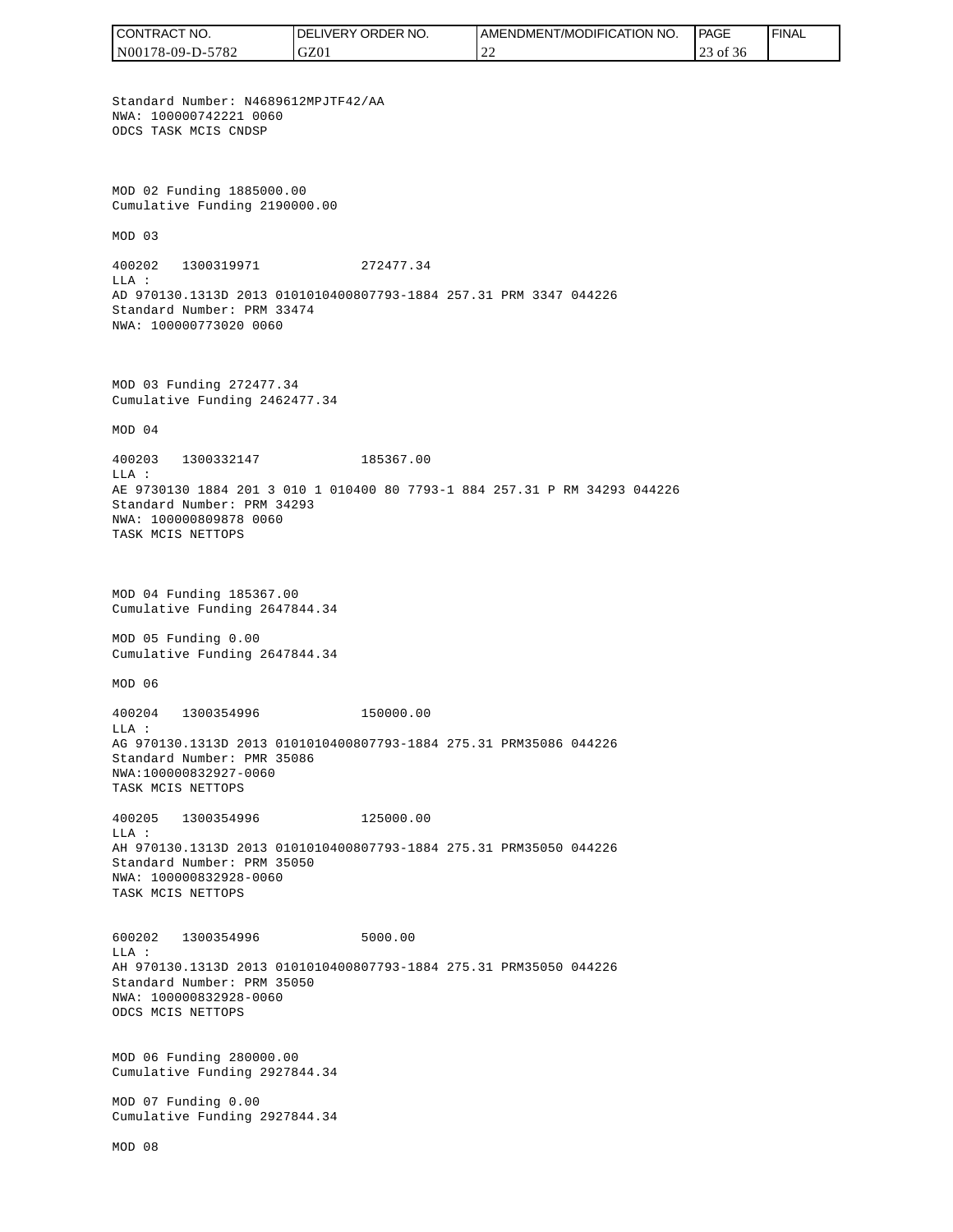400301 1300373150 1700000.00  $T.T.A$  : AJ 9730130 18P2 253 46896 0 068688 2D PJTF38 4689631H304Q Standard Number: N4689613MPJTF38 NWA: 100000831524-0060 MCIS NETTOPS 400302 1300373150 180000.00 LLA : AK 9730130 1884 010 10104 0 080779 3 257.31 PRM36219 044226 Standard Number: PRM 36219 NWA: 100000852592-0060 MCIS NETTOPS 400303 1300373150 50000.00 LLA : AL 9730130 1884 010 10104 0 080779 3 257.31 PRM36229 044226 Standard Number: PRM 36229 NWA: 100000852590-0060 MCIS NETTOPS 600301 1300373150 9215.99  $T.T.A$  : AJ 9730130 18P2 253 46896 0 068688 2D PJTF38 4689631H304Q MOD 08 Funding 1939215.99 Cumulative Funding 4867060.33 MOD 09 Funding 0.00 Cumulative Funding 2927844.34 MOD 10 Funding 0.00 Cumulative Funding 4867060.33 MOD 11 400304 1300394554 150000.00 LLA : AM 970130.1414D 1884 0101010400807793 257.31 PRM46252 044226 Standard Number: PRM 46252 NWA: 100000876563 0060 TASK MCIS NETTOPS MOD 11 Funding 150000.00 Cumulative Funding 5017060.33 MOD 12 Funding 0.00 Cumulative Funding 5017060.33 MOD 13 400305 1300415544 450000.00  $T.T.A$  : AN 970130.1414D 1884 0101010400807793 257.31 PRM47234 044226 Standard Number: PRM47234 NWA: 100000876217 0060 MCIS NETTOPS MOD 13 Funding 450000.00 Cumulative Funding 5467060.33 MOD 14 400306 1300436371 432000.00  $L.L.A$  : AP 970130 1414D 1884 010 10104 0 080779 3 257.31 PRM47625 044226 Standard Number: PRM 47625 NWA: 100000876218 0060 IA CNDSP SUPPORT CONTRACT NO. N00178-09-D-5782 DELIVERY ORDER NO. GZ01 AMENDMENT/MODIFICATION NO. 22 **PAGE**  24 of 36 FINAL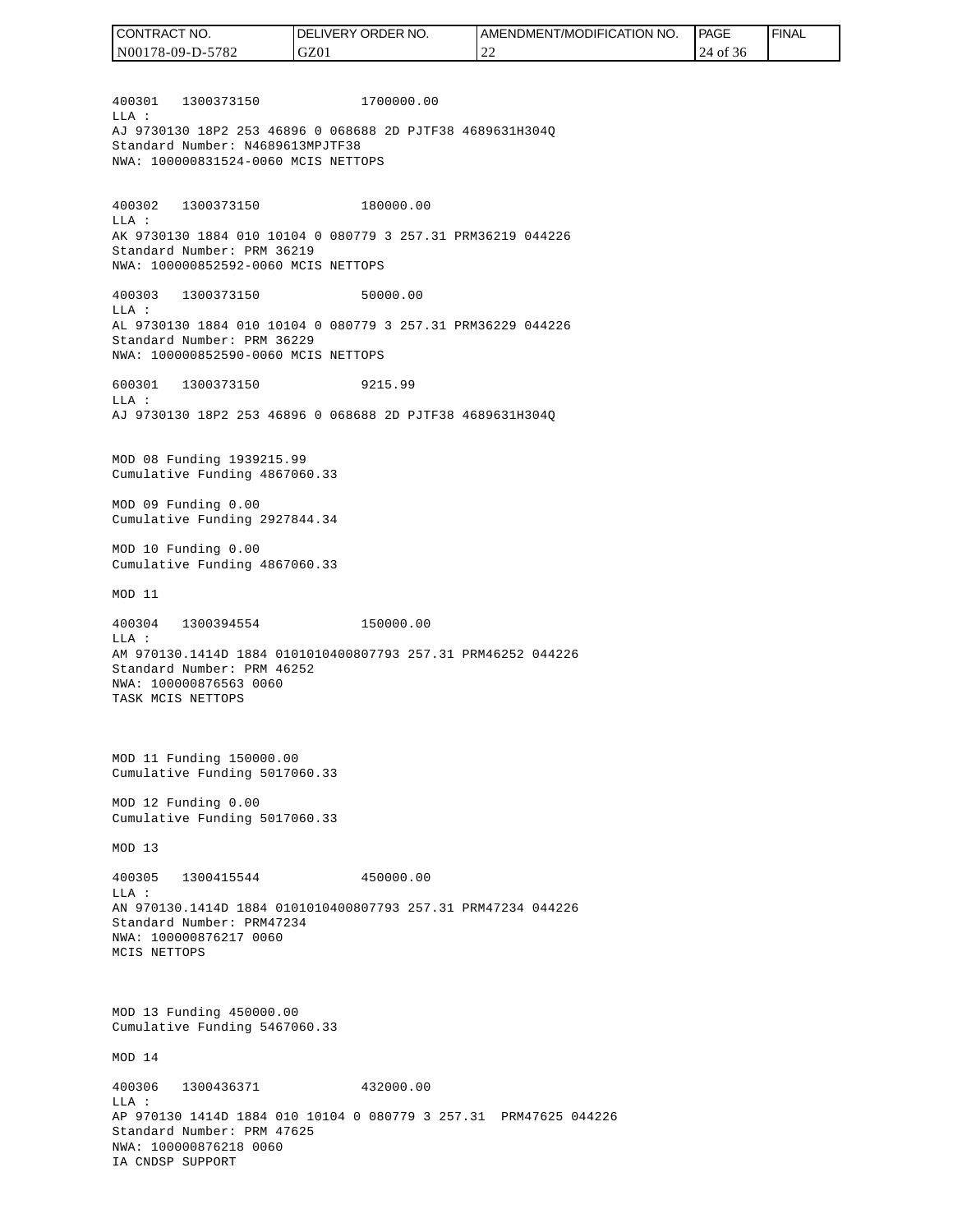| CONTRACT NO.     | <b>IDELIVERY ORDER NO.</b> | I AMENDMENT/MODIFICATION NO. | PAGE        | ' FINAL |
|------------------|----------------------------|------------------------------|-------------|---------|
| N00178-09-D-5782 | GZ01                       | $\bigcap$<br>-44             | of 36<br>ر_ |         |

400307 1300436371 100000.00 LLA : AQ 970130 1414D 1884 010 10104 0 080779 3 257.31 PRM47236 044226 Standard Number: PRM 47236 NWA: 100000876564 0060 NETTOPS SUPPORT

600302 1300436371 1000.00 LLA : AP 970130 1414D 1884 010 10104 0 080779 3 257.31 PRM47625 044226 Standard Number: PRM 47625 NWA:100000876218 0060 ODCs IA CNDSP

MOD 14 Funding 533000.00 Cumulative Funding 6000060.33

MOD 15

400401 1300443439 146506.30 LLA : AR 970130.1414D 1884 0101010400807793 257.31 PRM47246 044226 Standard Number: PRM 47246 NWA: 100000876513 0060 HAIMS SUPPORT

400402 1300443439 326566.16 LLA : AS 970130.1414D 1884 0101010400807793 257.31 PRM47632 044226 Standard Number: PRM 47632 NWA: 100000876514 0060 HAIMS SUPPORT

400403 1300443439 170045.28 LLA : AT 970130.1414D 1884 0101010400807793 257.31 PRM47629 044226 Standard Number: PRM 47629 NWA: 100000876565 0060 NET OPS

600401 1300443439 2000.00  $L.L.A$  : AS 970130.1414D 1884 0101010400807793 257.31 PRM47632 044226 Standard Number: PRM 47632 NWA: 100000876514 0060 ODC HAIMS SUPPORT

MOD 15 Funding 645117.74 Cumulative Funding 6645178.07

MOD 16

400403 1300443439 100.00 LLA : AT 970130.1414D 1884 0101010400807793 257.31 PRM47629 044226 Standard Number: PRM 47629 NWA: 100000876565 0060 NET OPS

MOD 16 Funding 100.00 Cumulative Funding 6645278.07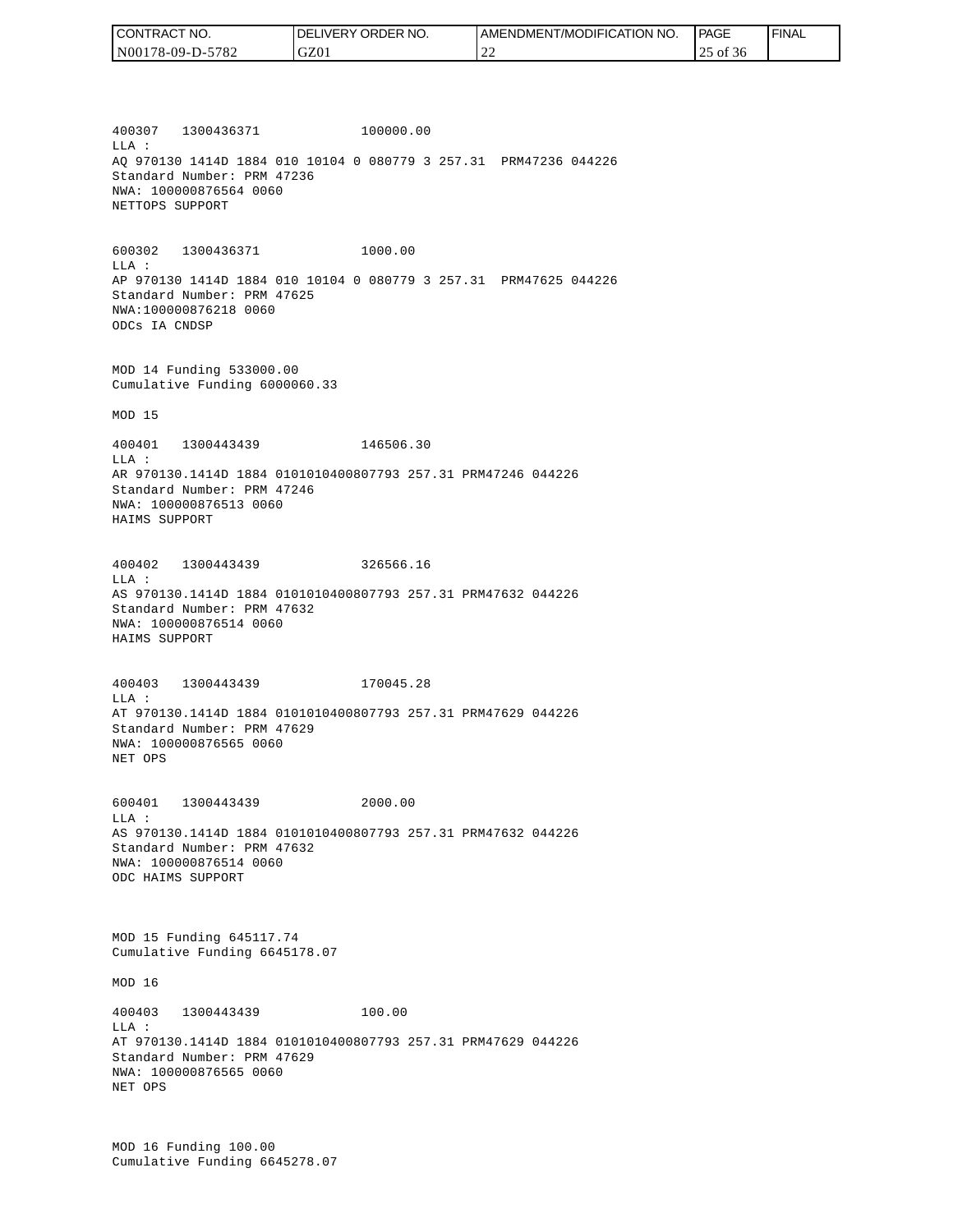| TRACT NO.<br>CON.        | NO.<br><b>DELIVERY ORDER</b> | AMENDMENT/MODIFICATION NO.         | <b>PAGE</b> | ' FINAL |
|--------------------------|------------------------------|------------------------------------|-------------|---------|
| -5782<br>  N00178-09-D-: | GZ01                         | $\sim$<br>$\overline{\phantom{a}}$ | 26 of 36    |         |

MOD 17 400404 1300447315 79883.00 LLA : AU 9740130.14140 1884 010 10104 0 080779 3 257.31 PRM47236 044226 Standard Number: PRM 47236 NWA#100000876564-0060 400405 1300447315 31866.63 LLA : AV 9740130.1414D 1884 010 10104 0 080779 3 257.31 PRM47625 044226 Standard Number: PRM 47625 NWA# 100000876218-0060 400406 1300447315 1700000.00 LLA : AW 9740130.1414D 1884 010 10104 0 080778 1 257.31 PRM48711 044226 Standard Number: PRM 48711 NWA# 100000961211-0060 600402 1300447315 5000.00 LLA : AW 9740130.1414D 1884 010 10104 0 080778 1 257.31 PRM48711 044226 Standard Number: PRM 48711 NWA#100000961211-0060 MOD 17 Funding 1816749.63 Cumulative Funding 8462027.70 MOD 18 400407 1300481274 175000.00 LLA : AX 970130.1515D-1884 0101010400807793 257.31 044226 PRM510087 Standard Number: PRM510087 PR 1300481274 Funding Doc PRM510087 400408 1300481274 195000.00 LLA : AY 9750130 1884 010 10104 0 080779 3 257.31 PRM58800 044226 130048127400002 Standard Number: PRM58800 PR 1300481274 Funding DOC PRM58800 400409 130048127400004 90000.00 LLA : AZ 9750130 1884 010 10104 0 080779 3 257.31 PRM58810 044226 Standard Number: PRM58810 PR 1300481274 Funding DOC PRM58810 600403 130048127400003 5000.00  $L.L.A$  : BA 9750130 1884 010 10104 0 080779 3 257.31 PRM58800 044226 Standard Number: PRM58800(odc) PR 1300481274 Funding Doc PRM58800(odc) MOD 18 Funding 465000.00 Cumulative Funding 8927027.70 MOD 19 400410 130049346600001 400000.00 LLA : BB 9750130 1884 010 10104 0 080779 3 257.31 PRM510177 044226 Standard Number: PRM510177 ACRN BB: Labor PR 1300493466 DOC: PRM510177<br>NWA/BS# 100000986791 0060 (CONTRACT NO. 1986)<br>
NO0178-09-D-5782<br>
NO0178-09-D-5782<br>
MDB10<br>
NOD 17<br>
400404 1300447315<br>
NAJ 9740130.14140 1884 010<br>
Standard Number: PRM 47236<br>
NWA#100000876564-0060<br>
10405 1300447315<br>
Standard Number: PRM 47625<br>
NAJ 97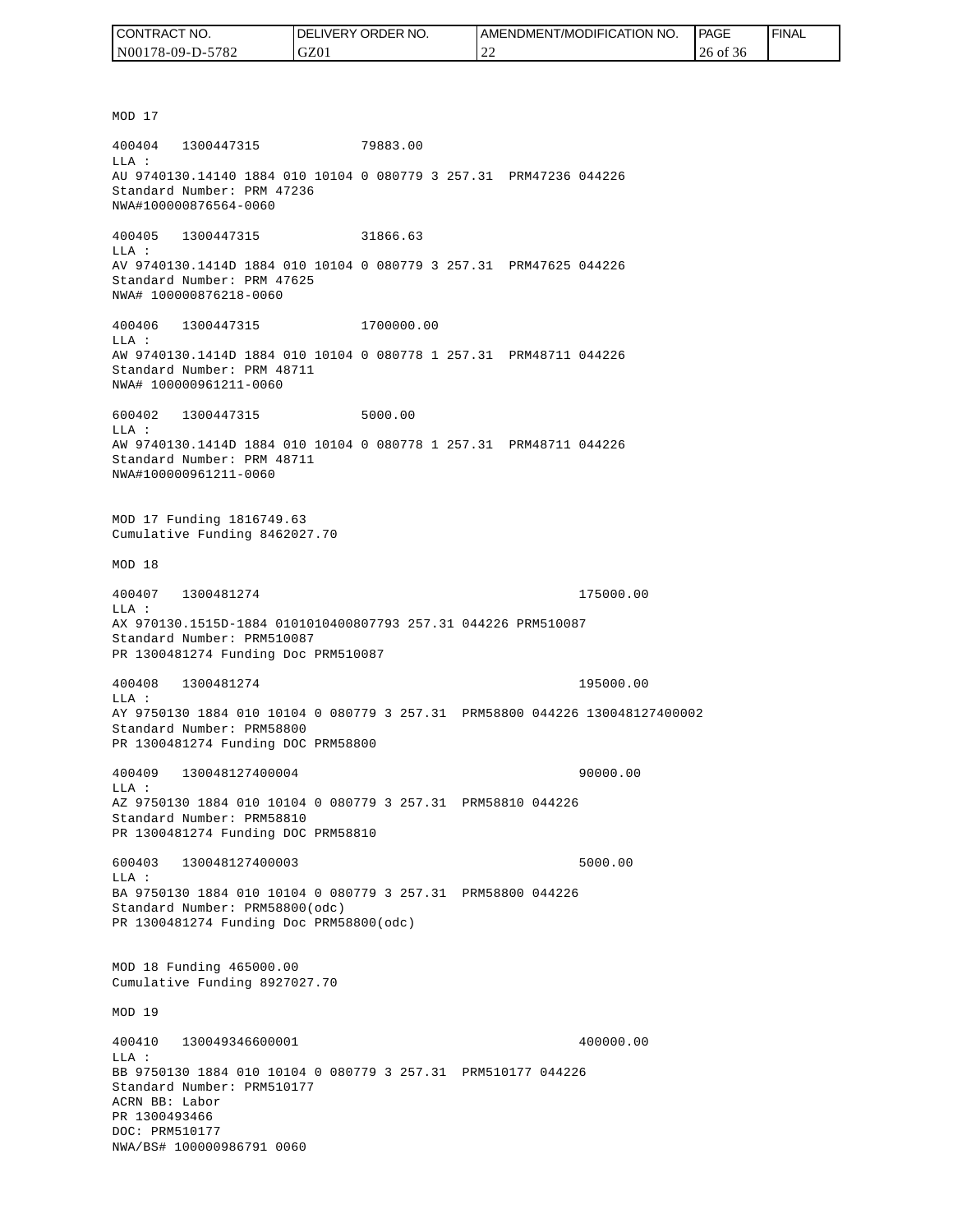400411 130049346600002 300000.00  $T.T.A$  : BC 9750130 1884 010 10104 0 080779 3 257.31 044226 Standard Number: PRM510223 ACRN BC: Labor PR: 1300493466 DOC: PRM510223 NWA/BS# 100000986794 0060 400412 130049346600003 65000.00 LLA : BD 9750130 1884 010 10104 0 080779 3 257.31 PRM58810 044226 Standard Number: PRM58810 ACRN BD: Labor PR 1300493466 DOC NO. PRM58810 NWA/BS# 100000989199 0060 MOD 19 Funding 765000.00 Cumulative Funding 9692027.70 MOD 20 400413 130049476600001 492000.00 LLA : BE 9750130 1882 252 00018 0 068688 2D CV0003 6890151H334Q Standard Number: N6890115RCV0003 PR: 1300494766 COST CODE: 6890151H334Q FUNDING DOC: N6890115RCV0003 NWA: 100001020678 0401 600404 130049476600002 8000.00 LLA : BE 9750130 1882 252 00018 0 068688 2D CV0003 6890151H334Q Standard Number: N6890115RCV0003 PR: 1300494766 COST CODE: 6890151H334Q FUNDING DOC: N6890115RCV0003 NWA:100001020678 0401 MOD 20 Funding 500000.00 Cumulative Funding 10192027.70 MOD 21 400414 130050311200001 362806.38  $T.T.A$  : BF 9750130 1884 010 10104 0 080779 3 257.31 PRM510760 044226 Standard Number: PRM510760 ACRN BF PR1300503112 FUNDING DOC:PRM510760 NWA/BS: 100000986792 0060 EXPIRATION DATE: 9/30/2015 400415 130050311200002 137193.62 LLA : BG 9750130 1884 010 10104 0 080778 3 257.31 PRM510785 044226 Standard Number: PRM510785 ACRN BG PR1300503112 FUNDING DOC:PRM510785 NWA/BS: 100001054404 0060 EXPIRATION DATE: 9/30/2015 MOD 21 Funding 500000.00 Cumulative Funding 10692027.70 MOD 22 CONTRACT NO. N00178-09-D-5782 DELIVERY ORDER NO. GZ01 AMENDMENT/MODIFICATION NO. 22 **PAGE**  27 of 36 FINAL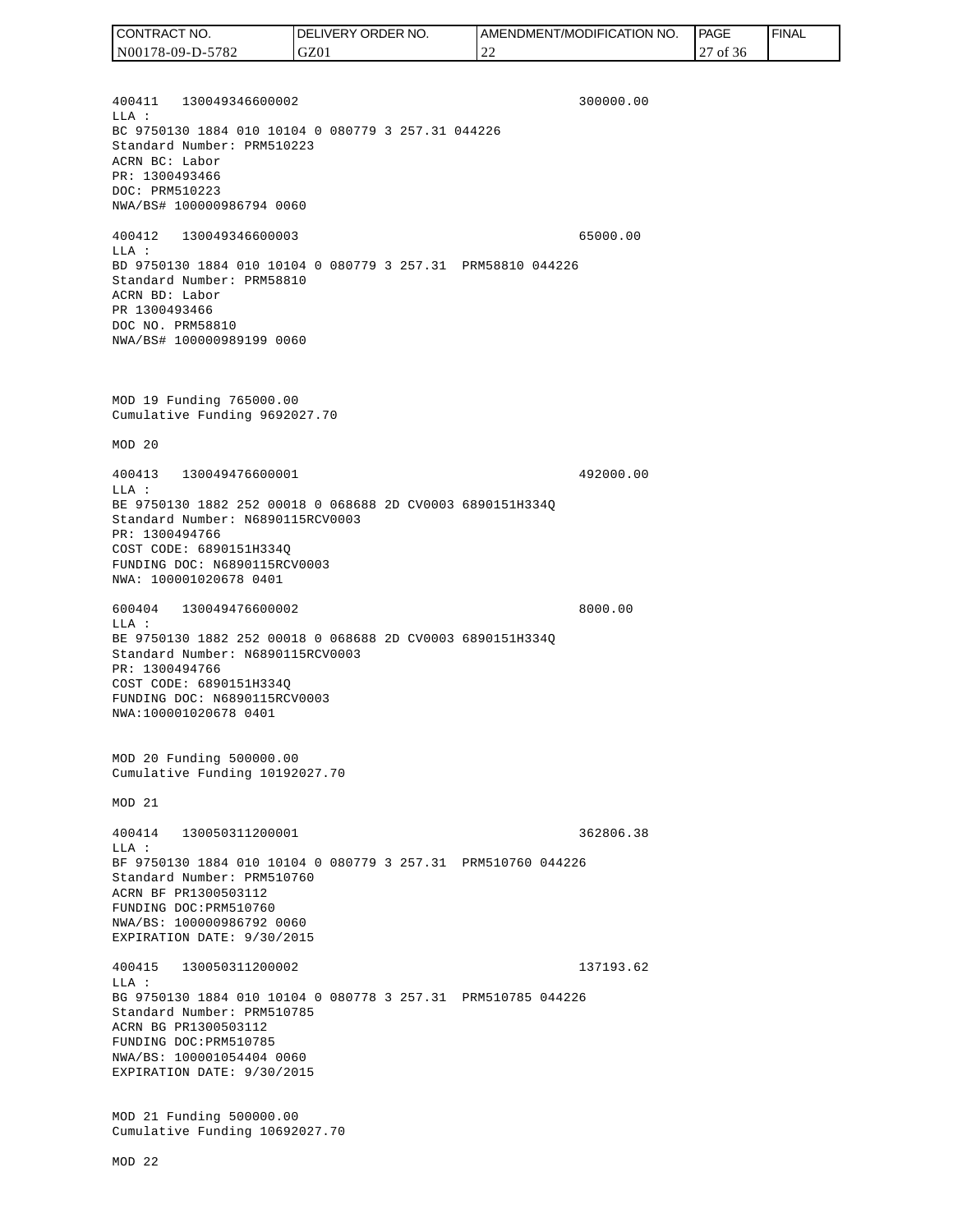| TRACT NO.<br><b>CON</b> | NO.<br>' ORDER<br><b>DELIVERY</b> | AMENDMENT/MODIFICATION NO. | PAGE           | ' FINAL |
|-------------------------|-----------------------------------|----------------------------|----------------|---------|
| 5782<br>  N00178-09-D-5 | GZ01                              | --                         | 28<br>ОI<br>50 |         |

400408 1300481274 5000.00 LLA : AY 9750130 1884 010 10104 0 080779 3 257.31 PRM58800 044226 130048127400002 Standard Number: PRM58800 PR 1300481274 Funding DOC PRM58800 Realigned +\$5,000.00 from 600403 BA Originally on PR1300481274, this was as directed on PR1300513212

400416 130051321200001 275000.00 LLA : BH 9750130 1884 010 10104 0 080779 3 257.31 PRM510771 044226 Standard Number: PRM510771 ACRN:BH PR1300513212 FUNDING DOC: PRM510771 FUNDS EXPIRATION: 9/30/2015 NWA/BS: 100000989184 0060

400417 130051321200002 130000.00 LLA : BF 9750130 1884 010 10104 0 080779 3 257.31 PRM510760 044226 Standard Number: PRM510760 ACRN:BF PR1300513212 FUNDING DOC: PRM510760 FUNDS EXPIRATION: 9/30/2015 NWA/BS: 100000986792 0060

600403 130048127400003 (5000.00) LLA : BA 9750130 1884 010 10104 0 080779 3 257.31 PRM58800 044226 Standard Number: PRM58800(odc) PR 1300481274 Funding Doc PRM58800(odc)- Realigned to 400408 AY per PR1300513212

MOD 22 Funding 405000.00 Cumulative Funding 11097027.70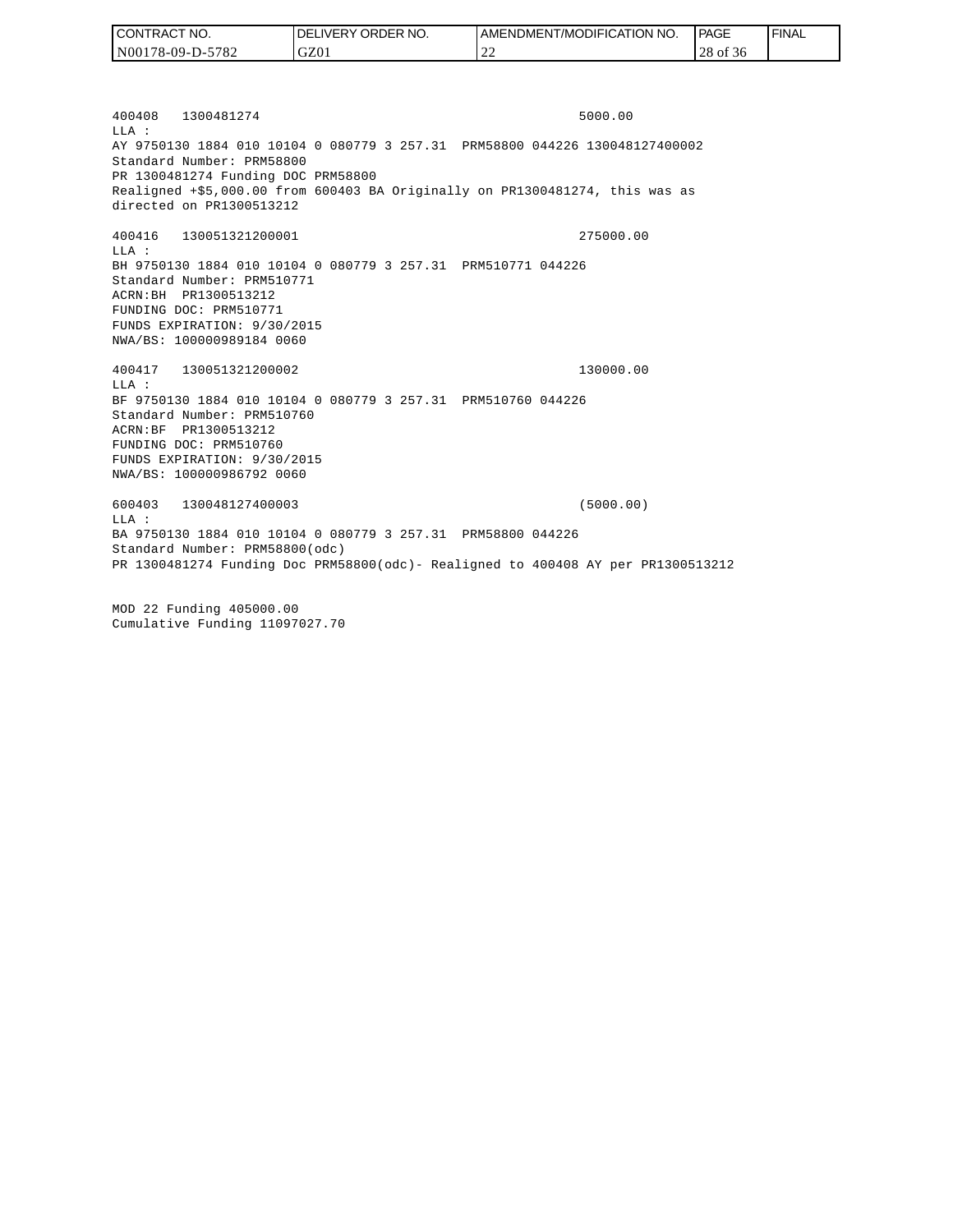| I CONTRACT NO.   | NO.<br>DELIVERY ORDER | AMENDMENT/MODIFICATION NO. | PAGE                     | ' FINAL |
|------------------|-----------------------|----------------------------|--------------------------|---------|
| N00178-09-D-5782 | GZ01                  | --                         | 20<br>` Oİ<br>-56<br>ر ت |         |

# **SECTION H SPECIAL CONTRACT REQUIREMENTS**

#### 5252.232-9206 SEGREGATION OF COSTS (DEC 2003)

(a) The Contractor agrees to segregate costs incurred under this task order at the lowest level of performance, either task or subtask, rather than on a total task order basis, and to submit invoices reflecting costs incurred at that level. Invoices shall contain summaries of work charged during the period covered, as well as overall cumulative summaries by labor category for all work invoiced to date (if applicable), by line item, task or subtask.

(b) Where multiple lines of accounting are present, the ACRN preceding the accounting citation will be found in Section B and/or Section G. Payment of Contractor invoices shall be accomplished only by charging the ACRN that corresponds to the work invoiced.

(c) Except when payment requests are submitted electronically as specified in the clause at DFARS 252.232-7003, Electronic Submission of Payment Requests, one copy of each invoice or voucher will be provided, at the time of submission to DCAA, to the Task Order Manager.

#### H-350 REIMBURSEMENT OF TRAVEL COSTS (NOV 2005)

(a) Contractor Request and Government Approval of Travel

Any travel under this contract must be specifically requested in writing, by the contractor prior to incurring any travel costs. If this contract is a definite or indefinite delivery contract, then the written Government authorization will be by task/delivery orders issued by the Ordering Officer or by a modification to an issued task/delivery order. If this contract is not a definite or indefinite delivery contract, then the written Government authorization will be by written notice of approval from the Contracting Officer's Representative (COR). The request shall include as a minimum, the following:

- (1) Contract number
- (2) Date, time, and place of proposed travel
- (3) Purpose of travel and how it relates to the contract
- (4) Contractor's estimated cost of travel
- (5) Name(s) of individual(s) traveling and;
- (6) A breakdown of estimated travel and per diem charges.
- (b) General

(1) The costs for travel, subsistence, and lodging shall be reimbursed to the contractor only to the extent that it is necessary and authorized for performance of the work under this contract. The costs for travel, subsistence, and lodging shall be reimbursed to the contractor in accordance with the Federal Acquisition Regulation (FAR) 31.205-46, which is incorporated by reference into this contract. As specified in FAR 31.205-46(a) (2), reimbursement for the costs incurred for lodging, meals and incidental expenses (as defined in the travel regulations cited subparagraphs  $(b)(1)(i)$  through  $(b)(1)(iii)$  below) shall be considered to be reasonable and allowable only to the extent that they do not exceed on a daily basis the maximum per diem rates in effect at the time of travel as set forth in the following:

(i) Federal Travel Regulation prescribed by the General Services Administration for travel in the contiguous 48 United States;

(ii) Joint Travel Regulation, Volume 2, DoD Civilian Personnel, Appendix A, prescribed by the Department of Defense for travel in Alaska, Hawaii, The Commonwealth of Puerto Rico, and the territories and possessions of the United States; or

(iii) Standardized Regulations, (Government Civilians, Foreign Areas), Section 925, "Maximum Travel Per Diem Allowances in Foreign Areas" prescribed by the Department of State, for travel in areas not covered in the travel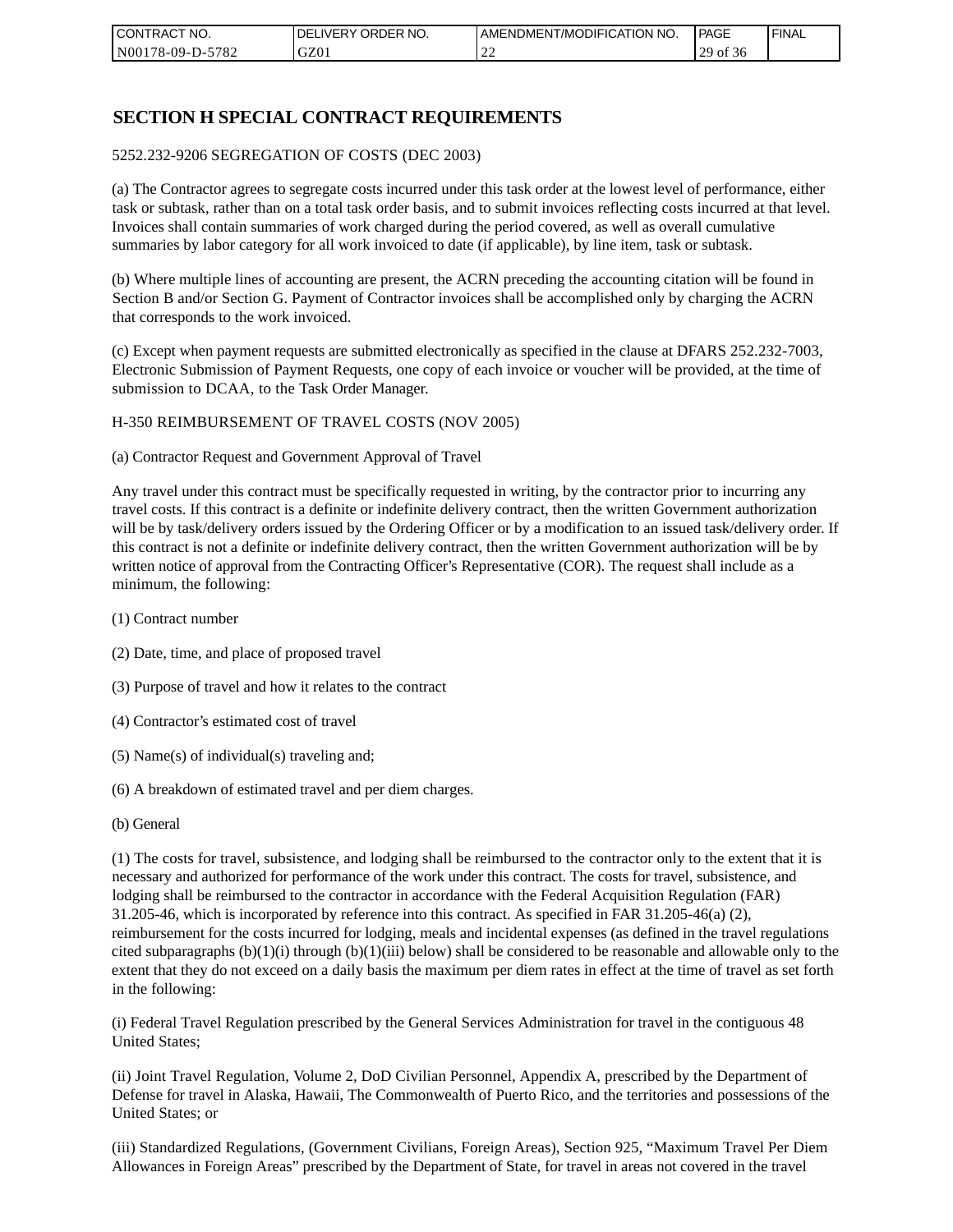| <b>CONTRACT</b><br>`CT NO. | `NO.<br><b>DELIVERY ORDER</b> | AMENDMENT/MODIFICATION NO. | <b>PAGE</b>    | ' FINAL |
|----------------------------|-------------------------------|----------------------------|----------------|---------|
| N00178-09-D-5782           | GZ01                          | ∸                          | $30$ of<br>-50 |         |

regulations cited in subparagraphs  $(b)(1)(i)$  and  $(b)(1)(ii)$  above.

(2) Personnel in travel status from and to the contractor's place of business and designated work site or vice versa, shall be considered to be performing work under the contract, and contractor shall bill such travel time at the straight (regular) time rate; however, such billing shall not exceed eight hours per person for any one person while in travel status during one calendar day.

(c) Per Diem

(1) The contractor shall not be paid per diem for contractor personnel who reside in the metropolitan area in which the tasks are being performed. Per diem shall not be paid on services performed at contractor's home facility and at any facility required by the contract, or at any location within a radius of 50 miles from the contractor's home facility and any facility required by this contract.

(2) Costs for subsistence and lodging shall be paid to the contractor only to the extent that overnight stay is necessary and authorized in writing by the Government for performance of the work under this contract per paragraph (a). When authorized, per diem shall be paid by the contractor to its employees at a rate not to exceed the rate specified in the travel regulations cited in FAR 31.205-46(a)(2) and authorized in writing by the Government. The authorized per diem rate shall be the same as the prevailing locality per diem rate.

(3) Reimbursement to the contractor for per diem shall be limited to payments to employees not to exceed the authorized per diem and as authorized in writing by the Government per paragraph (a). Fractional parts of a day shall be payable on a prorated basis for purposes of billing for per diem charges attributed to subsistence on days of travel. The departure day from the Permanent Duty Station (PDS) and return day to the PDS shall be 75% of the applicable per diem rate. The contractor shall retain supporting documentation for per diem paid to employees as evidence of actual payments, as required by the FAR 52.216-7 "Allowable Cost and Payment" clause of the contract.

### (d) Transportation

(1) The contractor shall be paid on the basis of actual amounts paid to the extent that such transportation is necessary for the performance of work under the contract and is authorized in writing by the Government per paragraph (a).

(2) The contractor agrees, in the performance of necessary travel, to use the lowest cost mode commensurate with the requirements of the mission and in accordance with good traffic management principles. When it is necessary to use air or rail travel, the contractor agrees to use coach, tourist class or similar accommodations to the extent consistent with the successful and economical accomplishment of the mission for which the travel is being performed. Documentation must be provided to substantiate non-availability of coach or tourist if business or first class is proposed to accomplish travel requirements.

(3) When transportation by privately owned conveyance (POC) is authorized, the contractor shall be paid on a mileage basis not to exceed the applicable Government transportation rate specified in the travel regulations cited in FAR 31.205-46(a)(2) and is authorized in writing by the Government per paragraph (a).

(4) When transportation by privately owned (motor) vehicle (POV) is authorized, required travel of contractor personnel, that is not commuting travel, may be paid to the extent that it exceeds the normal commuting mileage of such employee. When an employee's POV is used for travel between an employee's residence or the Permanent Duty Station and one or more alternate work sites within the local area, the employee shall be paid mileage for the distance that exceeds the employee's commuting distance.

(5) When transportation by a rental automobile, other special conveyance or public conveyance is authorized, the contractor shall be paid the rental and/or hiring charge and operating expenses incurred on official business (if not included in the rental or hiring charge). When the operating expenses are included in the rental or hiring charge, there should be a record of those expenses available to submit with the receipt. Examples of such operating expenses include: hiring charge (bus, streetcar or subway fares), gasoline and oil, parking, and tunnel tolls.

### (6) Definitions:

(i) "Permanent Duty Station" (PDS) is the location of the employee's permanent work assignment (i.e., the building or other place where the employee regularly reports for work.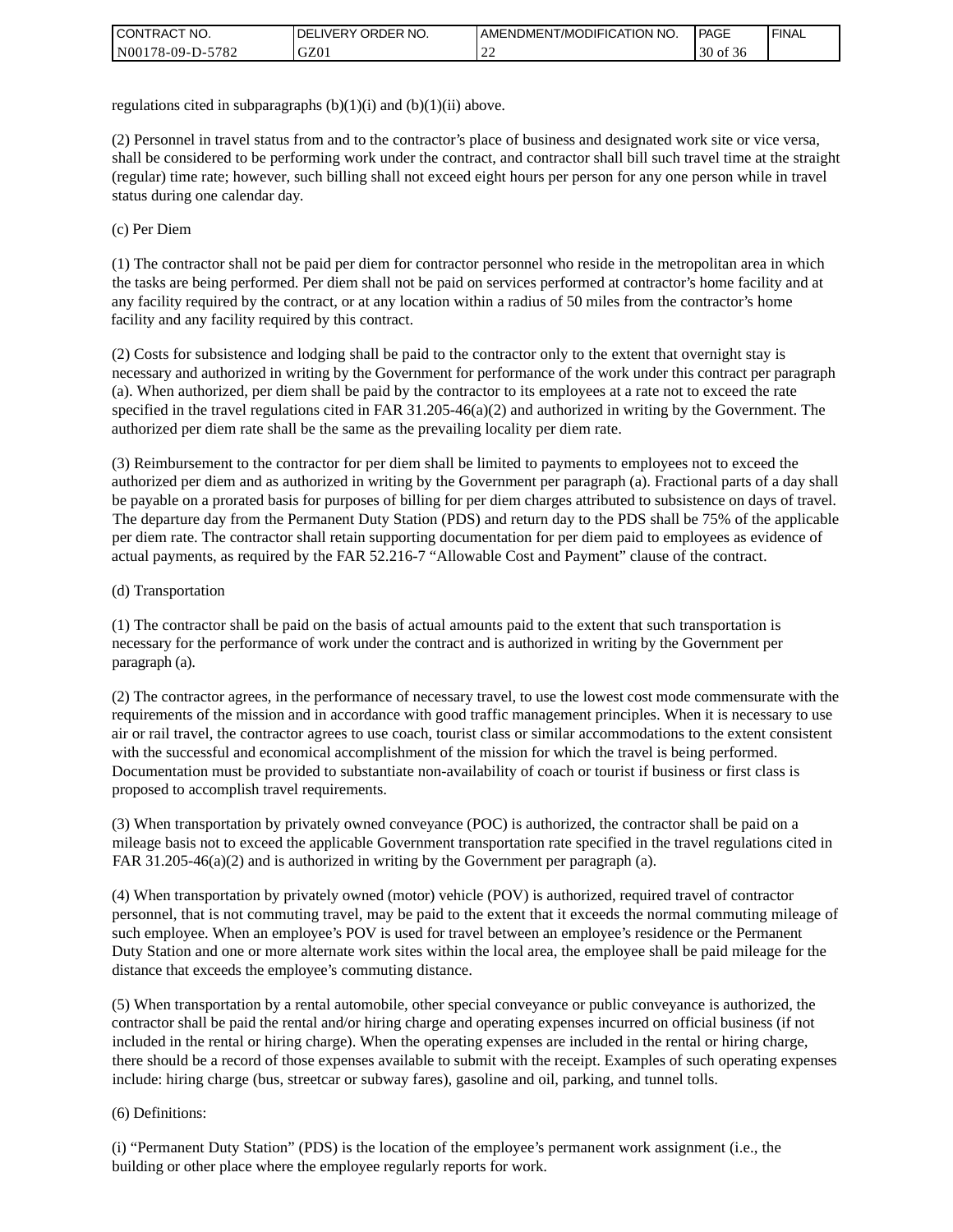| CONTRACT<br>CT NO.                       | NO.<br>' ORDER<br><b>DELIVERY</b> | AMENDMENT/MODIFICATION NO. | l PAGE    | <b>FINAL</b> |
|------------------------------------------|-----------------------------------|----------------------------|-----------|--------------|
| $-5782$<br>N <sub>001</sub><br>78-09-D-J | GZ01                              | ∸                          | ОI<br>.30 |              |

(ii) "Privately Owned Conveyance" (POC) is any transportation mode used for the movement of persons from place to place, other than a Government conveyance or common carrier, including a conveyance loaned for a charge to, or rented at personal expense by, an employee for transportation while on travel when such rental conveyance has not been authorized/approved as a Special Conveyance.

(iii) "Privately Owned (Motor) Vehicle (POV)" is any motor vehicle (including an automobile, light truck, van or pickup truck) owned by, or on a long-term lease (12 or more months) to, an employee or that employee's dependent for the primary purpose of providing personal transportation, that:

(a) is self-propelled and licensed to travel on the public highways;

(b) is designed to carry passengers or goods; and

(c) has four or more wheels or is a motorcycle or moped.

(iv) "Special Conveyance" is commercially rented or hired vehicles other than a POC and other than those owned or under contract to an agency.

(v) "Public Conveyance" is local public transportation (e.g., bus, streetcar, subway, etc) or taxicab.

(iv) "Residence" is the fixed or permanent domicile of a person that can be reasonably justified as a bona fide residence.

EXAMPLE 1: Employee's one way commuting distance to regular place of work is 7 miles. Employee drives from residence to an alternate work site, a distance of 18 miles. Upon completion of work, employee returns to residence, a distance of 18 miles.

In this case, the employee is entitled to be reimbursed for the distance that exceeds the normal round trip commuting distance (14 miles). The employee is reimbursed for 22 miles (18 + 18 - 14 = 22).

EXAMPLE 2: Employee's one way commuting distance to regular place of work is 15 miles. Employee drives from residence to an alternate work site, a distance of 5 miles. Upon completion of work, employee returns to residence, a distance of 5 miles.

In this case, the employee is not entitled to be reimbursed for the travel performed (10 miles), since the distance traveled is less than the commuting distance (30 miles) to the regular place of work.

EXAMPLE 3: Employee's one way commuting distance to regular place of work is 15 miles. Employee drives to regular place of work. Employee is required to travel to an alternate work site, a distance of 30 miles. Upon completion of work, employee returns to residence, a distance of 15 miles.

In this case, the employee is entitled to be reimbursed for the distance that exceeds the normal round trip commuting distance (30 miles). The employee is reimbursed for 30 miles  $(15 + 30 + 15 - 30 = 30)$ .

EXAMPLE 4: Employee's one way commuting distance to regular place of work is 12 miles. In the morning the employee drives to an alternate work site (45 miles). In the afternoon the employee returns to the regular place of work (67 miles). After completion of work, employee returns to residence, a distance of 12 miles.

In this case, the employee is entitled to be reimbursed for the distance that exceeds the normal round trip commuting distance (24 miles). The employee is reimbursed for 100 miles  $(45 + 67 + 12 - 24 = 100)$ .

EXAMPLE 5: Employee's one way commuting distance to regular place of work is 35 miles. Employee drives to the regular place of work (35 miles). Later, the employee drives to alternate work site #1 (50 miles) and then to alternate work site #2 (25 miles). Employee then drives to residence (10 miles).

In this case, the employee is entitled to be reimbursed for the distance that exceeds the normal commuting distance (70 miles). The employee is reimbursed for 50 miles  $(35 + 50 + 25 + 10 - 70 = 50)$ .

EXAMPLE 6: Employee's one way commuting distance to regular place of work is 20 miles. Employee drives to the regular place of work (20 miles). Later, the employee drives to alternate work site #1 (10 miles) and then to alternate work site #2 (5 miles). Employee then drives to residence (2 miles).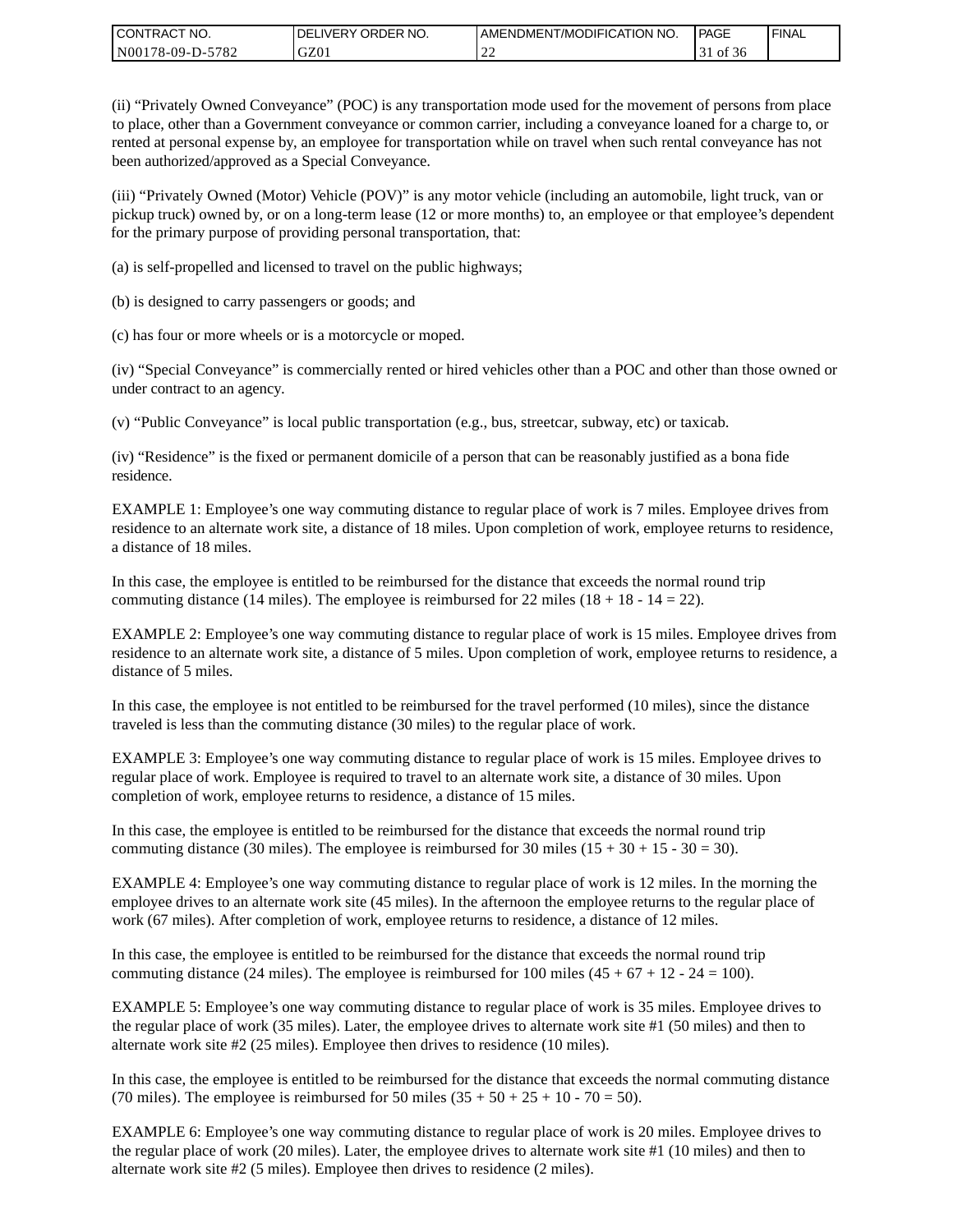| <b>I CONTRACT NO.</b>          | NO.<br>DELIVERY ORDER | AMENDMENT/MODIFICATION NO. | PAGE   | <b>I FINAL</b> |
|--------------------------------|-----------------------|----------------------------|--------|----------------|
| 5782<br>N001<br>78-09-L<br>D-' | GZ01                  | ∸                          | -of 36 |                |

In this case, the employee is not entitled to be reimbursed for the travel performed (37 miles), since the distance traveled is less than the commuting distance (40 miles) to the regular place of work.

### H-355 CONTRACTOR IDENTIFICATION (DEC 1999)

(a) Contractor employees must be clearly identifiable while on Government property by wearing appropriate badges.

(b) Contractor employees are required to clearly identify themselves and the company they work for whenever making contact with Government personnel by telephone or other electronic means.

H-359 LIMITED RELEASE OF CONTRACTOR CONFIDENTIAL BUSINESS INFORMATION (CBI) (NOV 2003)

#### (a) Definition.

"Confidential business information," as used in this clause, is defined as all forms and types of financial, business, scientific, technical, economic, or engineering information, including patterns, plans, compilations, program devices, formulas, designs, prototypes, methods, techniques, processes, procedures, programs, or codes, whether tangible or intangible, and whether or how stored, compiled, or memorialized physically, electronically, graphically, photographically, or in writing if -- (1) the owner thereof has taken reasonable measures to keep such information secret, and (2) the information derives independent economic value, actual or potential from not being generally known to, and not being readily ascertainable through proper means by, the public. Confidential business information may include technical data as that term is defined in DFARS  $\S$ § 252.227-7013(a)(14),  $252.227-7015(a)(4)$ , and  $252.227-7018(a)(19)$ . It may also include computer software as that term is defined in DFARS §§ 252.227-7014(a)(4) and 252.227-7018(a)(4).

(b) The Space and Naval Warfare Systems Command (SPAWAR) may release to individuals employed by SPAWAR support contractors and their subcontractors confidential business information submitted by the contractor or its subcontractors pursuant to the provisions of this contract. Business information that would ordinarily be entitled to confidential treatment may be included in the information released to these individuals. Accordingly, by submission of a proposal or execution of this contract, the offeror or contractor and its subcontractors consent to a limited release of its confidential business information.

(c) Circumstances where SPAWAR may release the contractor's or subcontractors' confidential business information include the following:

(1) To other SPAWAR contractors and subcontractors, and their employees tasked with assisting SPAWAR in handling and processing information and documents in the administration of SPAWAR contracts, such as file room management and contract closeout.

(2) To SPAWAR contractors and subcontractors, and their employees tasked with assisting SPAWAR in accounting support services, including access to cost-reimbursement vouchers.

(3) To SPAWAR contractors and subcontractors, and their employees tasked with assisting SPAWAR in crafting performance work statements, assisting with the evaluation of task order cost/technical proposals and assembling performance metrics information.

(d) SPAWAR recognizes its obligation to protect the contractor and its subcontractors from competitive harm that could result from the release of such information. SPAWAR will permit the limited release of confidential business information under paragraphs  $(c)(1)$ ,  $(c)(2)$  and  $(c)(3)$  only under the following conditions:

(1) SPAWAR determines that access is required by other SPAWAR contractors and their subcontractors to perform the tasks described in paragraphs  $(c)(1)$ ,  $(c)(2)$  and  $(c)(3)$ ,

(2) Access to confidential business information is restricted to individuals with a bona fide need to possess,

(3) Contractors, their subcontractors, and their employees who are granted access to confidential business information have signed an appropriate non-disclosure agreement requiring them to provide the same level of protection to confidential business information that would be provided by SPAWAR employees,

(4) Contractors and their subcontractors having access to confidential business information have agreed under their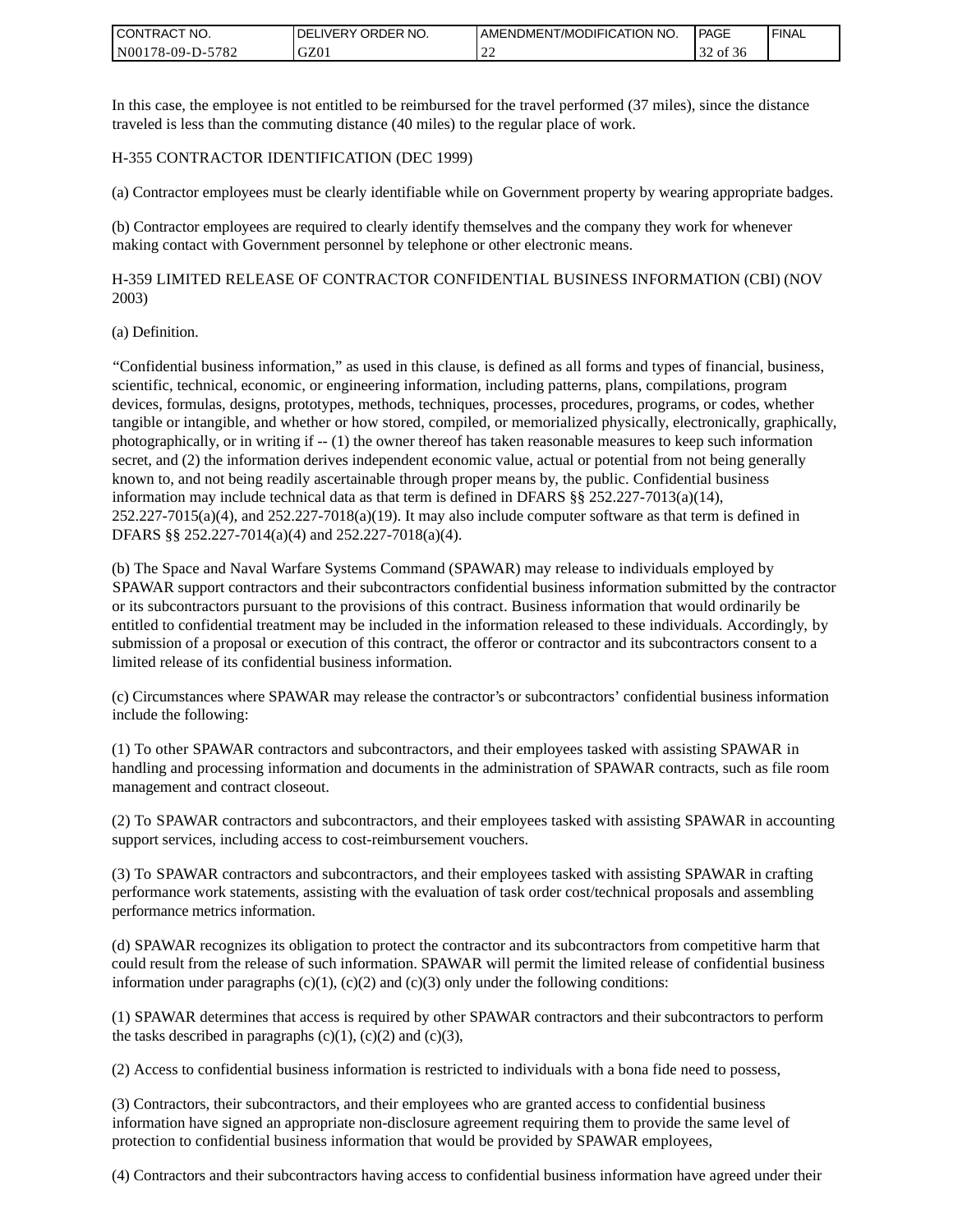| I CONTRACT NO.   | DELIVERY ORDER NO. | AMENDMENT/MODIFICATION NO. | PAGE  | ' FINAL |
|------------------|--------------------|----------------------------|-------|---------|
| N00178-09-D-5782 | GZ01               | ∸∸                         | of 36 |         |

contract or a separate corporate non-disclosure agreement to provide the same level of protection to confidential business information that would be provided by SPAWAR employees, and

(5) SPAWAR contractors and their subcontractors performing the tasks described in paragraphs  $(c)(1)$ ,  $(c)(2)$  or  $(c)(3)$ have agreed under their contract or a separate non-disclosure agreement to not use confidential business information for any purpose other than performing the tasks described in paragraphs  $(c)(1)$ ,  $(c)(2)$  and  $(c)(3)$ .

(e) SPAWAR's responsibilities under the Freedom of Information Act are not affected by this clause.

(f) If SPAWAR satisfies the conditions listed in paragraph (d), the contractor and its subcontractors agree to indemnify and hold harmless the Government, its agents, and employees from every claim or liability, including attorneys fees, court costs, and expenses, arising out of, or in any way related to, the misuse or unauthorized modification, reproduction, release, display, or disclosure of confidential business information provided by the contractor to the Government.

(g) The contractor agrees to include, and require inclusion of, this clause in all subcontracts at any tier that requires the furnishing of confidential business information.

### ORGANIZATIONAL CONFLICT OF INTEREST (NAVSEA) (JUL 2000) (RESTATED FROM BASIC CONTRACT)

(a) "Organizational Conflict of Interest" means that because of other activities or relationships with other persons, a person is unable or potentially unable to render impartial assistance or advice to the Government, or the person's objectivity in performing the contract work is or might be otherwise impaired, or a person has an unfair competitive advantage. "Person" as used herein includes Corporations, Partnerships, Joint Ventures, and other business enterprises.

(b) The Contractor warrants that to the best of its knowledge and belief, and except as otherwise set forth in the contract, the Contractor does not have any organizational conflict of interest(s) as defined in paragraph (a).

(c) It is recognized that the effort to be performed by the Contractor under this contract may create a potential organizational conflict of interest on the instant contract or on a future acquisition. In order to avoid this potential conflict of interest, and at the same time to avoid prejudicing the best interest of the Government, the right of the Contractor to participate in future procurement of equipment and/or services that are the subject of any work under this contract shall be limited as described below in accordance with the requirements of FAR 9.5.

(d) (1) The Contractor agrees that it shall not release, disclose, or use in any way that would permit or result in disclosure to any party outside the Government any information provided to the Contractor by the Government during or as a result of performance of this contract. Such information includes, but is not limited to, information submitted to the Government on a confidential basis by other persons. Further, the prohibition against release of Government provided information extends to cover such information whether or not in its original form, e.g., where the information has been included in Contractor generated work or where it is discernible from materials incorporating or based upon such information. This prohibition shall not expire after a given period of time.

(2) The Contractor agrees that it shall not release, disclose, or use in any way that would permit or result in disclosure to any party outside the Government any information generated or derived during or as a result of performance of this contract. This prohibition shall expire after a period of three years after completion of performance of this contract.

(3) The prohibitions contained in subparagraphs  $(d)(1)$  and  $(d)(2)$  shall apply with equal force to any affiliate of the Contractor, any subcontractor, consultant, or employee of the Contractor, any joint venture involving the Contractor, any entity into or with which it may merge or affiliate, or any successor or assign of the Contractor. The terms of paragraph (f) of this Special Contract Requirement relating to notification shall apply to any release of information in contravention of this paragraph (d).

(e) The Contractor further agrees that, during the performance of this contract and for a period of three years after completion of performance of this contract, the Contractor, any affiliate of the Contractor, any subcontractor, consultant, or employee of the Contractor, any joint venture involving the Contractor, any entity into or with which it may subsequently merge or affiliate, or any other successor or assign of the Contractor, shall not furnish to the United States Government, either as a prime contractor or as a subcontractor, or as a consultant to a prime contractor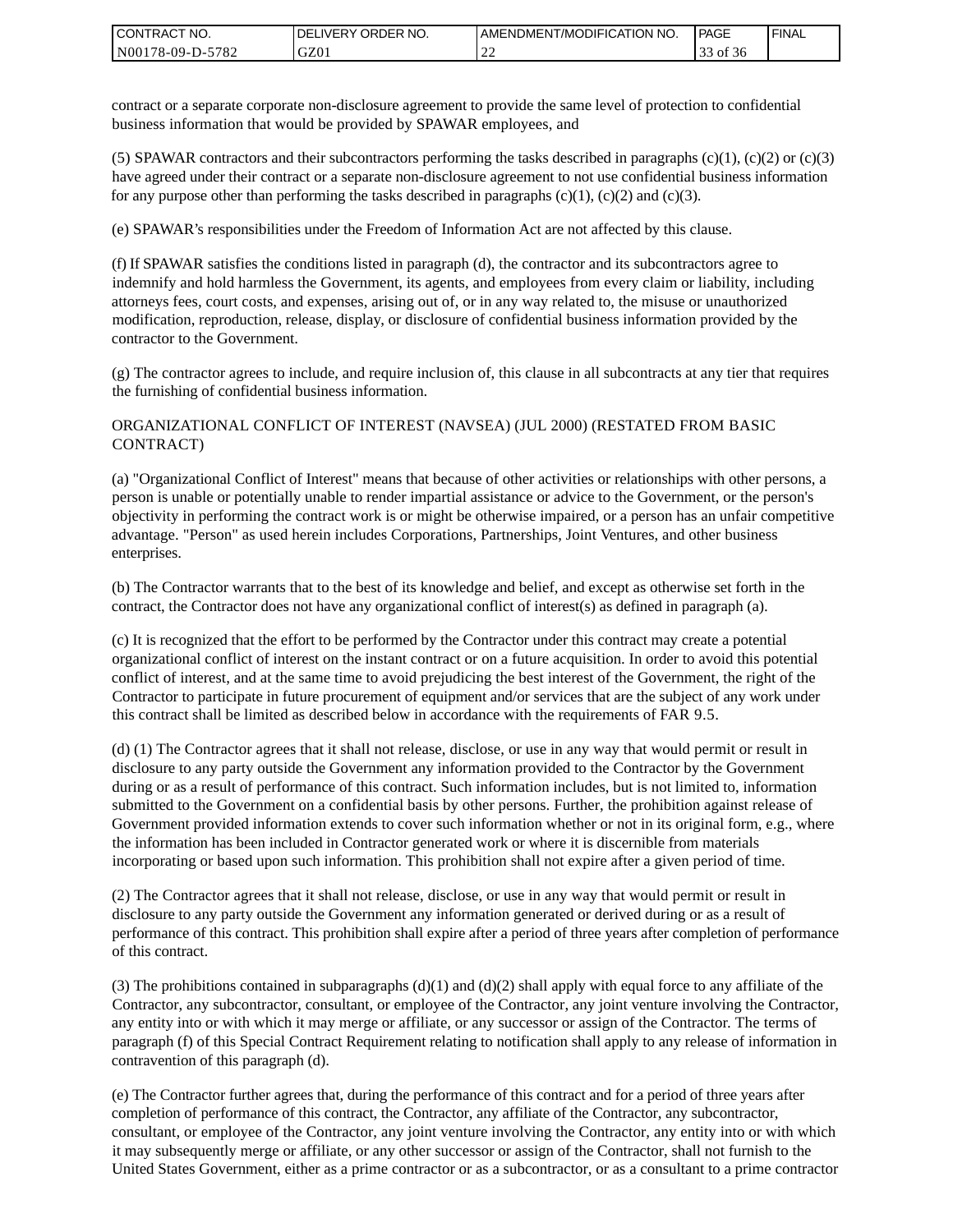| I CONTRACT NO.   | <b>IDELIVERY ORDER NO.</b> | AMENDMENT/MODIFICATION NO. | PAGE      | ' FINAL |
|------------------|----------------------------|----------------------------|-----------|---------|
| N00178-09-D-5782 | GZ01                       | ∸∸                         | 0Ť<br>-36 |         |

or subcontractor, any system, component or services which is the subject of the work to be performed under this contract. This exclusion does not apply to any recompetition for those systems, components or services furnished pursuant to this contract. As provided in FAR 9.505-2, if the Government procures the system, component, or services on the basis of work statements growing out of the effort performed under this contract, from a source other than the contractor, subcontractor, affiliate, or assign of either, during the course of performance of this contract or before the three year period following completion of this contract has lapsed, the Contractor may, with the authorization of the SeaPort/Task Order Contracting Officer, participate in a subsequent procurement for the same system, component, or service. In other words, the Contractor may be authorized to compete for procurement(s) for systems, components or services subsequent to an intervening procurement.

(f) The Contractor agrees that, if after award, it discovers an actual or potential organizational conflict of interest, it shall make immediate and full disclosure in writing to the SeaPort/Task Order Contracting Officer. The notification shall include a description of the actual or potential organizational conflict of interest, a description of the action which the Contractor has taken or proposes to take to avoid, mitigate, or neutralize the conflict, and any other relevant information that would assist the SeaPort/Task Order Contracting Officer in making a determination on this matter. Notwithstanding this notification, the Government may terminate the contract/Task Orders for the convenience of the Government if determined to be in the best interest of the Government.

(g) Notwithstanding paragraph (f) above, if the Contractor was aware, or should have been aware, of an organizational conflict of interest prior to the award of this contract or becomes, or should become, aware of an organizational conflict of interest after award of this contract and does not make an immediate and full disclosure in writing to the SeaPort/Task Order Contracting Officer, the Government may terminate this contract/task orders for default.

(h) If the Contractor takes any action prohibited by this requirement or fails to take action required by this requirement, the Government may terminate this contract for default.

(i) The SeaPort/Task Order's Contracting Officer's decision as to the existence or nonexistence of an actual or potential organizational conflict of interest shall be final.

(j) Nothing in this requirement is intended to prohibit or preclude the Contractor from marketing or selling to the United States Government its product lines in existence on the effective date of this contract; nor, shall this requirement preclude the Contractor from participating in any research and development or delivering any design development model or prototype of any such equipment. Additionally, sale of catalog or standard commercial items are exempt from this requirement.

(k) The Contractor shall promptly notify the Contracting Officer, in writing, if it has been tasked to evaluate or advise the Government concerning its own products or activities or those of a competitor in order to ensure proper safeguards exist to guarantee objectivity and to protect the Government's interest.

(l) The Contractor shall include this requirement in subcontracts of any tier which involve access to information or situations/conditions covered by the preceding paragraphs, substituting "subcontractor" for "contractor" where appropriate.

(m) The rights and remedies described herein shall not be exclusive and are in addition to other rights and remedies provided by law or elsewhere included in the basic contract or this task order.

(n) Compliance with this requirement is a material requirement of the basic contract and this task order.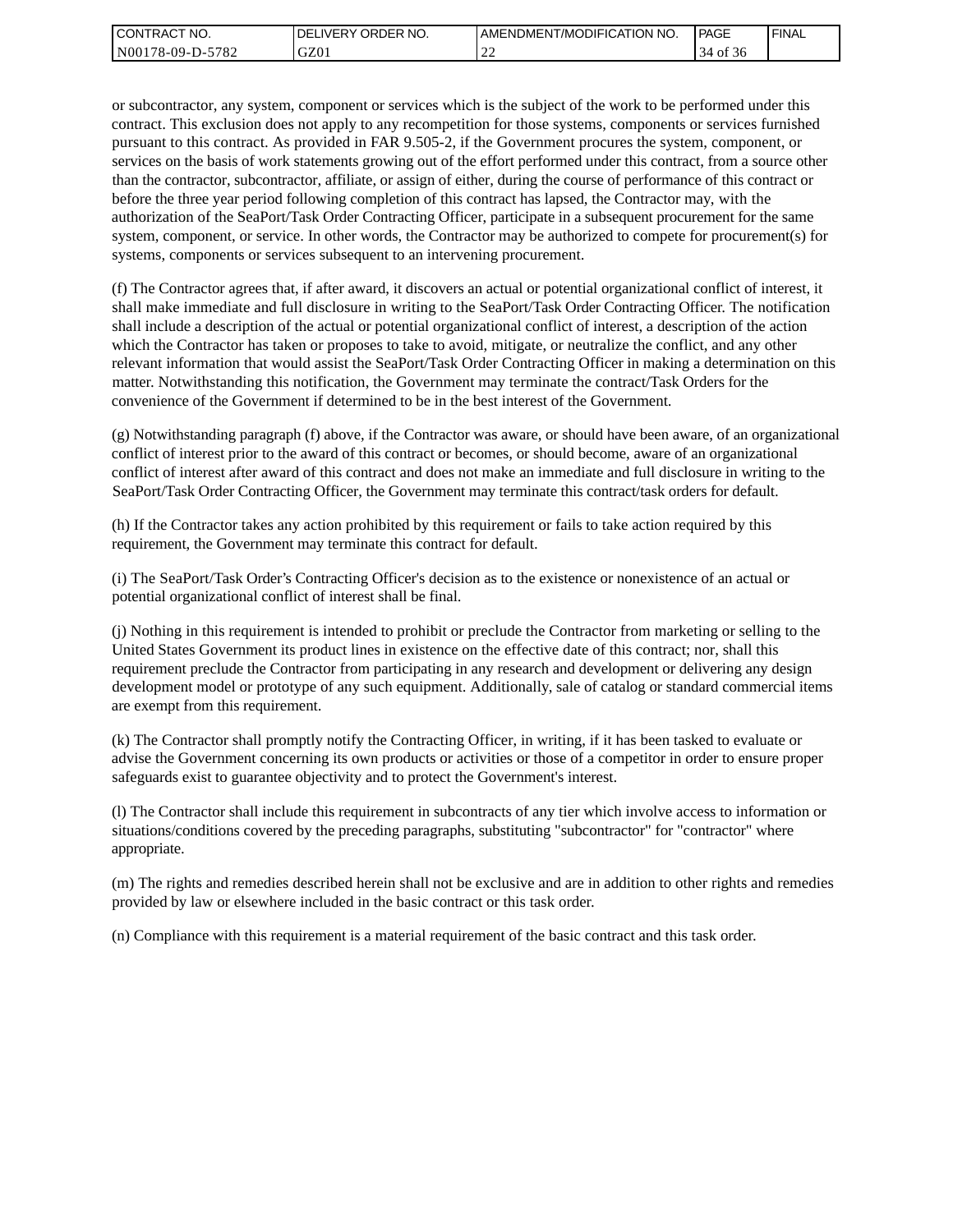| CONTRACT NO.     | `NO.<br>DELIVERY ORDER | AMENDMENT/MODIFICATION<br>' NO. | PAGE  | 'FINAL |
|------------------|------------------------|---------------------------------|-------|--------|
| N00178-09-D-5782 | GZ01                   | --                              | of 36 |        |

# **SECTION I CONTRACT CLAUSES**

52.217-9 OPTION TO EXTEND THE TERM OF THE CONTRACT (MAR 2000)

(a) The Government may extend the term of this task order by written notice to the Contractor on or before the expiration of the task order; provided, that the Government gives the Contractor a preliminary written notice of its intent to extend at least 60 days before the task order expires. The preliminary notice does not commit the Government to an extension.

(b) If the Government exercises this option, the extended task order shall be considered to include this option clause.

(c) The total duration of this task order, including the exercise of any options under this clause, shall not exceed five years.

#### 52.219-14 LIMITATIONS OF SUBCONTRACTING (DEC 1996)

Authorized subcontractors:

Nortel Government Solutions, Inc

Mandex, Inc.

Planned Systems International, Inc.

Dependable global Solutions, Inc

Cyber Squared, Inc.